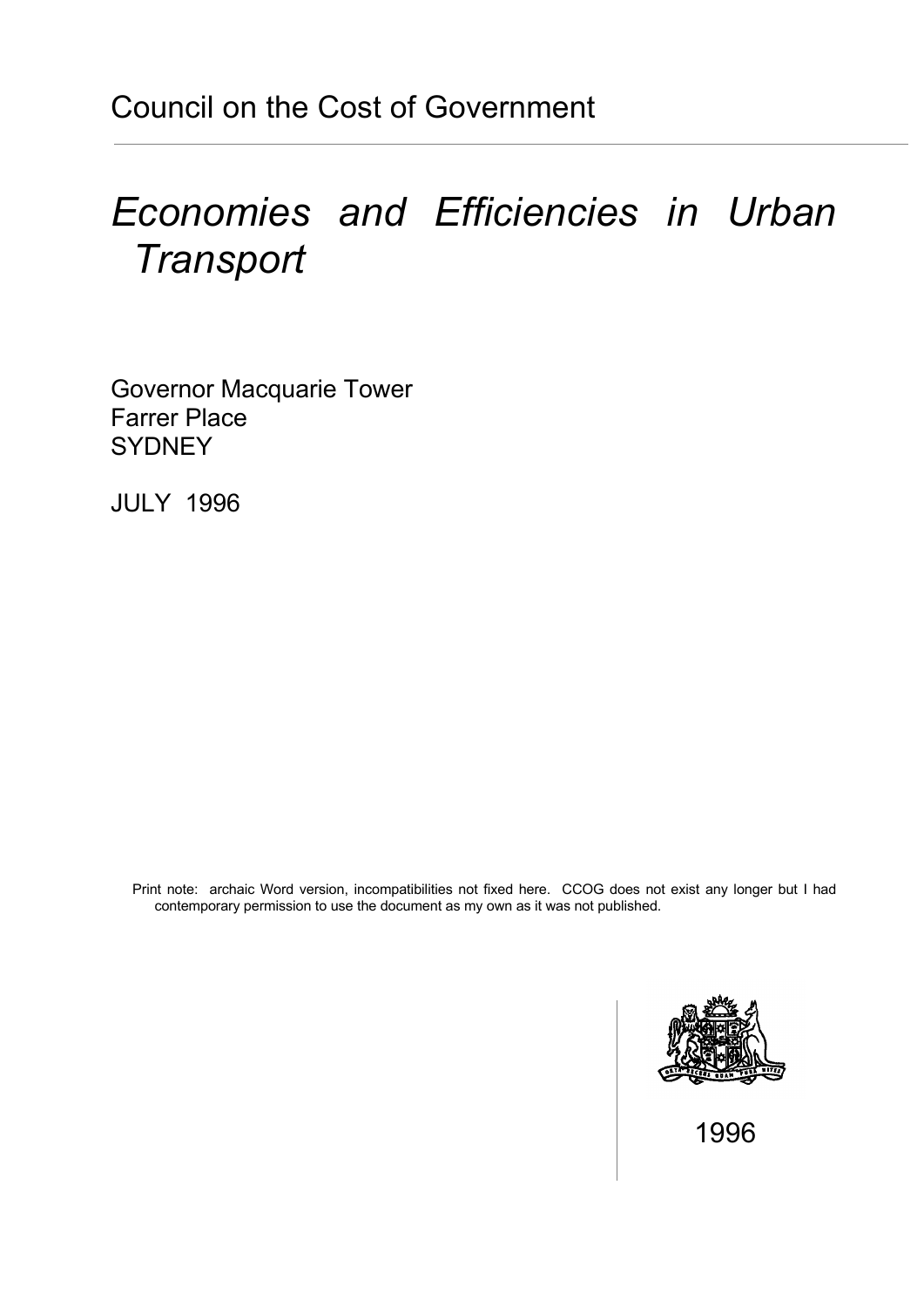# **Contents**

| <b>1. Executive Summary</b>                                                                                                                                                                  | 3                    |
|----------------------------------------------------------------------------------------------------------------------------------------------------------------------------------------------|----------------------|
| 2. Introduction                                                                                                                                                                              | 4                    |
| <b>3. The Current Situation</b>                                                                                                                                                              | 5                    |
| 3.1 Planning, budgeting and monitoring systems<br>3.2 Private and public sector roles<br>3.3 Extrapolating: health, welfare, safety, urban consolidation etc                                 | 6<br>9<br>12         |
| 3.4 Community expectations                                                                                                                                                                   | 15                   |
| <b>4. NSW Government Reforms</b>                                                                                                                                                             | 16                   |
| 4.1 Treasury<br>4.2 Ministry of Urban Infrastructure Management<br>4.3 Council on the Cost of Government                                                                                     | 16<br>18<br>19       |
| 5. Learning from the World                                                                                                                                                                   | 20                   |
| 5.1 Busways: Canada, South America, Brisbane, the Olympics<br>5.2 Integrated planning and funding: USA, UK and The Netherlands<br>5.3 South East Queensland<br>5.4 NSW unimplemented reforms | 20<br>23<br>25<br>26 |
| 6. Synergies and Linked Programs                                                                                                                                                             | 31                   |
| 6.1 Planning<br>6.2 Funding<br>6.3 Competition reform and organisational adjustments<br>6.4 Linkages between the Council and the Ministry                                                    | 33<br>34<br>36<br>38 |
|                                                                                                                                                                                              |                      |

# **References**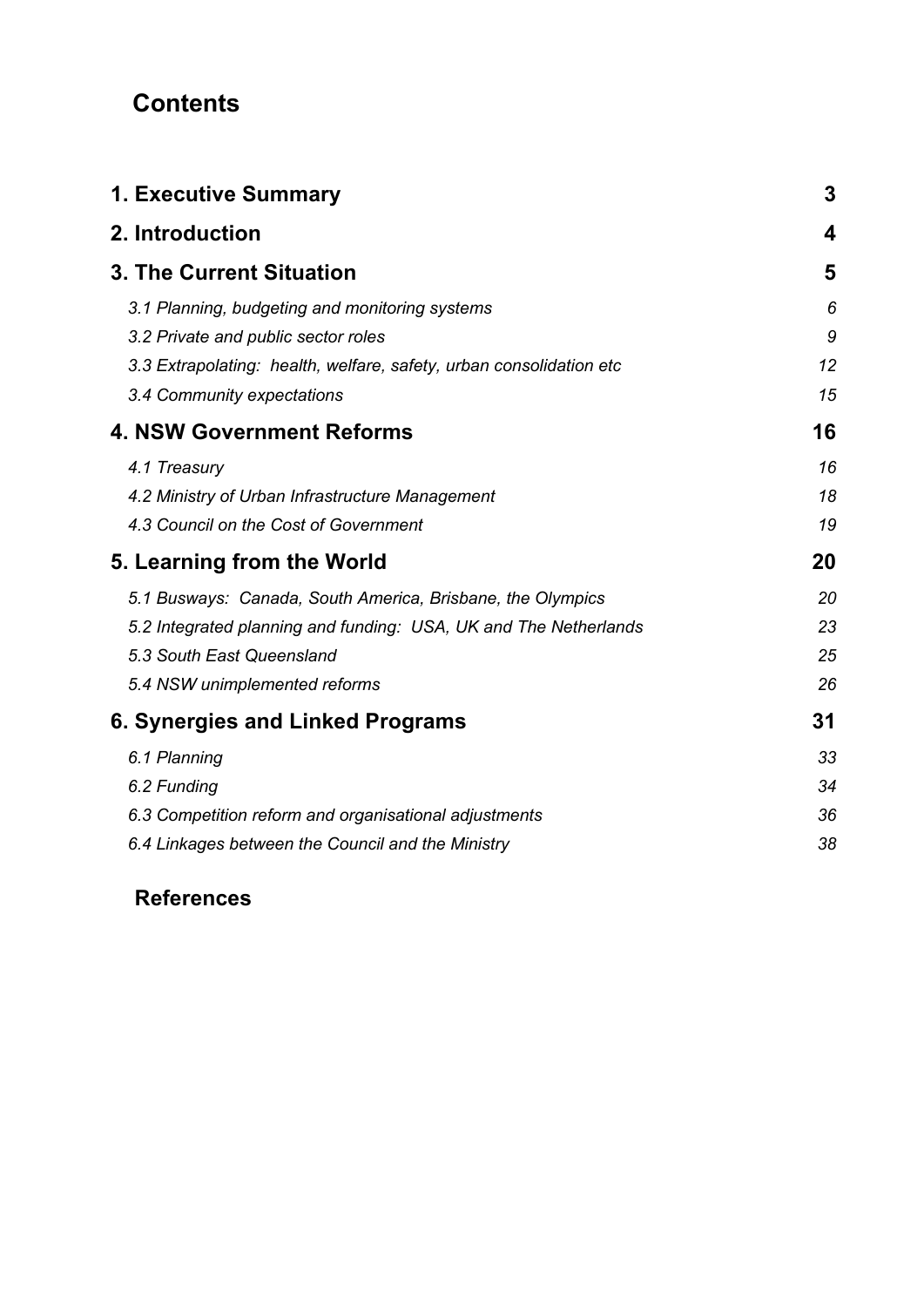# **1. Executive Summary**

 Sydney started the Twentieth Century with one of the world's best transport systems, but is finishing in the opposite position.

 The performance, planning and budgeting systems applying to transport operations in NSW cities have been deficient, and have produced benefits to agencies rather than the community. The transport administration system which survives in NSW was largely the product of a political debate between 1929 and 1932 which produced a system 'as free as it is possible ... from political control'.

 Governments have not been properly advised on the links between capital programs, Budget allocations, the achievement of outcomes, and the economies to be achieved by linking agency programs.

 Public transport usage in the major population centres in Sydney's West and South-West is critically low while motor vehicle emissions taint the whole Sydney Air Basin, with consequent economic and environmental costs.

 Early planning was based on a developmental perspective and the style of planning generated community commitment. Subsequent planning has been bureaucratically-based and has not generated community commitment.

 There is significant community support for reform in transport policies, particularly bus service improvements in Greater Western Sydney. Private bus operations have not been reformed in line with transport planning principles, or competition principles.

 Recent reforms announced by Minister for Urban Affairs and Planning Craig Knowles MP give the opportunity for the Council to contribute to a major reform process, particularly in respect of its SEAs and 'performance, planning and budgeting' projects.

The reforms comprise the creation of:

- $\Rightarrow$  Urban Management Committee of Cabinet with eight Ministers;
- $\Rightarrow$  Ministry of Urban Infrastructure Management;
- $\Rightarrow$  five-year cycle of Urban Infrastructure Management Plans; and

 $\Rightarrow$  elimination of prescriptive regulation, emphasis on achieving planning outcomes.

 The most cost-effective way of improving urban transport performance is through busways as shown in Canada, Brazil and Brisbane, in conjunction with competition reforms and route restructuring. This has special relevance to the Olympics. Significant progress could be made by 2000.

 In addition, many governments including the USA, the UK and The Netherlands have moved to improve transport planning and budgeting through an integrated package approach (which complements the SEAs cross-portfolio approach).

 Similar directions for reform were identified in NSW over the years but not implemented. Further, the principles of government re-engineering can be applied to NSW urban transport to improve economy and efficiency.

 A linked approach between the Council and the Ministry is proposed, incorporating:

- $\Rightarrow$  a statutory planning cycle;
- $\Rightarrow$  aligning the roles of Treasury and other central and line agencies;
- $\Rightarrow$  setting of criteria and targets, partly based on SEAs;
- $\Rightarrow$  funding reform and particularly a special seminar on reform in urban finances; and
- $\Rightarrow$  annual reports by the Council on improvements in resource allocation across government, cost savings, greater accountability and improved service delivery.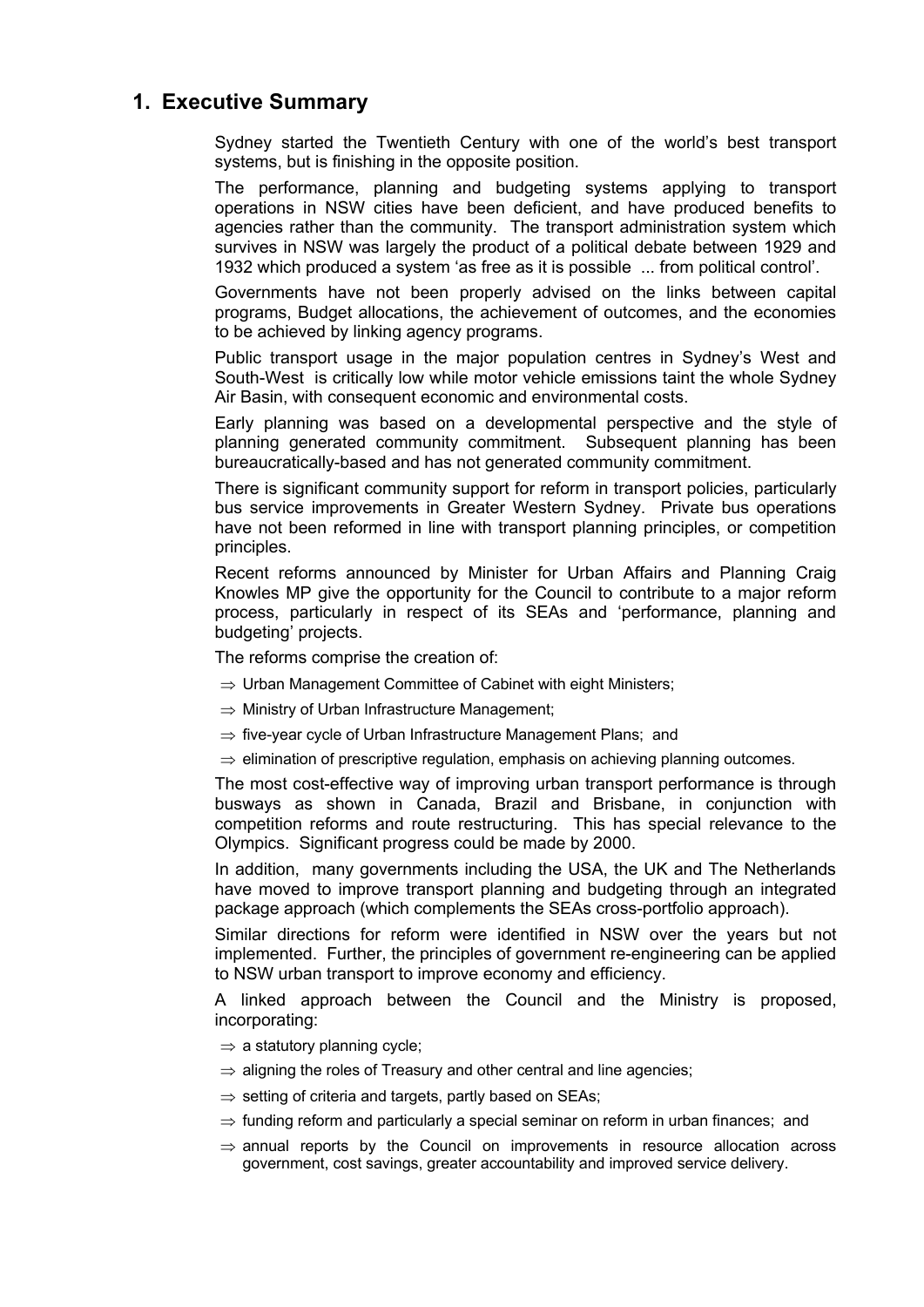# **2. Introduction**

The Council on the Cost of Government is charged by legislation with implementing 'a cost effective and world class public sector'. The approach includes Service Efforts and Achievements (SEAs) and improved linkages between planning, budgeting and performance. In simple terms

> public transport and roads SEAs include externalities relating to air pollution as well as measure other outputs and outcomes against inputs; while

> official 'planning' determines the distribution of inputs between agencies, modes and areas.

- Urban transport is a classic case study in the 'world class' public sector. Transport (including roads) is pervasive and its performance affects most economic, social and political 'systems'. It directly absorbs a major part of governmental, business and commercial and private budgets and has significant multiplier effects. Moreover, quality transport planning depends on matching demographic, infrastructure, pricing and other factors, while the same is true of the planning of hospital, school, and like services and facilities.
- While Sydney started this century with one of the world's most advanced transport planning systems, it is ending the century in the opposite position. One recent analysis has pointed to system-wide and regional dysfunctions arising from the structure of the government sector, redundant financial arrangements and the supremacy of agency interests over community interests $^1$ .
- Over the sweep of history, there has been no integrated system in NSW for effectively planning, budgeting and monitoring the performance of 'transport' operations in the State's cities. There are specific 'sub-systems' but they do not mesh in an integrated way in terms of identifying and planning for economic, environmental and equity challenges, the distribution of available government and private resources, and the monitoring of performance.
- The deficiency was been recognised at various times, for example high-level discussions involving Professor Peter Wilenski were held in the late 1970's regarding the formation of a 'Transport Development Co-ordination Authority' as well as proposals by the then Ministry of Transport for the integration of roads and transport funding sources into a "Transport Improvement Fund"; the development of annual professional economic, environmental and social impact analyses for the budgeting of funds; and the re-orientation of central/Treasury functions towards urban outcomes. Environment Minister Paul Landa explored the integration of planning functions at that time.
- The Minister for Urban Affairs and Planning, Craig Knowles, pointed in his address to the Business Summit on 31 May to the efficiencies to be achieved if the various infrastructure systems can be brought together in an 'urban infrastructure plan'. The reforms he announced "will end the previous piecemeal planning that has seen suburbs developed without services and the failure to match resourcing with population growth".
- Relevant legislative changes made in the USA, UK and Queensland, as well as cost-effective project and policy reforms identified in recent planning documents and discussions, can be an inspiration to the Council and the other agencies in the 'government sector'. The 'outcomes' that can be expected through reformed legislation and planning include:

health and 'safety' improvements including reduced emissions and accident rates;

 infrastructure savings and higher capacity utilisation, with greater use of low- or un-subsidised public transport operations (enabled by competition reforms);

equity benefits especially in areas with low 'transport accessibility'; and

 <sup>1</sup> NRMA, *Towards a Transport Vision for Sydney*.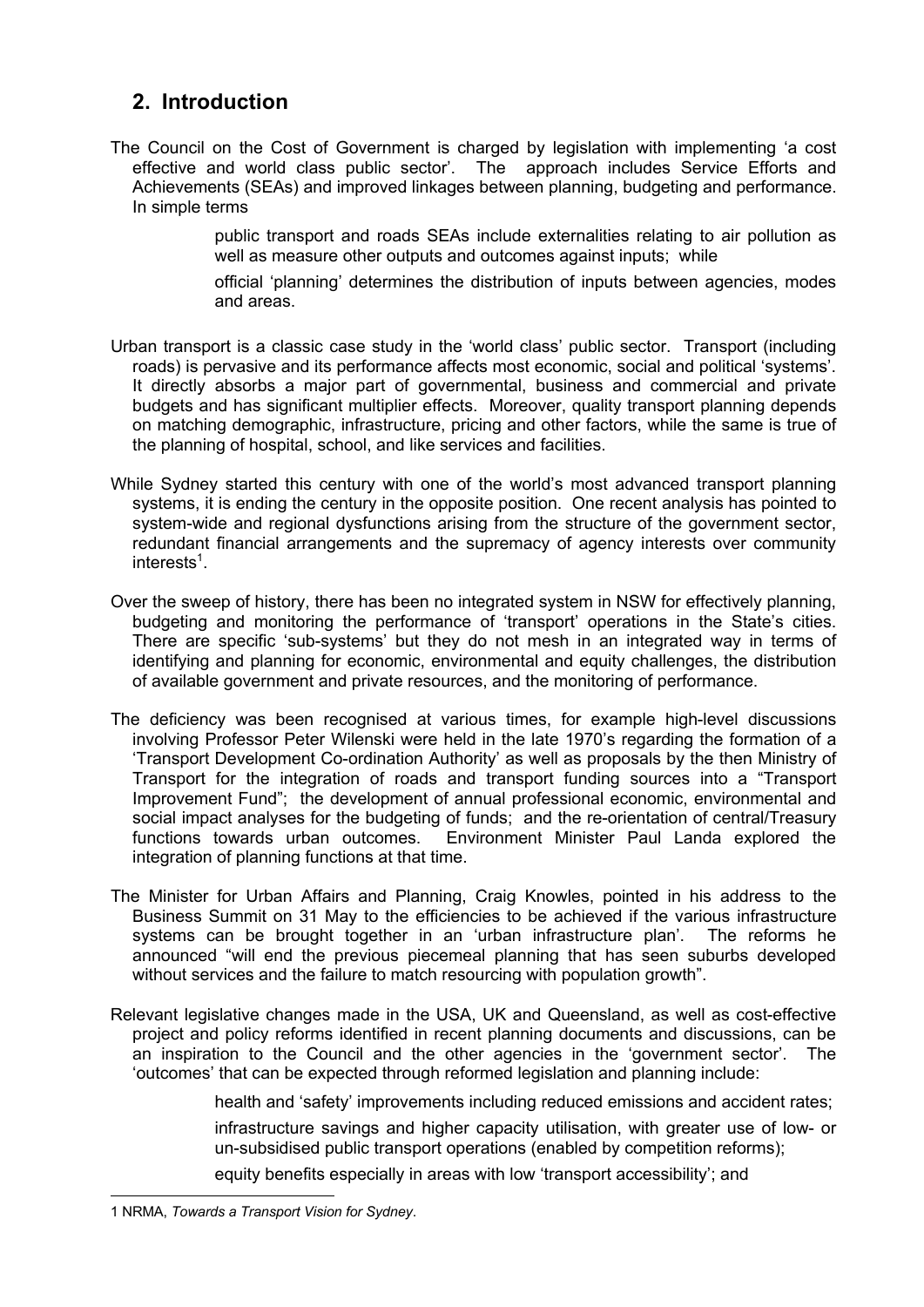reduced private, commercial and industrial costs, and a more competitive society.

- These benefits, achieved over a long term, may well dwarf direct public transport subsidies although they are yet to be objectively measured and 'planned'.
- In such matters, there is no doubt that the structure of government and the methods used to plan, budget and monitor performance, in NSW's cities do have a major impact on the achievement of outcomes. To quote John Minnery's *Urban form and development strategies*:
	- *Sydney's fractured system of metropolitan government has resulted in a development strategy more concerned with the objectives of its operators than the solution of existing problems or the consideration of social objectives in selecting locations for future development. People such as (Jim) Colman see the end result as Sydney 'fouling its nest'.<sup>2</sup>*
- This paper defines what the Council could contribute to the Government's urban infrastructure reforms and particularly to reducing the long-term demands on government funding and improving the benefits to the community in the State's cities.

# **3. The Current Situation**

- A series of adverse atmospheric circumstances in 1991 led to health scares and the establishment of the Metropolitan Air Quality Study (MAQS) as a most significant scientific investigation of air pollution. The Environment Protection Authority recently reported its results and if anything the problem is more widespread and serious than was previously thought.
- The reliance on private cars in the outer areas of Sydney containing well over one million people - has become the biggest challenge in transport planning. Motor vehicles contribute 80 per cent of Sydney's  $NO<sub>x</sub>$ . These emissions are expected to increase by more than 40% between now and 2011 if Sydney continues as it is currently working. The particulate emissions (especially under 10 micrometres in size) of diesel-powered vehicles are thought to damage lungs and constitute the bulk of the "brown haze" that Sydney experiences in winter. It has been estimated that about 40% of the population may be vulnerable to the unhealthy effects of poor air quality, and this rate (especially asthma) is thought to be increasing.
- Pollution is but one of the 'costs' of the style and pattern of post-1945 planning. Jobs moved well away from the inner city and 'isolation' resulted from husbands having to take the family car to work. Bus services could not move around the convoluted spaghetti road systems and walking distances were excessive - even if there were local shops (this was the era of shoppingtowns with massive carparks). Partly as a consequence many families experienced stress, violence, addiction and divorce; as well as congestion, accidents, high car and health insurance premiums, school conveyance costs and so on<sup>3</sup>. This is apart from community costs such as clinics and refuges, duplicated schools, extra hospital wards and low bus fleet efficiency (with associated higher fares).
- Moreover, the metropolitan development strategy relies on the decentralisation of employment to suburban centres, most of which are poorly served by public transport.

<sup>&</sup>lt;sup>2</sup> John Minnery, *Urban form and development strategies: equity, environmental and economic implication (1992), pp. 53-4.*

<sup>3</sup> There is a large literature, one work with a good bibliography being Minnery, *ibid.*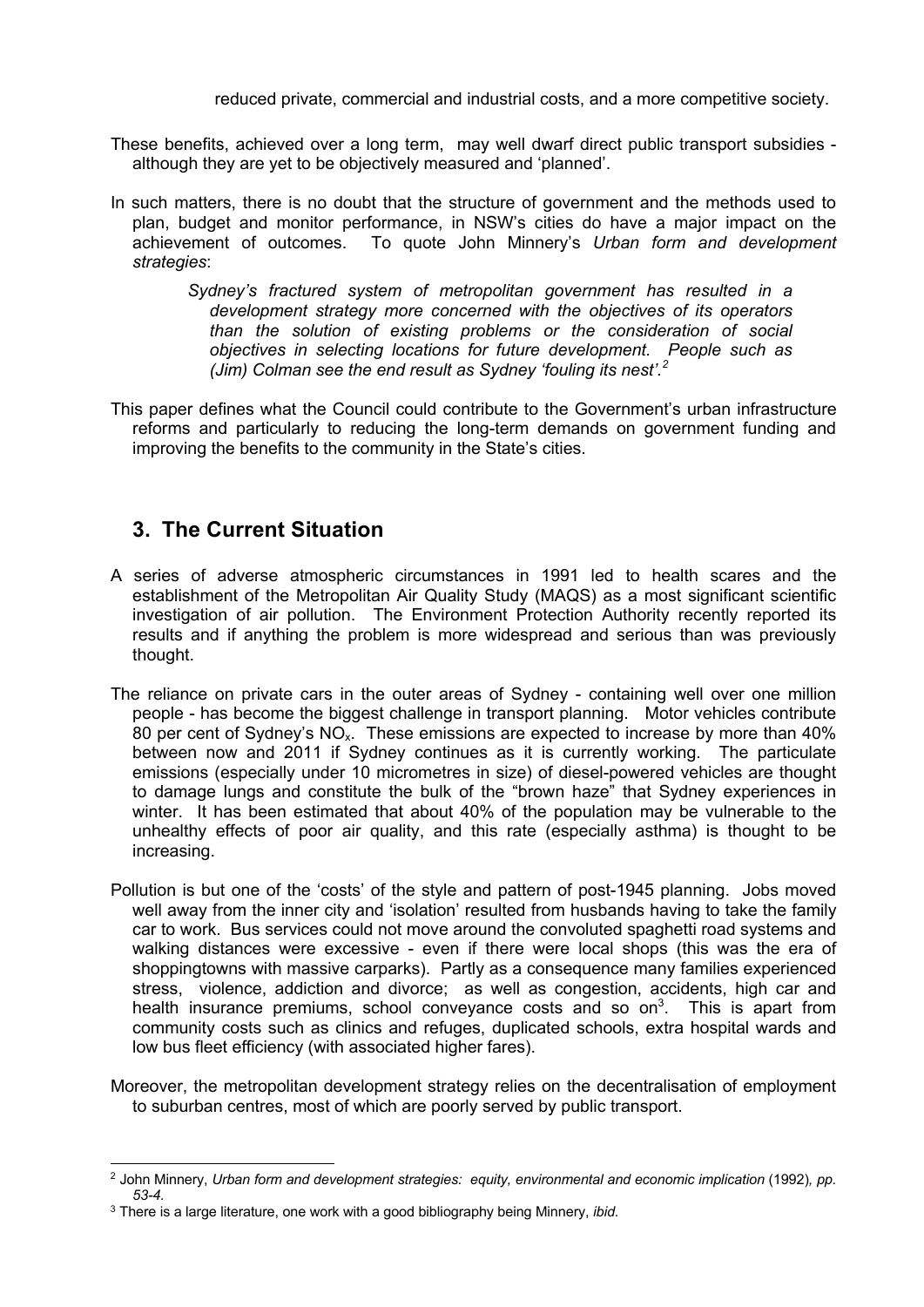- The transport planning challenge in 1996 is not so much focused on access to railway stations as was the thrust in earlier decades. To quote the Clean Air 2000 Campaign's *Shaping Sydney's Transport - a framework for reform*:
	- *It must be recognised that only 14 per cent of all Sydney's work trips are to the Sydney CBD. The remaining work trips are made to an increasing number of suburban employment destinations. These latter journeys are often crosssuburban and poorly served by existing public transport systems....*
	- *A new and innovative approach is required to address the travel needs of the growing and changing population of western Sydney ....*
	- *The 1991 Travel Survey data suggest that nearly 60 per cent of trips are not the traditional journey to or from work. This fact must be recognised and actively incorporated into the planning, delivery and operation of private and public transport systems and the design of land use and other developments. The structure and linking of trips has become more complex over time* (pages 7, 8 and 28).
- Experience in other cities (section 5.4) suggests that if earlier proposals for competition reform in Sydney's bus services had been implemented, by 1996 many of these problems would have been ameliorated in a cost effective manner. Sydney has had an historical record of high public transport usage, thanks to the efforts of an earlier generation. Right now, in 1996, there are many large areas of Sydney which have internationally low levels of public transport usage, such as the outer suburbs of Sydney.
- The current situation with Sydney's transport planning, budgeting and monitoring will be reviewed briefly in this chapter as a prologue to discussions of reforms already proposed (section 4) and overseas precedents (section 5). The way forward is mapped in section 6.

#### *3.1 Planning, budgeting and monitoring systems*

- 'Transport' services and facilities in the main cities in NSW are delivered through an hierarchy of public and private bodies. The most obvious ones are government agencies and private operators; but the potential contributions of regional and local government have to be included if the transport planning and implementation sector is to be fully effective.
- Indeed, the 'transport planning sector' comprises the Department of Transport, the Roads and Traffic Authority, the various public transport agencies (both public and private), central agencies like Treasury, new specialised agencies like the Ministry of Urban Infrastructure Planning and the Council on the Cost of Government, catchment management trusts and the various Regional Organisations of Councils, local councils, community groups like the Clean Air 2000 Task force, and the health, safety, industry and equity interests in our society.
- 'Planning' has been a disjointed activity in Sydney with major exercises in the 1940s, early 1970s, the late 1970s, 1988 and 1993-95. All but the first of these were centralised and bureaucratic, rather than community-based, although in 1990-91 the Roads and Traffic Authority conducted a *Future Directions* cycle that included technical investigations as well as extensive public consultation. 'Planning' has focused on the major infrastructure areas like railways and freeways, with very little attention to regional and local strategies. While this situation is changing, as a generalisation the planning exercises in post-1961 Sydney have excluded regional and local interests and generated very little popular enthusiasm<sup>4</sup>.

 <sup>4</sup> See NRMA *Towards a Transport Vision for Sydney*, chapter 3.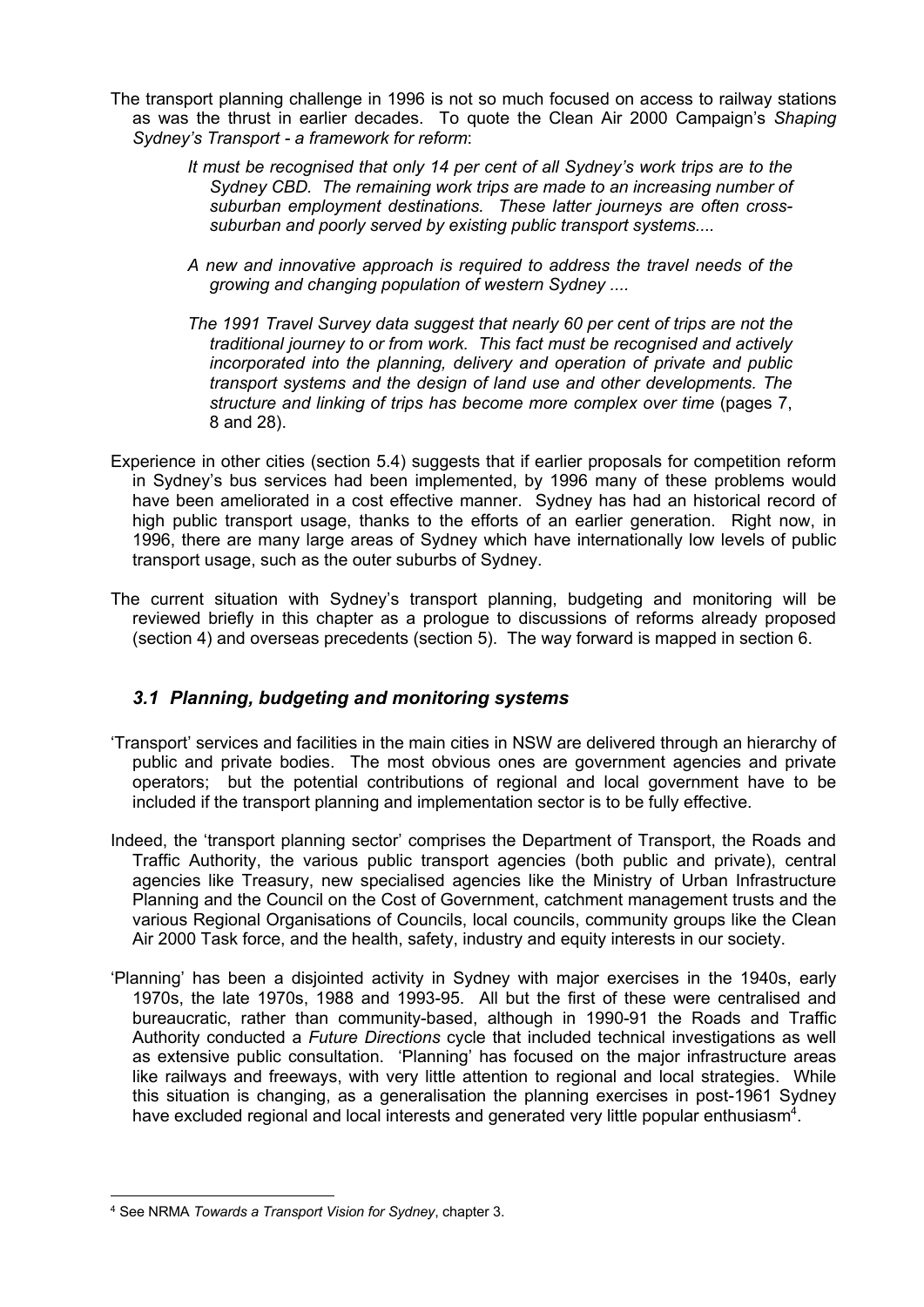The institutional context in NSW was determined by the political debate between 1929 and 1932 over whether the State's transport authorities should be under ministerial direction, or be governed by commercial considerations, free from ministerial control. The proponents of the latter argument 'won' in the form of legislation that created independent agencies responsible for railways; buses, ferries and trams; traffic; and main roads. Minister Bruxner's second reading speech in 1932 included his thought that 'co-operation' was more important than 'coordination', and that

> *The best than one can hope to gain is to provide ... machinery whereby those placed in charge of these services shall have the fullest freedom ... the several commissioners to be appointed will be as free as it is possible to make them from political control in the actual administration of the departments.*

- Legislative efforts to improve co-ordination (in 1950-52 and from 1990) were compromised. A number of advisory committees were set up and various 'strategies' released but the effect was almost always the 'status quo'. The post-1932 structure was concreted in 1990 when the Passenger Transport Act gave public transport bodies a statutory obligation to 'operate commercially', not together but separately. While there were changes to the names and functions of the various bodies from time to time, the 1932 situation still effectively applies in 1996<sup>5</sup>.
- Cabinet is the peak executive body and it has functioned continuously, especially through various committees (variously named Policies & Priorities, Transport, Natural Resources & Transport, Social Justice, Health Welfare & Planning, and so on). Currently there are separate ministries of Roads, Transport and Ports. The main committee is the Budget Committee (a combination of the former Capital Works and Expenditure Review Committees), which is directly supported by the Treasury.
- The Treasury has concentrated on capital projects and operating subsidies, for public transport rather than roads and traffic management. Major new projects (including private infrastructure projects) are approved by the Budget Committee on Treasury's advice. The Treasury's methodology focuses on project description, costs, status, dates, cash flows and location; rather than comparative contributions to outcomes.
- Treasury has acknowledged that the Committee has never had the information available to allow it to assess how an agency's proposed capital works expenditure will contribute to the services it delivers. The Budget Committee is not able to have direct input to the capital strategies of agencies but is instead focussed on individual projects<sup>6</sup>. . There is no mechanism for assessing how different agencies' programs relate to each other and to overall outcomes.
- Since the early 1980s and especially since 1990, operating subsidies were explicitly set, generally for uneconomic rural services and passenger fare shortfalls. Treasury analyses and negotiates the Community Service Obligations through its Social Program Policy Unit while the Department of Transport allocates transport subsidies along the lines of a funder/provider model while collecting statutory parking levies. State allocations are made via the Budget and Treasury applies a published methodology which is rigorous although confined to agency limits rather than inter-agency outcomes.
- Neither Treasury nor the Department of Transport explicitly and publicly identify agreed outcomes and measure the merits of individual programs and projects in terms of achieving

 <sup>5</sup> The effects of specialisation are seen most clearly when State Rail and State Transit argue separately before the Independent Pricing and Regulation Tribunal (IPART) that they should get very large fare increases in order to eliminate subsidies, achieve internal rates of return and make a profit specific to their individual circumstances. Competition reforms have potential to ameliorate these effects through *contestability* for planned services.

<sup>&</sup>lt;sup>6</sup> Words provided by the Office of the Minister for Urban Affairs and Planning based on Treasury documents.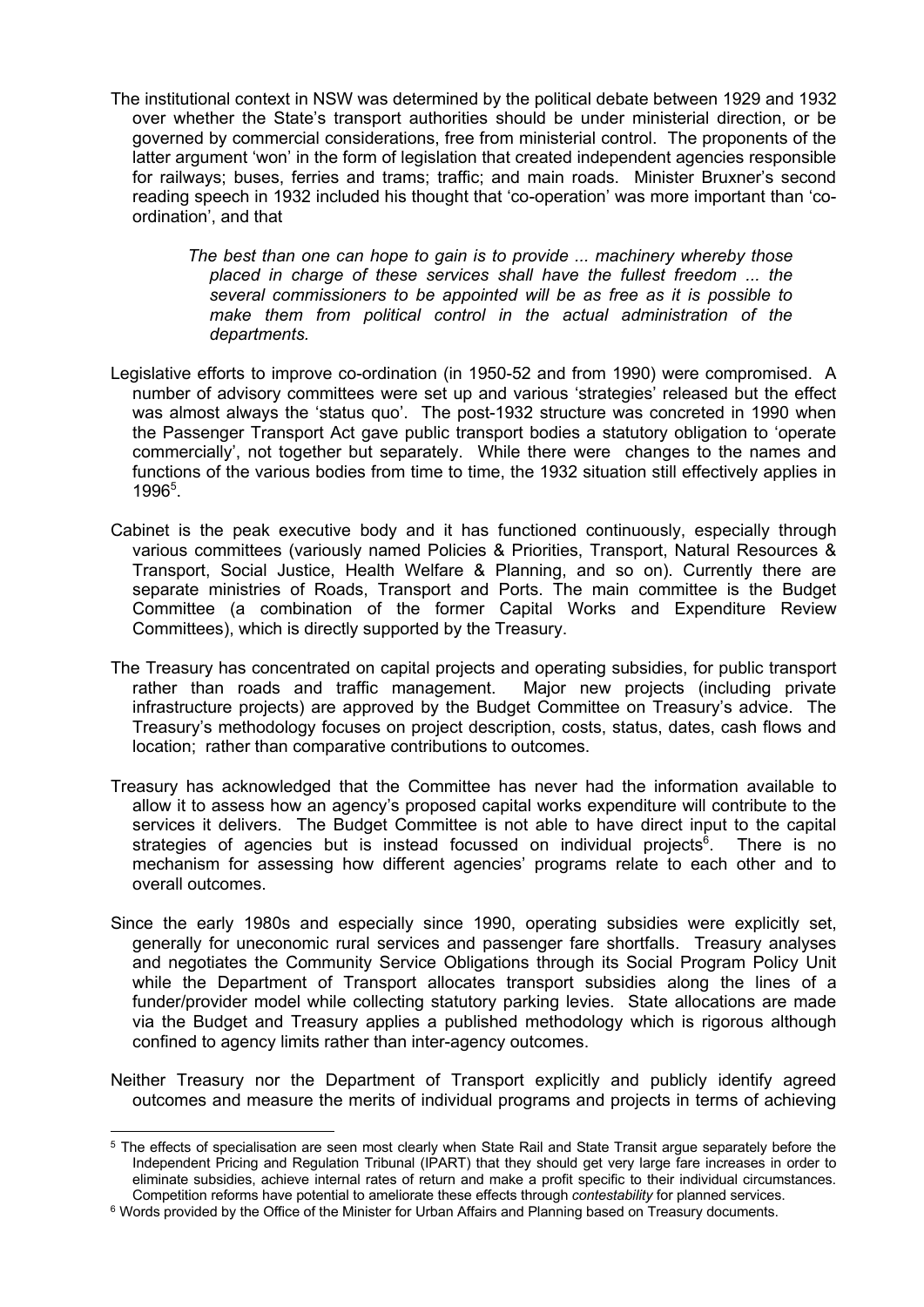outcomes. They participated (with the Department of Urban Affairs and Planning, the EPA and others) in preparing *Cities for the 21st Century* (1994) and *Integrated Transport Strategy* (draft 1994, final 1995). *ITS* was complemented by a draft *State Road Network Strategy* and draft *CityRail Strategic Plan*. Public consultation has closed on these but final versions have not been released. Subsequently the Sydney City Council has released *Accessible City* as its transport plan.

- These documents agreed on basic principles without setting targets for the factors that bear on economic and environmental outcomes nor firm strategies that would produce agreed outcomes. There was no treatment of funding reforms of the type discussed below (only privatisation was discussed).
- A Metropolitan Strategy Committee was created under *Cities for the 21st Century* but this has played only a nominal role in integrating planning, budgeting and monitoring. It has a number of sub-committees and has publicised the intention of moving towards an 'urban budget', but this is not reflected in official Budget papers. (The latter has presumably been superseded by the recent announcements, discussed in section 4.2.)
- Very recently IPART has reviewed public transport fares in its Determinations report of 17 June 1996 and the six earlier volumes on 'Fair Fares'. The review reflected IPART's pricing charter and so focussed on agency matters rather than city-wide performance and impacts. It explicitly recognised that "Sydney's urban form and uneven access to transport hinders public transport usage. These matters are outside the control of the Tribunal" (page  $9$ )<sup>7</sup>. Equity was defined in terms of impacts on consumer groups (which is reasonable) but not access to services which is a city-wide policy issue. It has to be noted that in its *Fair Fares: an Overview* (March 1996) and elsewhere, the Tribunal pointed to competition reforms (especially in the bus area) in terms of its charter - prices to consumers and levels of subsidies in particular - but not in terms of solving urban problems. (The issue of 'criteria' is taken up in section 6.1.)
- Roads and traffic management operate largely under hypothecated terms in that their incomes come from fees and charges and from Commonwealth and State fuel taxes and fees. The Government has control over policies and priorities.
- Private bus services operate under the Passenger Transport Act 1990 and are regulated by the Department of Transport. Private companies provide all bus services in Wollongong and in Sydney's outer and many middle suburbs. Their contract terms cover standards and levels of service, hours of operation and the like. The franchise areas are exclusive and there are predominantly based on the catchments of rail stations. There is very little attention to contemporary travel needs (this is discussed in some detail later). Ostensibly the operators are not subsidised but it is recognised that payments under the school student transport scheme underpin their capital and labour cost structures.
- There are a number of Regional Organisations of Councils, most notably in Western Sydney and Southern Sydney. They are funded by their constituent councils and have taken a leading role in developing transport solutions for their areas.
- The State has a number of statutory catchment management trusts, some of which have taxing powers. The most important is the Hawkesbury-Nepean Catchment which has been divided into the Cowan, Berowra, Blue Mountains, Cattai, Colo, Macdonald, Mangrove, Middle Nepean Hawkesbury, South Creek and Upper Nepean sub-catchments. Others include the

 <sup>7</sup> This refers to the SRA/CityRail part of the Report dated 17 June 1996. The co-published report on STA noted scope for expansion of services, and that the recommendations had some potential to transfer users between public transport and other modes (page 11). It noted the sensitivity of public transport users to fare increases and the risk of their switching to private cars.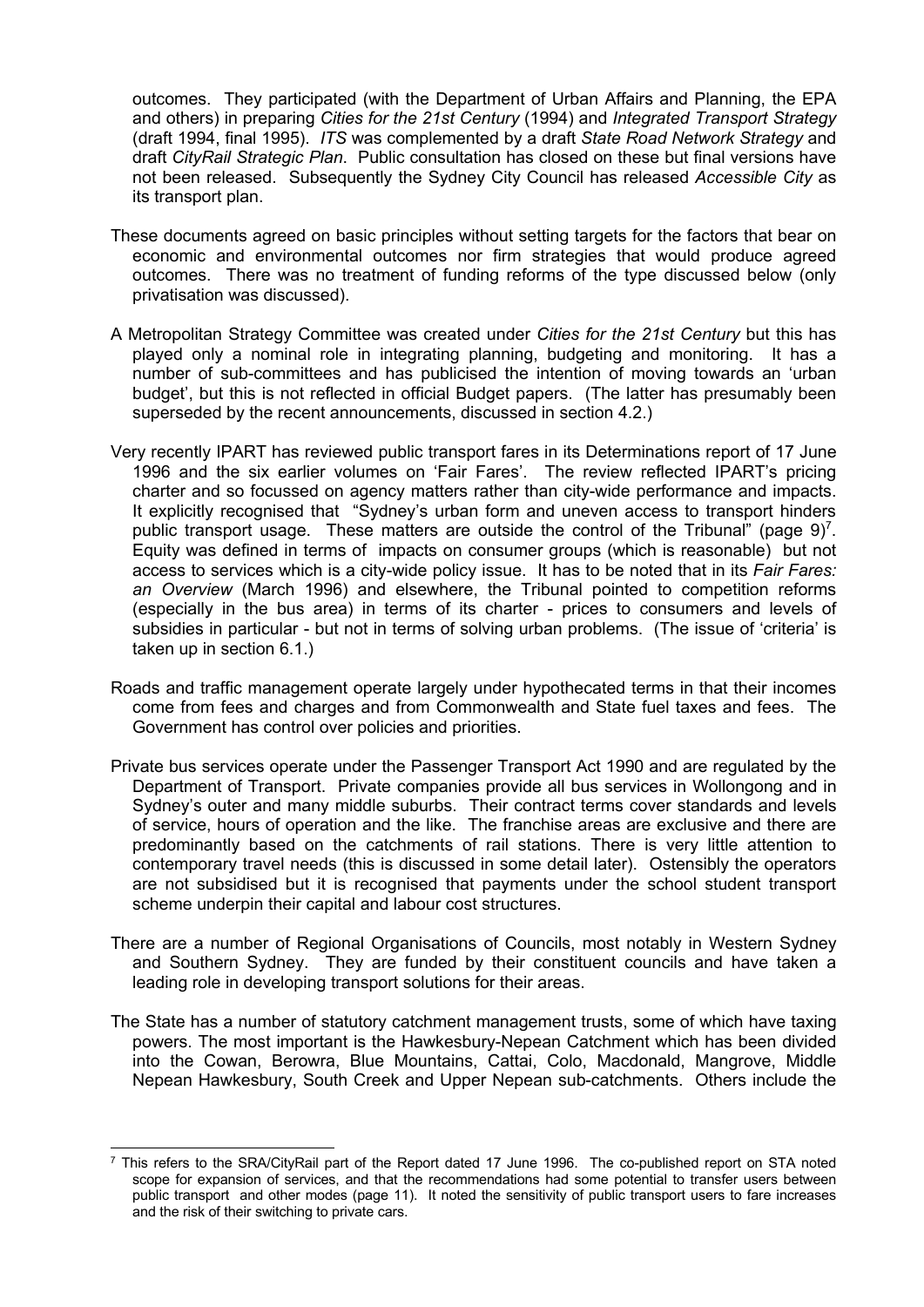Upper Parramatta River which levies \$20 per year on ratepayers to meet environmental  $costs<sup>8</sup>$ .

- There are about 50 local government bodies in the Greater Sydney area, all subject to the conditions of the reformed Local Government Act. They have prepared community profiles and housing strategies and now have a better knowledge of the real needs of their communities. Many have engaged consultants to prepare transport plans for their areas and have proposed improvements to public transport and roads arrangements, including safety. Some have started to move to raise the transport accessibility of subdivisions, implementing balanced traffic calming measures in their centres and helping their bus companies to adjust their services. They provide local roads including access to rail stations.
- In 1996, in summary, the pattern of organisational responsibilities and rôles in urban transport is very similar to the historical model in that there are:

 specialised agencies covering the government-owned public transport modes, and a separate Roads and Traffic Authority;

private public transport operators subject to contract terms;

 a Budget process that treats main roads and traffic, and the public transport agencies as separate in both operating and capital terms; and

 no integrated process bringing all planning, budgeting and monitoring functions into a consistent, outcomes-orientated direction.

This is a simple treatment as there are many details and complications that could only be fully considered in a much longer document.

#### *3.2 Private and public sector roles*

The private sector has an important role in planning urban transport in three senses:

as **operators** of public transport services;

as **providers** of finance and partners in infrastructure projects; and

as **stakeholders** in policies and programs.

- Private operators own and run bus, ferry and air services, and soon light rail services, in a number of contexts. They are all subject to the qualifications and licences required by the Passenger Transport Act and other relevant legislation as indeed are government operators. (In an urban context, private buses are the most significant because they dominate in Wollongong and in most of the middle and outer suburbs of Sydney.)
- A most significant aspect of that Act was the grandparenting for five years of franchised areas for bus operators<sup>9</sup>. Those areas were predominantly based on local rail station and shopping centre catchments.
- This is extremely significant in historical context. Since 1945 and especially when the Sydney Area Transportation Study reported (1974) in considerable detail, the restructuring of bus routes has been seen as a planning imperative. To quote SATS:

 <sup>8</sup> WSROC suggested in its *Western Sydney's Future - developing a new metropolitan planning structure* in 1994 that Eastern Sydney, Western Sydney, Newcastle and Wollongong should have their own Regional Planning Committees and should form the basis of a rationalised planning arrangement. This would accord with the catchment structures.

<sup>9</sup> See David Hensher, "Technology, pricing and management systems futures for urban public transport futures", in AURDR *Urban public transport futures* (1994).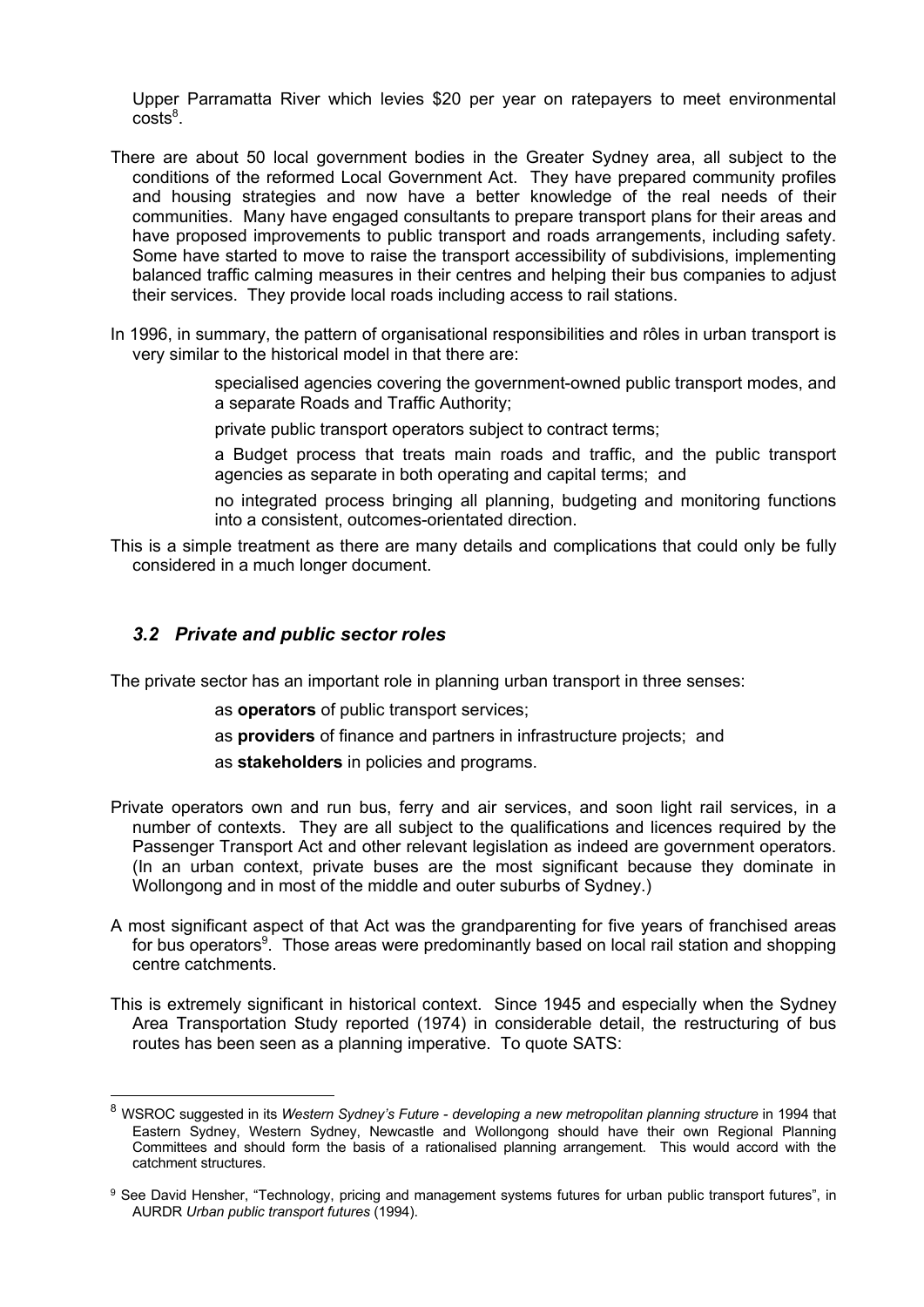- *"Existing private bus routes ... will have to be reoriented to service new suburban commercial centres and railway stations".* (To rectify the failure to implement the 1947 rail network expansions) *"it is proposed that ... crosscountry express bus routes be established, linking railway stations, shopping centres and employment areas.... The services will be guaranteed high average speeds (30-40 kph) by using busways, or exclusive bus lanes where necessary, and by having only a limited number of stops. They will provide trunk services only, connecting at their few stopping places with local feeder buses, which would collect and distribute passengers in residential areas".*
- Further, to quote *Sydney into its Third Century* (released by then Planning and Environment Minister Bob Carr in 1988):
	- *Buses using the road system will remain an essential public transport mode due to their flexibility in route coverage and stopping patterns, low capital costs, and their capacity to serve people living in low density areas. Traffic priority measures will be required on some routes.*
	- *It is anticipated that the public transport needs that will arise in the outer growth areas of Sydney will be best met by a hierarchy of bus services including local feeder, trunk and cross-regional express bus services.... the public transport strategy is concerned with the need for an appropriate bus system that will progressively provide:*
		- à *cross-regional services linking major centres*
		- à *services adjusted to meet changes in passenger demand*
		- à *public transport services to newly developing growth areas from the early stages of establishment*
		- à *integration of government and non-government operated public transport services including co-ordination of fare structures* (pages 52-3).
- The 1990 Passenger Transport Act established 'primary routes' operating 7 days and nights, and 'secondary' 6 days. The spirit of route re-structuring was lost (as it had been previously). However, the areas and conditions are re-negotiable at the end of the 5 years - which is the period from mid-1996. The differences between SATS's *functional* analysis (which it applied in a practical and professional manner to the major areas of Sydney) and the 1990 Act's superficial one are as follows:

|           | <b>SATS</b>                                      | 1990                                          |
|-----------|--------------------------------------------------|-----------------------------------------------|
| Primary   | Trunk<br>Large volume<br>Fast<br><b>Marketed</b> | 7 days<br><b>Night</b><br>Frequent            |
| Secondary | Local<br>Feeder<br>Simpler<br>Cheaper            | 6 days<br>Peak hours<br><b>Shopping hours</b> |
| "Area"    | Area<br>Route                                    | Route or region<br>No competition             |

- There is a criticism often made in NSW about the lack of co-ordination between and even within the government and private bus systems and modes. Every Minister for Transport has addressed this in one way or another.
- The critical importance of the review of bus licenses in the context of improving urban economic and environmental outcomes will be discussed in following sections of this paper.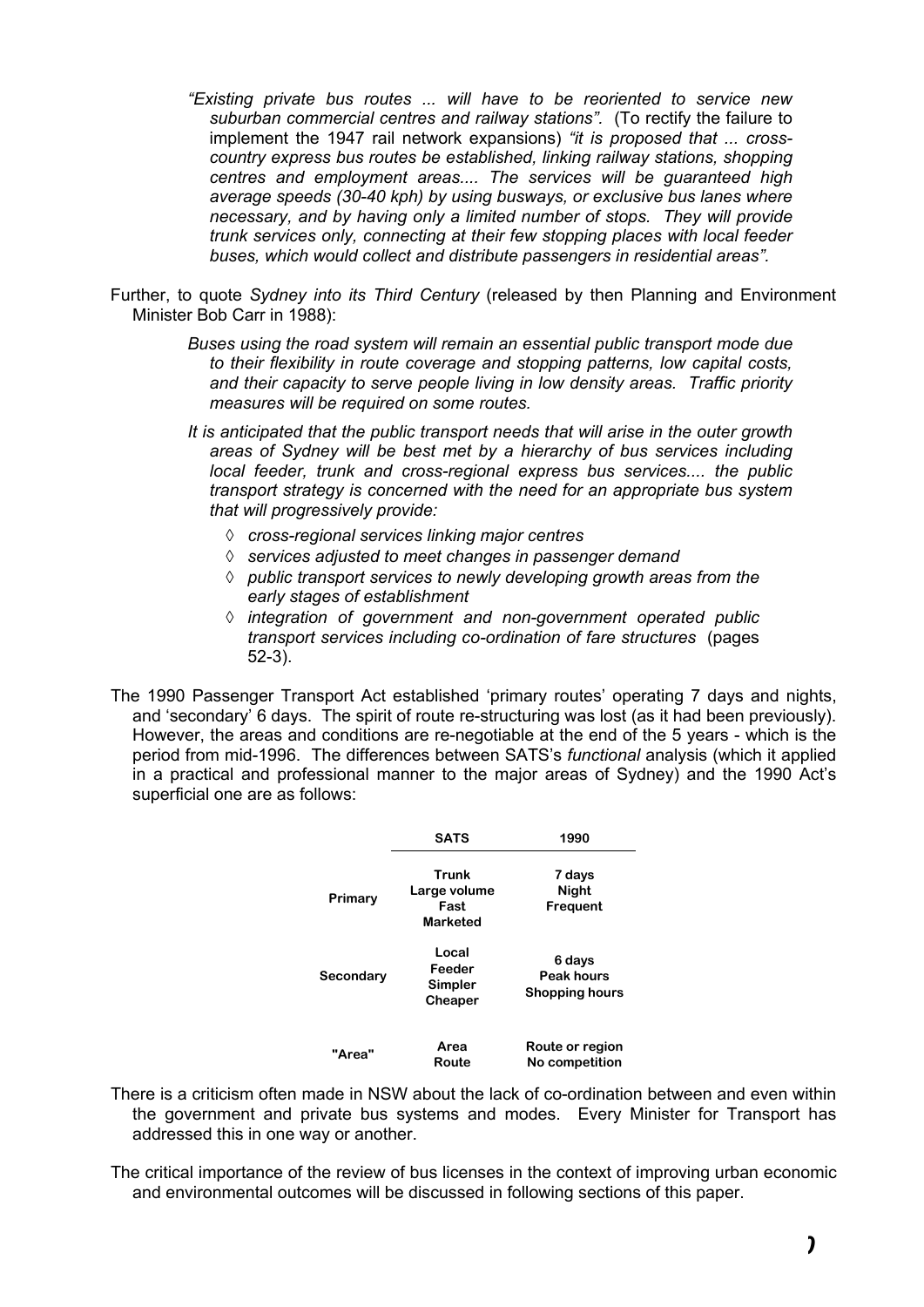- The **second role** of the private sector is as partner in the provision of public infrastructure. NSW had led Australia in this respect, starting with the Earing power station in the 1970s. The usual context quoted is for providing capital for a specific project in advance of when the government could afford to fund it.
- There are other reasons as seen in the Government's *Guidelines for Private Sector Participation in the Provision of Public Infrastructure* such as adding a degree of innovation, and to acquire the ideas and expertise of third parties (such as Ken Bilson's idea for a Skitube within Kosciusko National Park). Build Own Operate and Transfer (BOOT) schemes are the current predominant mode as opposed to leverage leasing, infrastructure bonds, exclusive and perpetual rights and the like.
- The recent record in Sydney has been poor in that public confidence in specific private projects (including the M2, M5 and Airport Rail Link) was undermined by criticisms by the Auditor-General and leading academic analysts of the imbalance of risks and rewards between the private and public sectors and other factors. The *Guidelines* were revised in September 1995 to improve transparency and adherence to standards. Recently the Commonwealth Governments have wavered in their treatment of taxation concessions, with an indication that BOOT schemes may be promoted.
- Currently the M2, New Southern Railway and Ultimo-Pyrmont Light Rail are under construction as BOOT schemes (albeit heavily subsidised), with further prospects including extensions of the UPLR into the CBD and westwards into the inner western suburbs, the Macquarie rail link between Parramatta and Hornsby, and the eastern extension of the M5.
- **Finally**, the 'private sector' broadly defined has an intrinsic role to play in planning, budgeting and monitoring transport performance. The Treasurer and Minister for State Development, Michael Egan MP, put it in these terms in his preface to the Government's *Guidelines for Private Sector Participation in the Provision of Public Infrastructure*:
	- *One of our main concerns is to ensure that the private sector receives up to date, accurate and timely information about the Government's intentions concerning the future provision of public infrastructure. The information needs of the business community as both a user and a potential provider of public infrastructure, on behalf of the Government, is acknowledged and its participation in the public consultation process is encouraged.*
	- *Many Government agencies meet the need for community information through a variety of strategic plans. The plans aim to generate public discussion, identify community concerns and to determine issues the Government needs*  to address in its planning. The results from this process will also be a part of *the Government's budget consideration in setting priorities within an overall infrastructure strategic plan.*
- The individual elements within this quote are important in their own right. The overall theme, though, is more critical. Arguably Sydney has fallen behind world best practice in transport policy because 'planning' has been a centralised bureaucratic function since the Second War.
- By contrast, the major gains in Sydney's transport were largely a consequence of a different style of 'planning' exercise. The Royal Commission on the Improvement of the City of Sydney and its Suburbs was set up in 1908, reported in 1909, and inspired parliamentary debates over the next 15 years.
- The Royal Commissioners all civic leaders, gathering expert evidence in open sessions coalesced political and urban improvement ideas into a package that was largely adopted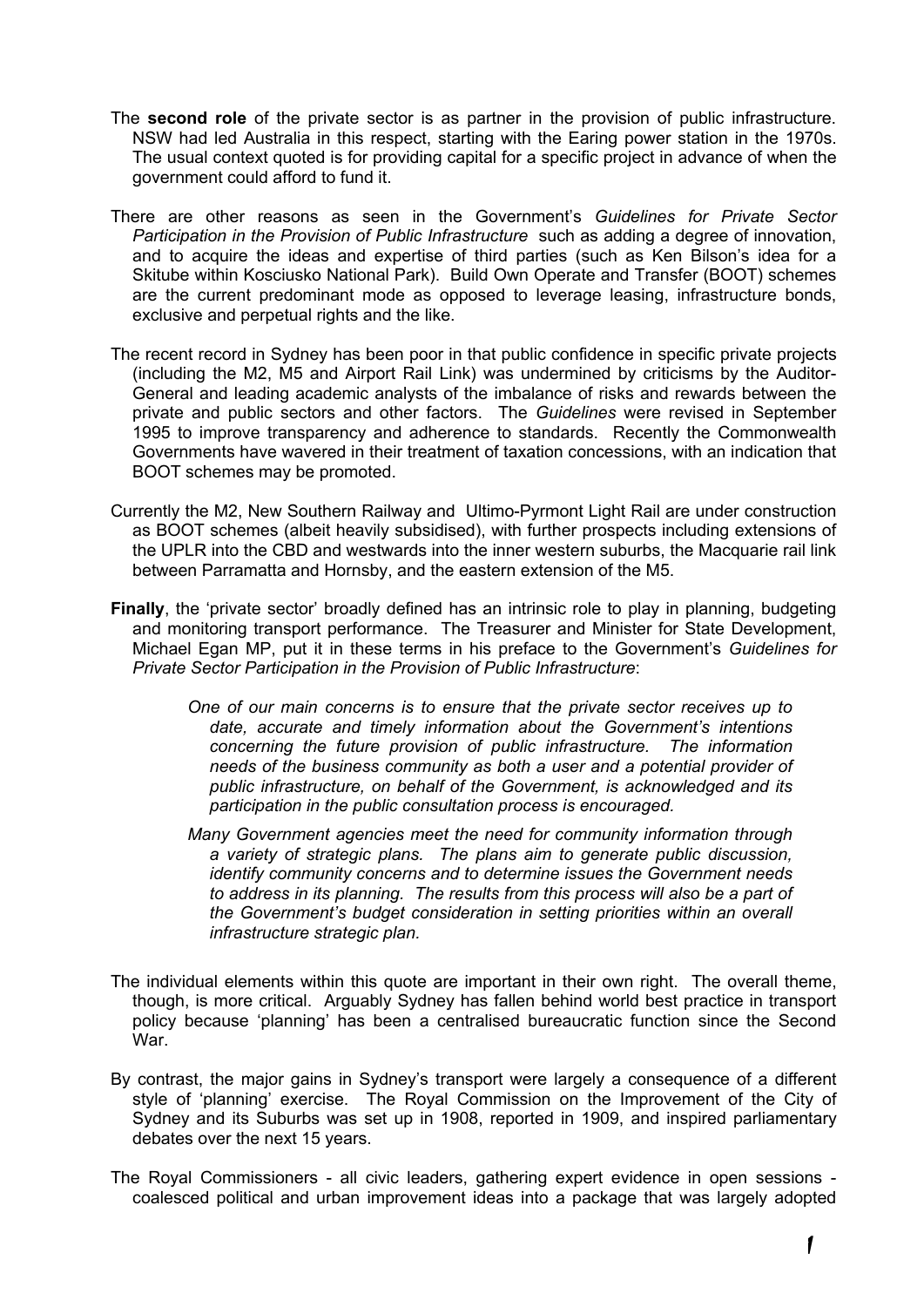despite massive expense. They 'foreshadowed' every major planning initiative taken up to 1939 and even beyond, and Bradfield and others rode the wave of enthusiasm they generated. They correctly identified transport as the core element in urban reform. The construction of the underground city railway, the Harbour Bridge (to reduce ferry pollution) and Wentworth Avenue, Martin Place, the electrification of suburban railways (to replace tram trunk services, the trams to become cross-regional feeders), reclamation of public foreshore lands and improved municipal regulations and other initiatives were based in good part on the political momentum that the Commission generated over a year of intense press coverage.

- To give an idea of the commitment the rail electrification programs alone required, the Harbour Bridge cost £10 million compared with the cost of suburban electrification at £11 million and of electric rollingstock at £6 million. Even the Bridge was justified on railway grounds. (The availability of foreign investment capital was critical.) Later generations have forgotten how polluting steam engines were at the beginning of the century and how keen that generation was to improve their air quality - on the Harbour and in the suburbs. They raised the money to implement the 1909 strategy having been given the vision by the Royal Commission. Sydney is back in that situation at the close of the century.
- The tram and suburban railway construction strategies had been based on a *developmental perspective* to meet economic, environmental and social needs. Subsequently, after the 1932 administrative restructuring, the agencies 'owning' public transport services protected their vested interests with the support of Treasury. They shifted to a commercial *debt and revenue management perspective*. They deferred urban technological change, route restructuring and modal competition.
- This had fundamental consequences for the success of 'planning' exercises. A succession of professional planning studies and endorsed strategies over the decades produced a lot of 'lines on maps' (including railways and light railways) but *little action*. Land releases went ahead, the population shifted out, and massive areas went unserviced by public transport investment and even the acknowledged bus route adjustments.

The prospect is available of legislating for a planning cycle that gives community leaders:

- a fair role in determining planning, budgeting and monitoring priorities and methods;
- the opportunity to countervail the singular interests of operating agencies and companies;
- the opportunity to improve public confidence; and
- the chance to persuade the community to make the sort of financial and other commitments that earlier generations made once they were given the *vision* by the Improvement of Sydney Commission.
- This is consistent with the SEAs philosophy and the Public Accounts Committee's views in its *Annual Reporting in the NSW Public Sector* (March 1996), as quoted in the Council's *First Report to Parliament* (page 35):
	- *Ministers and customers/stakeholders of agencies are the most appropriate people to be involved in setting the performance indicators which are to be used by agencies.*

This is discussed further in section 6.

#### *3.3 Extrapolating: health, welfare, safety, urban consolidation etc*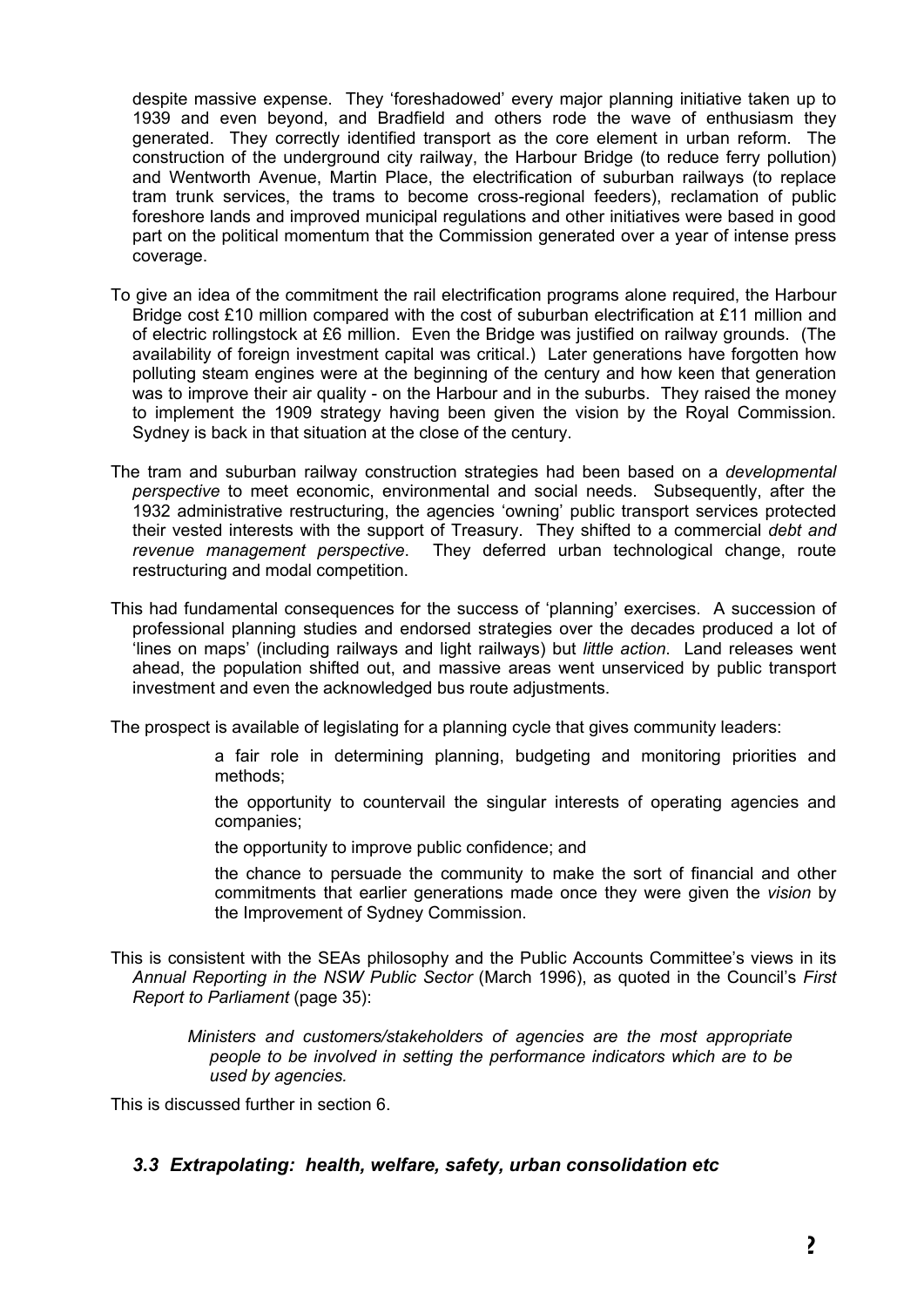- Transport is the one infrastructure function that is capable of significantly improving population and employment distributions and economic and environmental outcomes in support of urban planning controls, over the long term.
- It is possible to plan and invest in transport intelligently so as to most effectively utilise investment in other support areas (hospitals, schools and tertiary institutions, water and sewerage systems, retail and community facilities, sporting grounds, entertainment facilities and the like), and improve equity of access of various groups to essential facilities and activities.
- In addition, a shift in travel behaviour towards public transport usage will reduce the direct and externality effects of transport on public sector, families and businesses. These are myriad:

 hospital, medical and pharmaceutical costs, police costs and loss of income etc when accident, asthma and other victims are hospitalised or treated;

health, motor vehicle and workers' compensation insurance premiums;

delays in private travel and goods distribution due to congestion;

duplication of schools and other facilities;

- construction and maintenance costs and the land take of shopping and like centres especially associated with carparks;
- excessive reliance on cars by families for their dispersed travel needs and the need for multiple car ownership; and
- lack of choice in the residential market due to the under-provision of 'transit villages' due to the under-utilisation of the zones around rail and bus stations.

The 'social cost' of the motor vehicle in our societies can exceed 5% of GDP<sup>10</sup>.

- This paper focuses on the costs of government. Various studies have shown that if the 'costs' of supportive transport programs are matched against the 'savings' available in the other areas, the overall cost of government can be reduced. (This should be a feature of all State and metropolitan transport strategies but is not.)
- The Cumberland County Council explored some such matters in its *Economics of Urban Expansion* (1958), and in 1991 a joint Department of Planning, Sydney Water and Commonwealth Department of Industry, Technology and Commerce team reported on *Urban Consolidation - Public Sector Cost Saving.*
- In 1995 the Australian Urban and Regional Development Review published a study by Kinhills on *Smart planning not sprawl - the costs and benefits of alternative fringe development*. Like the previous studies, it was devoted to development patterns in new areas rather than improving the efficiency of the systems already in place. Some interesting points arising from the study were:

 doubling residential densities in fringe areas can reduce infrastructure costs by between one-third to one-quarter, but these costs are more sensitive to location than density (Sinclair Knight study);

 educational facilities are most sensitive to the pattern of urban development (Gutteridge, Haskins and Davey study);

 'public transport sensitive development' is marginally more expensive than the highest density of conventional and inter-connective street layouts but is significantly cheaper than every other pattern of development in terms of total discounted infrastructure cost and land take;

 <sup>10</sup> See "Off the rails", *Living with the Car Survey, The Economist* (22 June 1996), p. 7.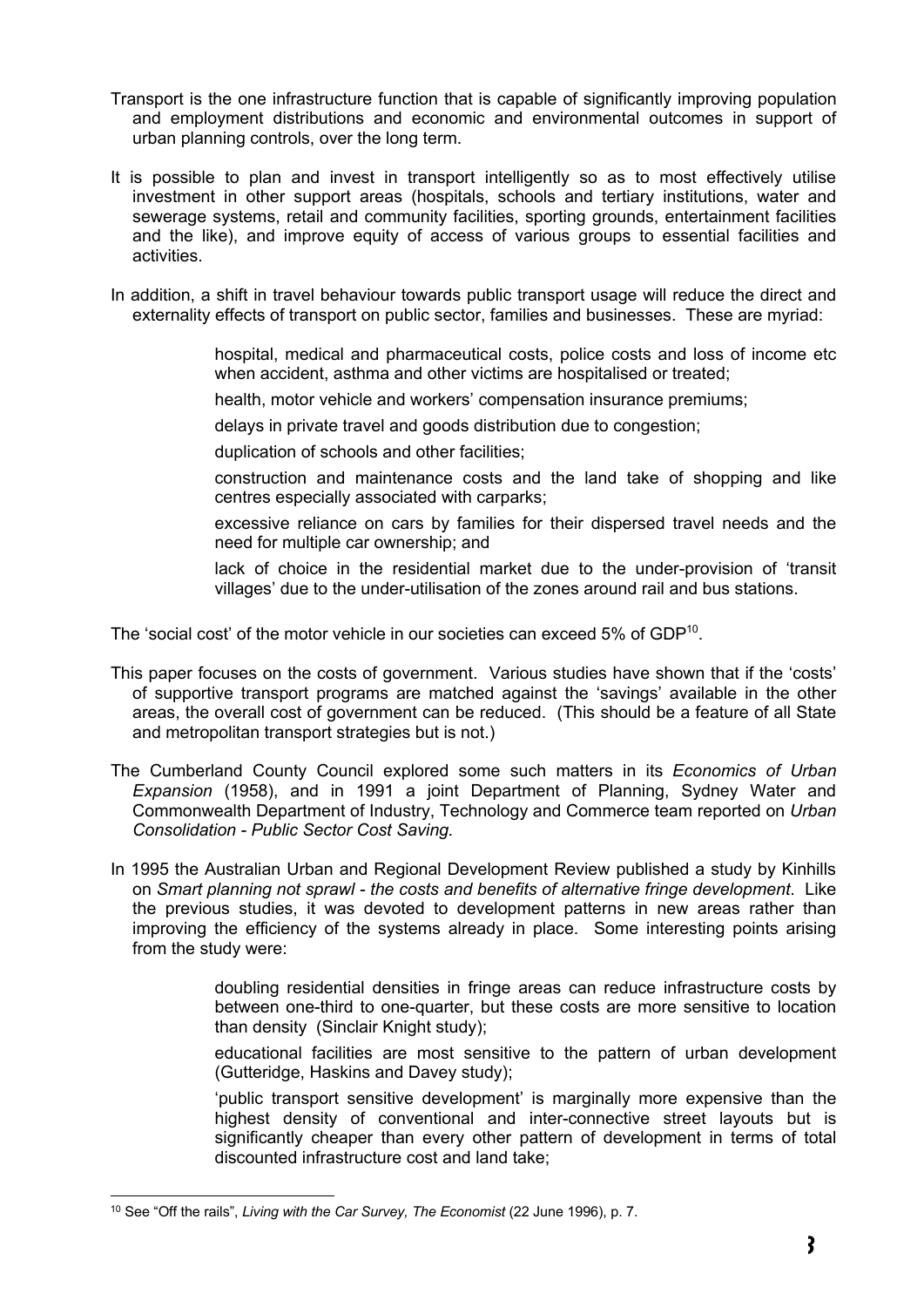savings due to density diminish as density increases (diminishing returns); and

 sequencing (matching infrastructure with population growth and development) reduces social infrastructure costs in particular, especially schools, but a wider analysis of housing, transport, environmental, social and externality costs is needed.

- The Industry Commission's investigations of urban transport led them to conclude that there is a need for greater competition between modes, an increased use of user pays principles, and formal performance assessments of road authorities in particular. It was in favour of introducing competition in the bus market, with incentives to develop new routes, more efficient work practices and a more suitable range of vehicles; and cited the NSW Bus and Coach Association's views that this could reduce operational and other costs and subsidies (in the UK, by up to  $70\%$ )<sup>11</sup>. The Commission did not consider wider urban efficiencies.
- There are ideas for developing transport systems that would shift population towards a greater utilisation of existing urban infrastructure. These include:

 the Hurstville-Riverwood-Bankstown; Bankstown-Liverpool; and Glenfield "Y" rail links - all of which would improve cross-regional capacities in the middle southern and south-western suburbs;

 the pro-active use of dedicated public transport (light rail or similar) links in middle suburbs targeted for consolidation for urban design reasons (which may include the middle western and south-western suburbs), possibly using existing local street surfaces, with a thorough re-orientation of bus feeder services to achieve a re-structure of public transport of the type thought about in the 1910s to 1930s. A possibility is the linking of the St George and Westmead hospital catchments;

 high-capacity busways in areas of chronic congestion such as Victoria Road (looping into Moore Park), Windsor Road into Parramatta and the Grand Parade  $\alpha$  around Botany Bay<sup>12</sup>, meeting environmental goals but producing major benefits to motorists without the massively expensive alternative requirements for extra road capacity;

the long-term opportunity to link Badgerys Creek with the Main Western Line;

 shifting road pricing towards a usage basis and towards charging access fees in congested centres which have alternative public transport access available;

 the improvement of public transport access in dispersed and "cross regional" areas, including providing private bus services at higher levels of service and reducing the constrictions of monopoly boundaries; and

generally improving the delivery of private bus and taxi services.

- There are further major opportunities to link transport planning with **Landcom**. The Government has decided to shift Landcom's development efforts from the fringe to those areas of our cities that have the capacity to absorb a higher density population, with savings in water, health and educational budgets in particular. Busway strategies have potential to 'solve' the problems associated with specific major sites, including the ADI site at Blacktown.
- No such ideas were explored in the *Integrated Transport* Strategy. The situation in Sydney implied in *Cities of the 21st Century* in turn might require a different transport strategy than had been achieved in the previous fifty or so years. Very few studies have addressed this the exceptions being Greenpeace and earlier Jacana Consulting's report on railway development for the Labor Council (1990). Also, the RTA explored such a future (in two variations) in its *Future Directions* (1991).

 <sup>11</sup> Industry Commission, *Urban Transport Volume 1* (1994).

<sup>12</sup> See NRMA, *Towards a Transport Vision for Sydney,* pp. 58, 69-76 and 73-75.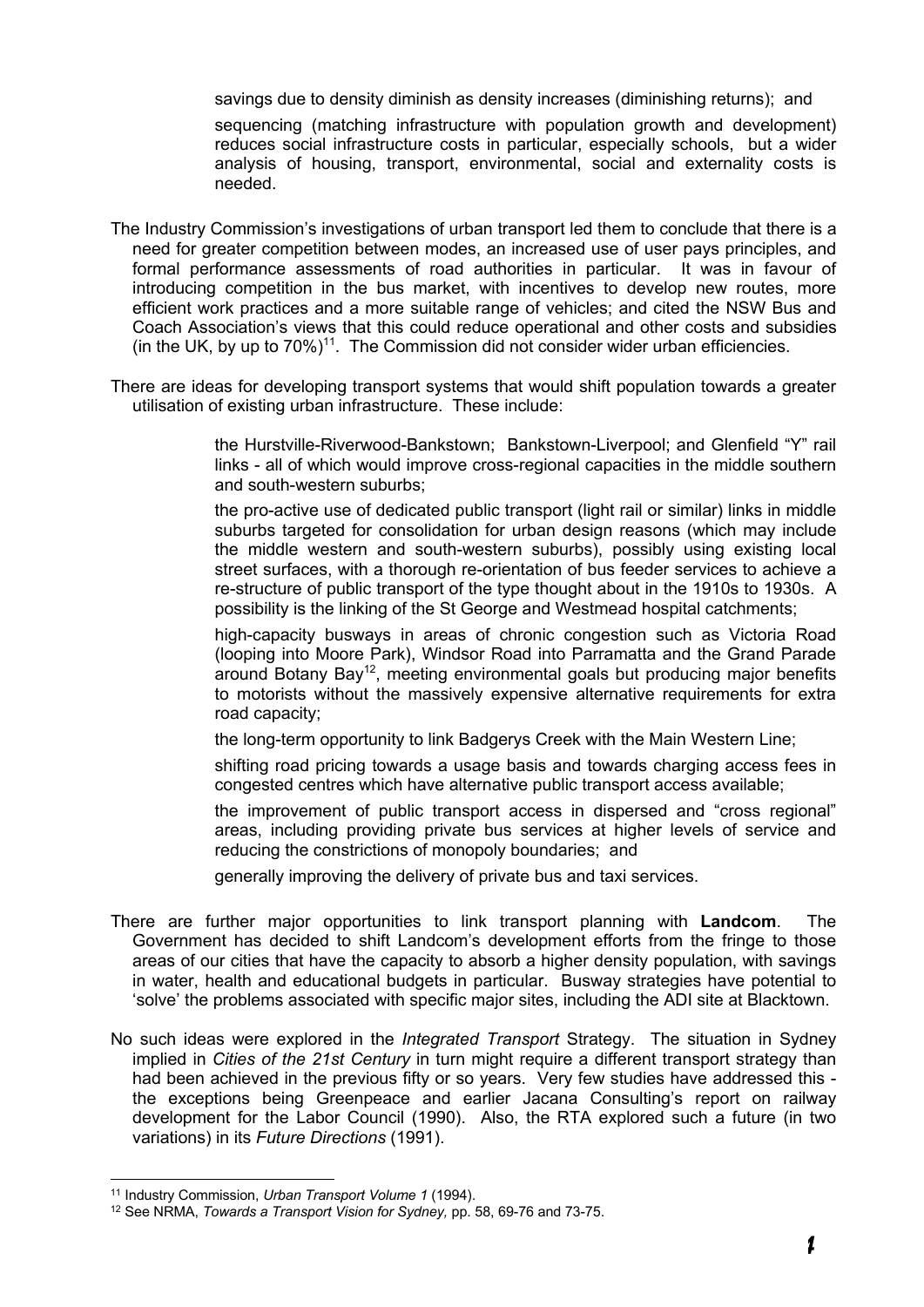The major example of a thorough review of Sydney's planning strategy was Greenpeace's s*trategy for a sustainable sydney* (1993). Its strategy for 2013 was founded on:

> a ring of sustainable 'cities' - Sydney, Parramatta, Liverpool, Penrith, Macquarie and Rouse Hill - with naturally lit, heated and cooled medium-rise buildings adaptable for offices, residences and recreation;

greatly improved urban planning;

 all residences are within 5 minutes' cycling distance of a town centre and rail station (except for a small proportion of detached dwellings) - an average of 2,500 new dwellings around each existing rail station and 500 around light rail stations; model redevelopments of Rouse Hill, CityWest, Homebush and Eveleigh, and urban villages at Fairfield/Hoxton Park, Rouse Hill/Mt Druitt, Penrith and Campbelltown;

 employment is dispersed, well-served by arterial roads which are now used primarily for goods, tourist traffic and occasional trips across town;

 centrally-controlled light and heavy rail networks, with small extensions to the existing rail system (10 new stations) but major new networks of light rail (42 new stations);

 locally-controlled transport with a great variety of systems depending on local topography, climate and life style - tuk-tuks, small ferries, minibuses, cycle ways; and

 vigorous restraint of traffic growth through road pricing, parking controls, car pooling, bus priority, "dual mode" commuting (cycle/rail), dial-a-bus type technologies, fuel substitution and the like.

- Greenpeace cited the achievements in Curitiba and Toronto (Curitiba and Ottawa are discussed in section 5.1) but based its strategy on light rail. Even though the latter has many cost disadvantages compared with busways, Greenpeace still estimated that its strategy would have net major cost and quality benefits. The NSW public sector has never released a professional critique of this major report, nor of Jacana Consulting's rail development report for the Labor Council (1990).
- A full planning cycle in NSW's cities, involving transport, roads, child care, hospital, employment, medical centres, tertiary education, residential costs and other public and private costs is overdue. The main 'visions' for reform have been developed outside government and have lacked support. Fundamental change will not be easy or fast, although the reform of bus route licensing and the diversion of funds from low-yield to highyield projects and programs can be done by 2000.

#### *3.4 Community expectations*

What do the people of Sydney think about Sydney's transport performance? Regular press stories contain specific details of grounds for dissatisfaction with cleanliness, on-time running, security staff and the like; but more importantly, the NRMA's *Monitor of Public Attitudes: air quality and the car* (June 1995) established that:

> 43% of Sydney-siders considered local air pollution to be the most significant environmental issue we need to take action on (32% in Sydney's West where water catchment degradation was significant);

> 55% considered cars to be the major cause (except in Newcastle and Wollongong where industry rated first);

> two-thirds thought Australia can no longer afford to have three-quarters of workers using cars;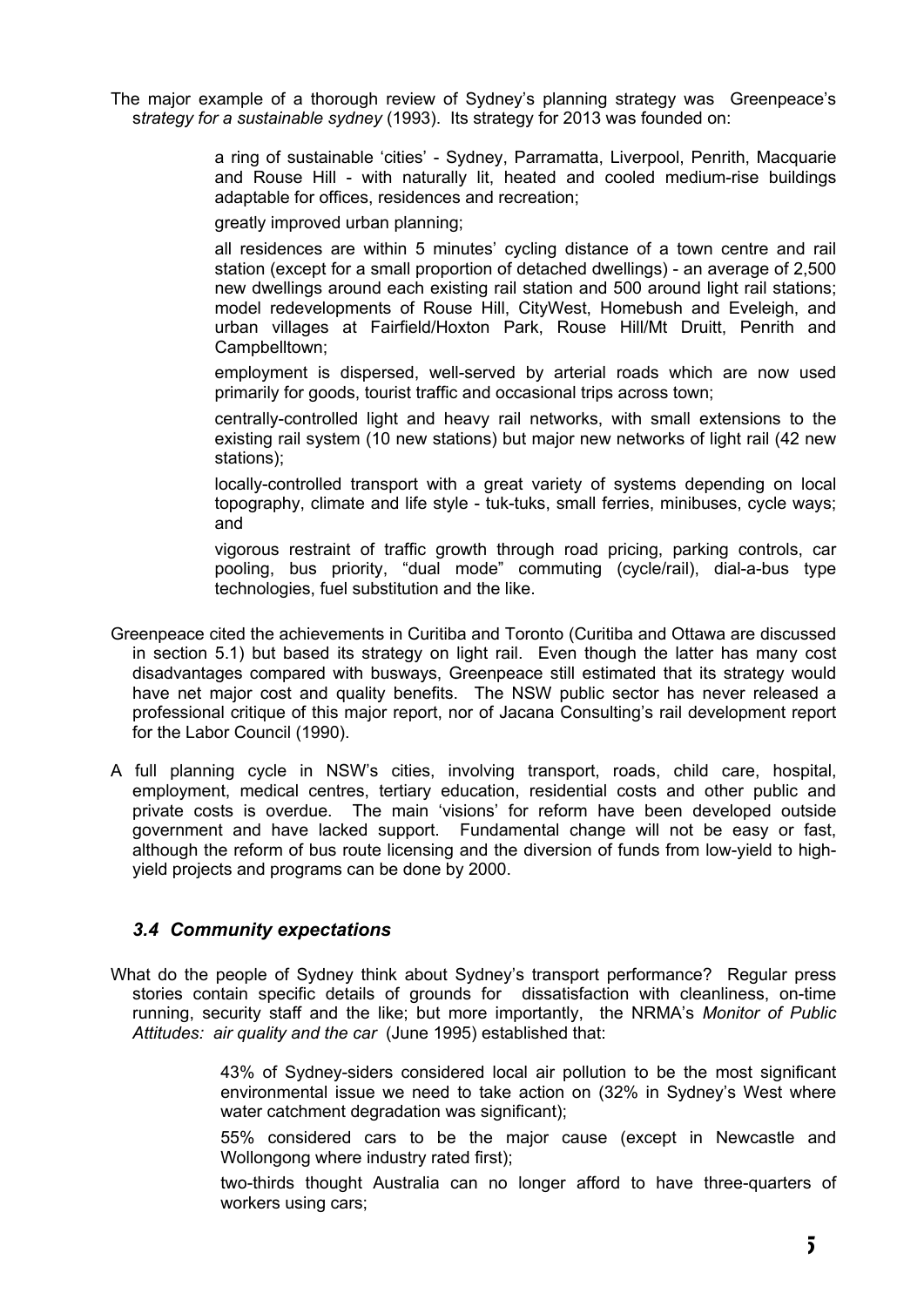eight of ten consider individuals can affect air pollution and focused on maintaining their cars better, walking for short trips, driving more slowly and smoothly, switching to unleaded petrol, and generally use the car less;

 less than half thought that public transport was a realistic action during most days, but one third thought that occasional public transport trips to work would be feasible;

 two-thirds were prepared to pay more for cars, petrol or public transport to improve air quality; and

 about one-third were "action-ers" prepared to do something, 40% "resistors" hoping that things will turn out alright, and 27% "rejectors" (there is no problem worth action).

The Department of Transport's *Future Directions* telephone survey in 1993 on behalf of the RTA showed that the factors that community looks for (in priority order) are:

increased service frequency;

stops and interchanges closer to origins and destinations:

fewer connections and changeovers;

improved reliability;

improved travel conditions;

increased speed of services (reduced travelling time);

increased parking at terminals; and

reduced fares.

International and local thinking puts buses at the head of the list of technologies that can satisfy these needs in a cost-effective way.<sup>13</sup>

Major community surveys by management students at Penrith and Baulkham Hills TAFEs in 1995 both found that the most desired reform area was improved bus route and timetable improvements; and that some 30% of people are 'prepared' to use public transport if its quality is raised<sup>14</sup>.

# **4. NSW Government Reforms**

The NSW Government has instituted major reforms of relevance to this paper in three key area: the Treasury and the controls and systems it has in place; the administration of urban infrastructure planning and budgeting; and the Council itself with its emphasis on accountabilities, SEAs and planning, budgeting and monitoring.

The reforms will be summarised in the following.

#### *4.1 Treasury*

In the last two years the Treasurer's Budget Papers have contained the following relevant initiatives:

> contractual budgeting: linking Budget allocations to agencies with the Government's intended policy outcomes and the agencies' outputs. Started in

 <sup>13</sup> One reference is D. Hensher, *op. cit.*

<sup>14</sup> NRMA, *Towards a Transport Vision for Sydney*, appendix 2.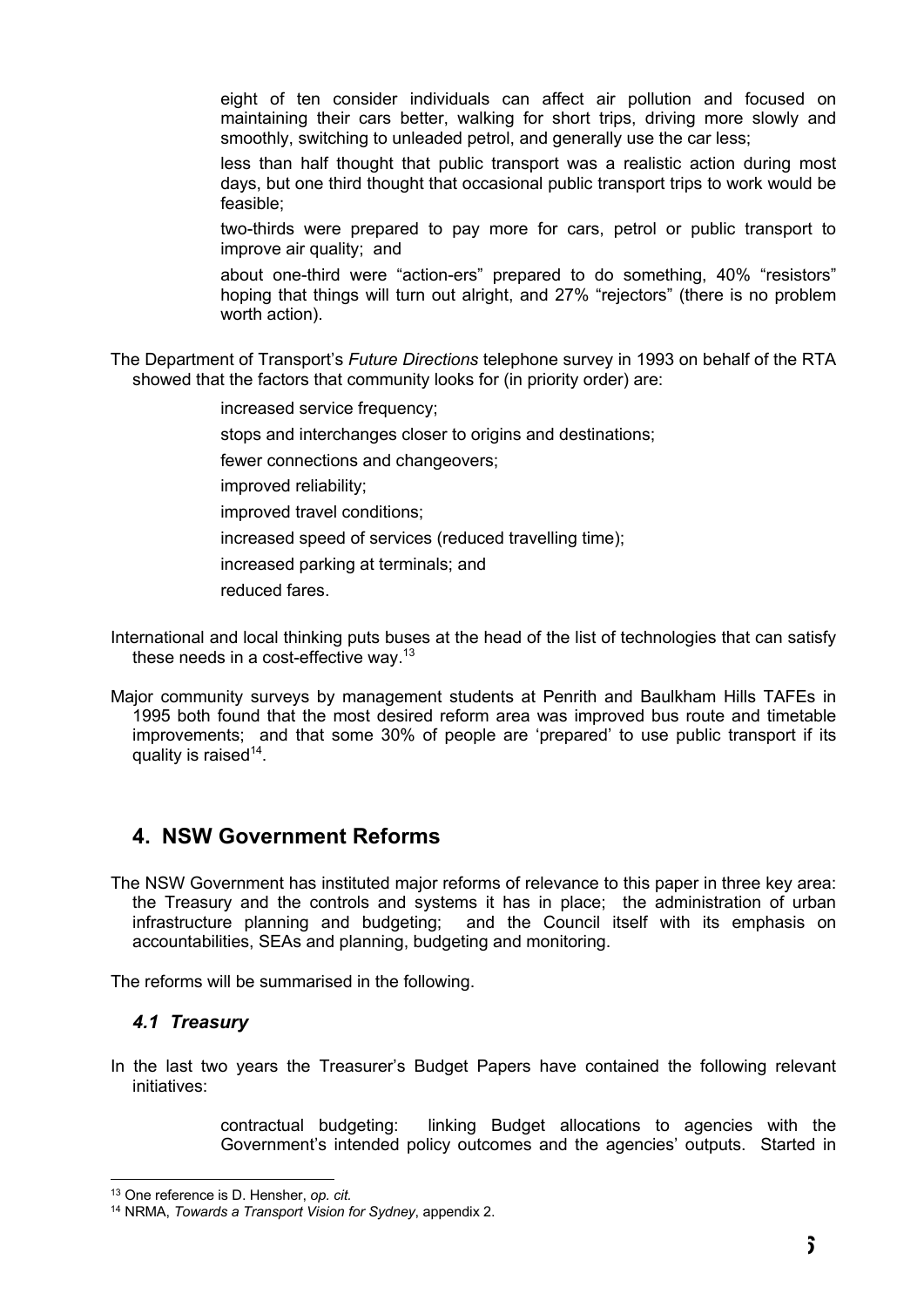1995-96 Budget with published information about agency output measures for 41 agencies and outcomes for 12 agencies. Statements of Financial Performance as previously applied to GTEs will be extended to all Budget Sector agencies;

 asset management: costing of capital assets and appropriate charges to programs, planned maintenance and disposal etc;

 new legislation: various accountability and like reforms as well as an input-output chain linking resources with performance and results;

debt reduction strategies to be implemented over time; and

 use of statistical tools to better measure the technical efficiency of service providers.

Recently, the Treasury has indicated that it accepts the Council's desire to adopt a central management information system based on a common chart of accounts, and will implement it. Further, it has proposed to require agencies to prepare five-year Capital Strategic Plans which will be based on the outputs to be provided to achieve outcome objectives and the method by which they will be produced.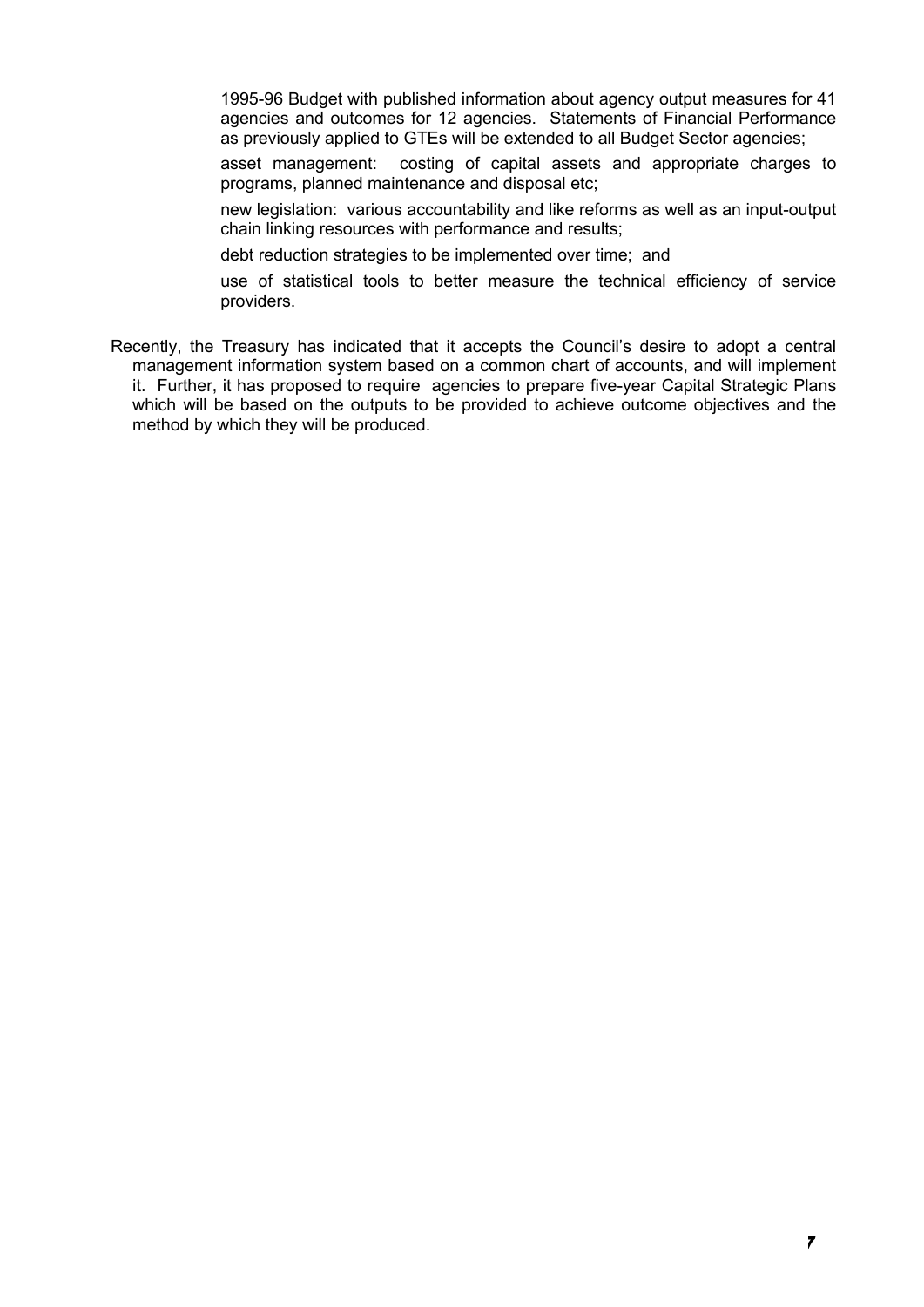#### *4.2 Ministry of Urban Infrastructure Management*

- At the Business Summit on 31 May 1996 Craig Knowles MP, the Minister for Urban Affairs and Planning, announced major reforms in the handling of urban infrastructure projects. In his speech he said *inter alia*:
	- *In the past, the key determinant of whether a major project is given the green* light has often been its budgetary impact alone .... there have been limited *opportunities to comprehensively examine cost/benefit measures and community need, as well as alternatives to the obvious solutions to, say, transport, and other service needs and infrastructure requirements.*

The measures that the Minister announced were:

 formation of an Urban Management Committee of Cabinet (eight Ministers covering all relevant portfolios);

 formation of a small Ministry of Urban Infrastructure Management supporting the Cabinet Committee;

preparation by the Ministry of an Urban Infrastructure Management Plan<sup>15</sup> (covering a 5-year period, updated annually) *"to ensure co-ordinated delivery of roads, water systems, open spaces, railways, housing, health and education services"* in the Sydney, Hunter and Illawarra. The specific agenda is:

- $\Rightarrow$  identification of physical and social infrastructure needs;
- $\Rightarrow$  assessing the responsibilities of individual departments and agencies;
- $\Rightarrow$  identification of alternative means of meeting infrastructure needs other than by government agencies;
- $\Rightarrow$  translation of those alternatives into actual projects, with summaries of cost-benefit studies and socio-economic analyses;
- $\Rightarrow$  cost estimates for the projects where available; and
- $\Rightarrow$  projected sources of funding including private financing:

 inclusion in the Plan of opportunities for microeconomic reform and the implementation of competition policy as well as the Green Paper proposals on Regulatory Innovation (below);

 maintenance of the responsibilities of the Department of Urban Affairs and Planning in State, regional and metropolitan planning; and

 elimination of prescriptive regulation over Development Applications and Building Applications, replaced by self-certification using accredited advisors as detailed in the Green Paper on Regulatory Innovation.

The Minister referred to the work done by the Urban Strategy Group chaired by John Mant and Bob Wilson, and his Office's own independent review of regulatory processes. Background papers made a number of points including the following:

> *"co-ordinated strategic urban management requires the overcoming of turf wars and the entrenched interests of bureaucracies rather than vesting all authority and responsibility in one department";*

> *"vesting responsibility .... in a central agency ... would not sufficiently involve all stakeholders directly in consideration of and prioritising of infrastructure provision";*

> the Plan will *"compel agencies to co-ordinate their planning efforts thus reducing the potential for duplication and the consequent waste of resources";* and

 <sup>15</sup> This was a recommendation of the Public Accounts Committee's Report on *Infrastructure Management and Financing in NSW* (July 1993).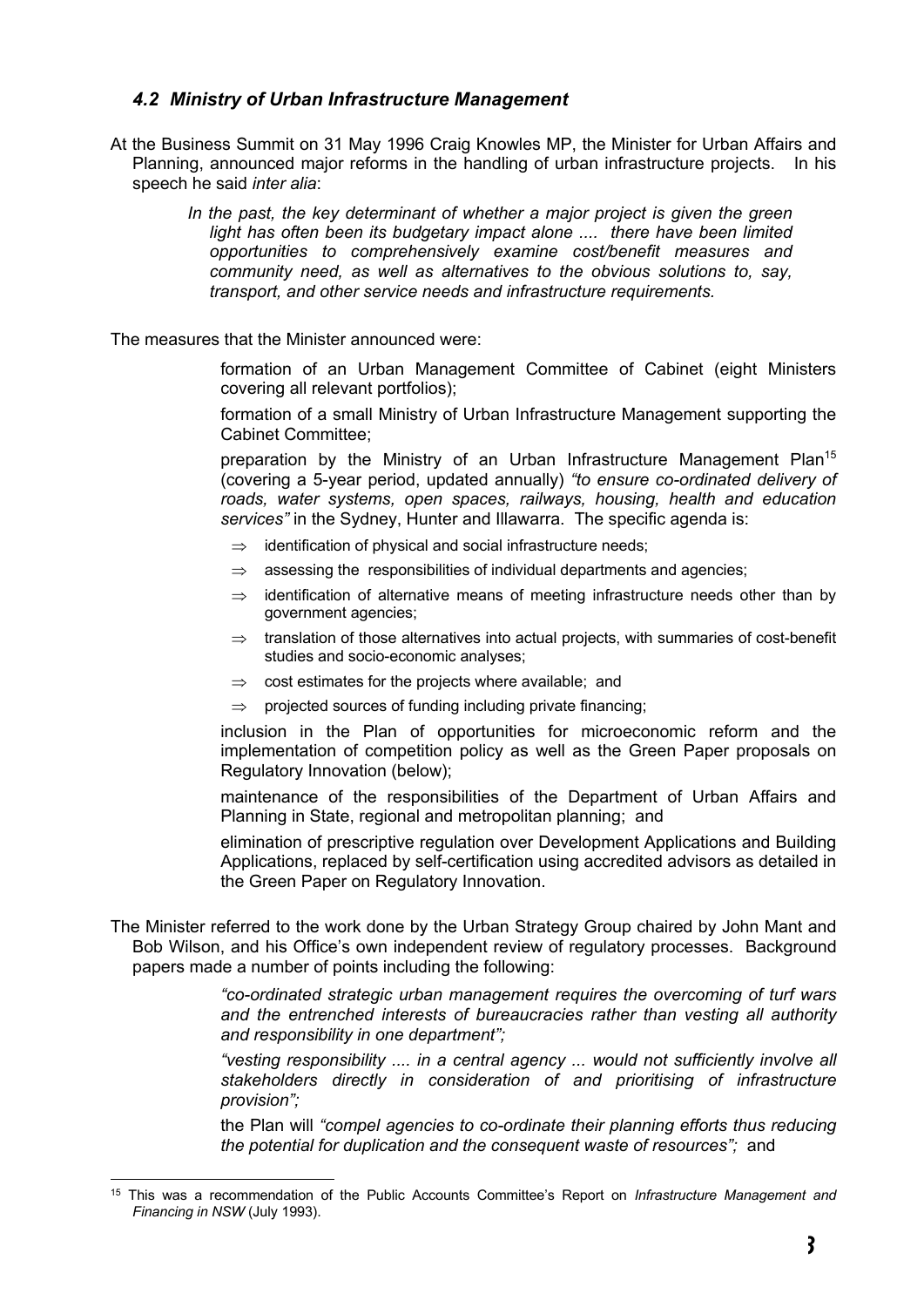*"linking the Plan to the Budget process will be integral ensuring a whole of government approach* (sic) *... (ensuring) that financial resources are allocated to achieve optimum benefit".*

- The linking of the deliberations of the Budget Committee of Cabinet and the Urban Management Committee of Cabinet was explicitly proposed, ensuring co-ordination and improved financial performance.
- The papers stated that Treasury had been developing an 'urban budget', but the Treasury has advised that it has been DUAP which has been attempting to do this. The papers did not provide an indication of the methodology (data collection and analysis, criteria, targets etc) to be used by the Ministry.

#### *4.3 Council on the Cost of Government*

- The Council was formed by Premier Carr as a key plank in the Government's goal of reviving and improving public administration. The Council has taken a retrospective approach in terms of cost trend analysis, and a prospective approach to the key issue of 'service efforts and accomplishments', which is essentially matching inputs with outputs and outcomes, using external information sources as well as those available within agencies (referred to as 'best data' in the later discussion of planning cycles). The SEAs reports will cover outcome areas which cross portfolios where appropriate; and will define performance measures.
- The Council is also fundamentally re-examining the State's financial framework to improve the matching of resources and the best means of achieving outcomes. SEAs and this project are in the same spirit as the Treasury's and Minister Knowles' moves already described. The other more specific measures also being pursued are:
	- standardised 'Assumptions Statements' in which agencies are required to explicitly state the demand and supply assumptions on which their Budget bids are based and the use and impact of measures of demand and supply management;
	- measuring and reporting the unit costs of specific outputs which will require agencies to use Activity Based Costing and benchmarking;
	- use of contractual budgeting where funds are provided to agencies on the basis of the quantity and quality of outputs to be delivered;
	- the elevation of organisational and business plans to become the main bidding documents on which resource allocation is based;
	- the promotion of "systemic change", or orientating service provision to better meet the needs of the clients and reducing funding needs; and
	- improved planning reviews, through better skills and knowledge within agencies.
- The methodological rigour used in the Council's SEAs analyses will complement the Ministry, as will the Council's emphasis on benchmarking. The partnership potential is obvious, although as the Ministry gathers momentum, the Council might take a review role as was always intended. The Government's decisions announced on 31 May would imply that the Council's project on linking performance, budgets and monitoring In respect of urban matters will be undertaken by the Ministry, but again the Council may be able to offer assistance.
- One of the recommendations of the US National Performance Review (1993) Al Gore's *From Red Tape to Results* - was that governments prepare an annual Accountability Report. The Council might like to consider this in terms of advising the Premier and the Parliament of annual improvements in resource allocation across government, cost savings, greater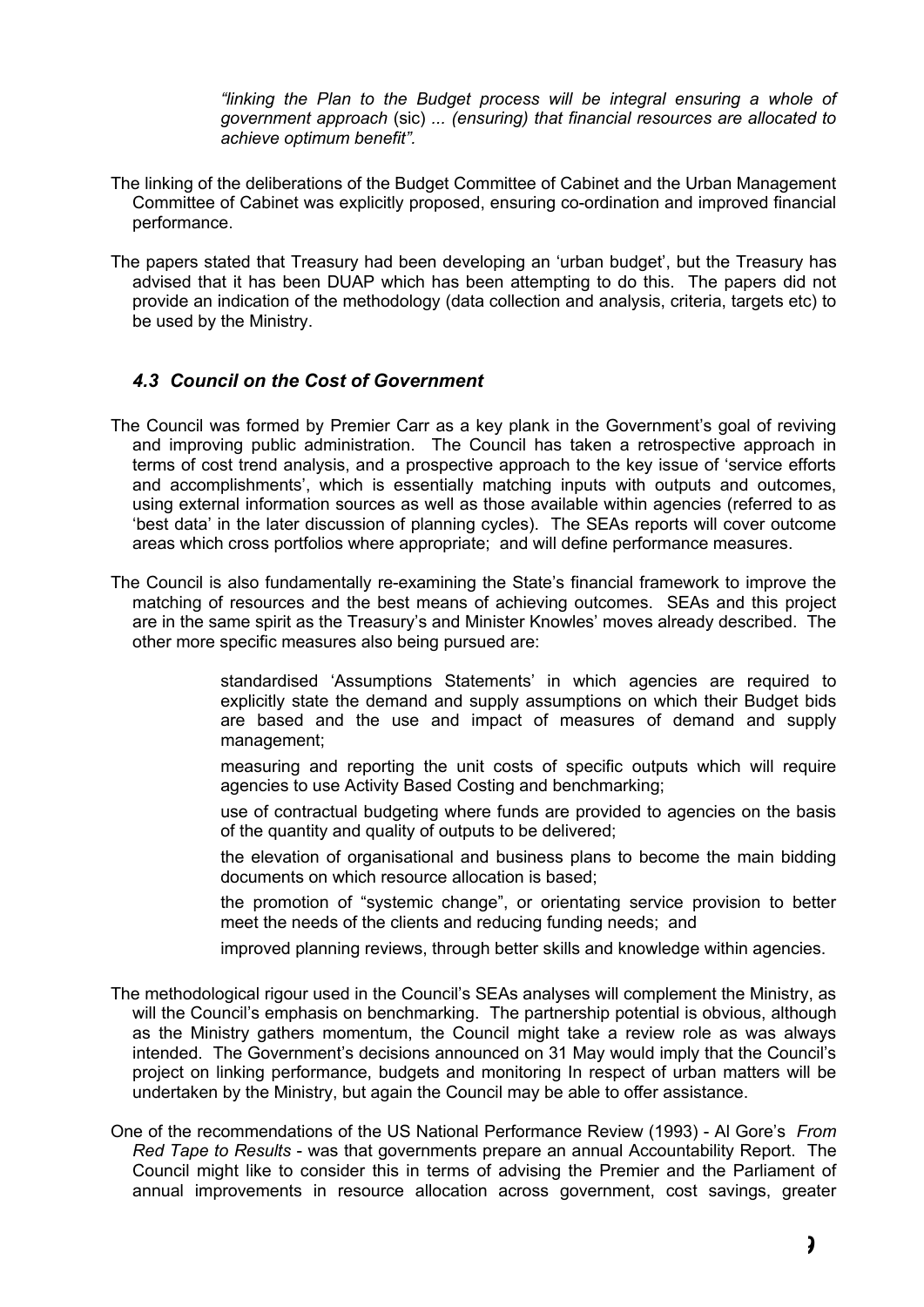accountability of the bureaucracy and improved service delivery. If this idea is adopted, the Council will have a valuable role in the Treasury and Ministry reform process.

# **5. Learning from the World**

#### *5.1 Busways: Canada, South America, Brisbane, the Olympics*

- It was recognised in Sydney even in the early 1940s that buses would have a critical role in Sydney's outer suburbs<sup>16</sup>. In 1974 SATS proposed express routes running across regions, linked to centres, feeder services and railways. The landmark report released in 1988 by then Minister Bob Carr, namely *Sydney into its Third Century,* has already been quoted in terms of the cost advantages of buses in meeting the transport and related needs of people in developmental situations, away from established transport corridors. It supported the SATS principles.
- Successive governments did not implement the various reports with the consequences that have been detailed elsewhere in this report. In this area of 'technology', Sydney needs to look overseas and to Brisbane for a busway strategy that is more cost-effective and practical than any other mass transit possibility at this time.
- In 1974 the planners and politicians in Ottawa-Carleton (a regional municipality covering 10 area municipalities and the City of Ottawa) were faced with a spreading suburban fringe that they knew would produce adverse consequences<sup>17</sup>. They had just experienced a major popular rejection of a freeway proposal and the balance of opinion was 'pro-transit'. The provincial law of Ontario required the Regional Council to produce a 20-year plan covering land use and transport, resource management, housing, water supply, waste management and environmental constraints. The Regional Plan is the umbrella document for the area municipalities' plans and regulations.
- The Regional Council had the same logical alternatives as Sydney, which was also going through a freeway-rejection mood in 1974. What Ottawa-Carleton did in 1974 was give precedence to public transport over road construction and widening, and set peak hour modal split targets for public transport at key points throughout the region. It adopted a railways plan, but this was amended in the late 1970s to busways. The first sections of busway were opened in 1983.

Key busway features of the successive Official Regional Plans were:

 buses were given priority where high-frequency operation was impeded by traffic conditions;

 busway stations were developed at an early stage in the development of urban centres outside the Greenbelt;

 Primary Employment Centres were designated at busway stations, located so that workers had to travel no more than 40 minutes by bus from most of the urban area;

 <sup>16</sup> See Department of Main Roads, *Main Road Development Plan for Sydney Metropolis and County of Cumberland* (May 1946): for example "Future expressways will carry express bus services where the bus journey is long. Additional feeder bus services will be provided, as required, to bring all residential areas of designated compact development within (400 metres) of such as service" (page 46).

<sup>17</sup> The main source for the following paragraphs is John Bonsall, *Planning for a transit-oriented city: lessons from Ottawa-Carleton.*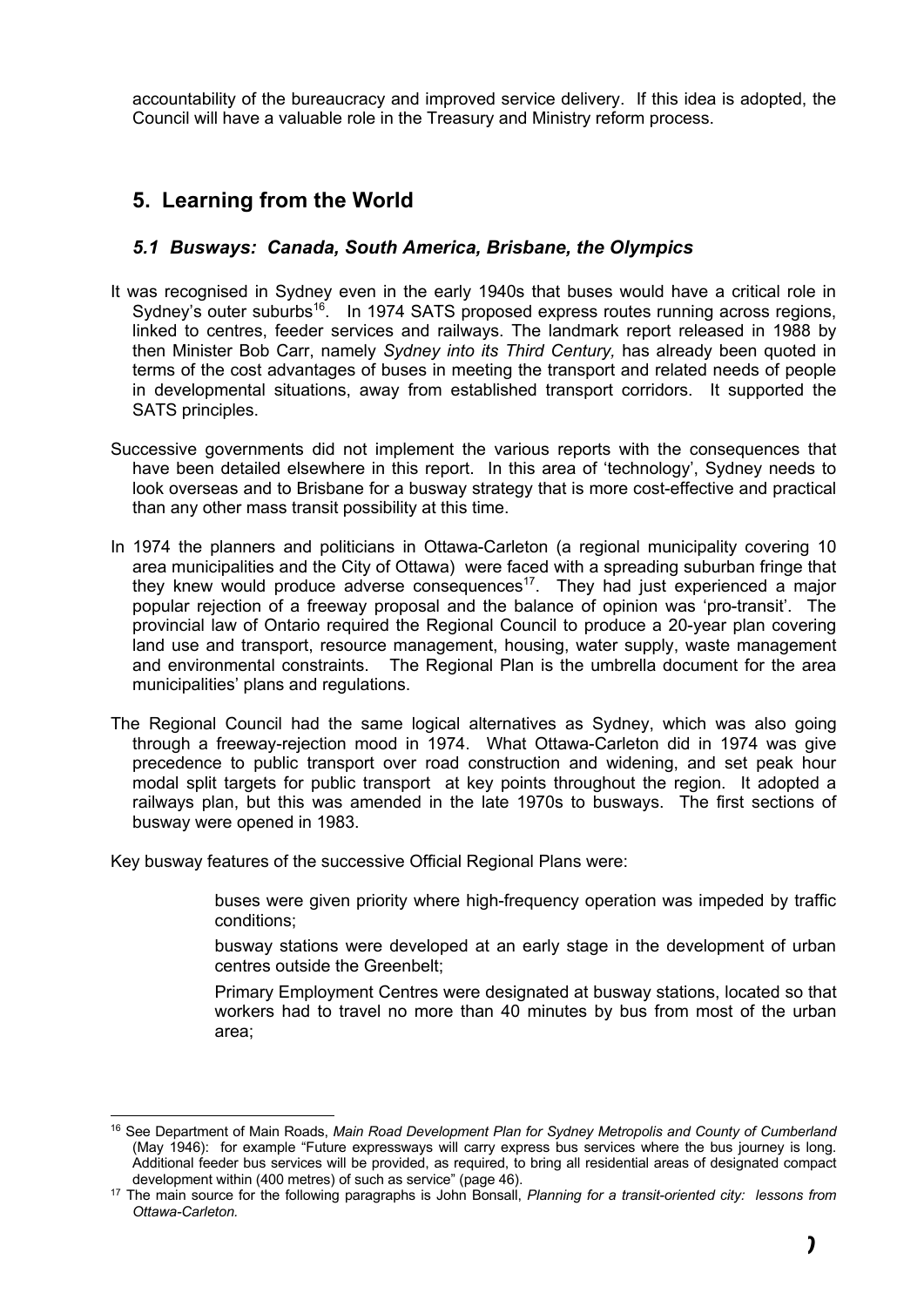local subdivisional and other plans had to contain efficient road layouts, place higher density developments on or near transit routes, and locate nearly all new buildings within 400 metres of a transit stop;

 the busways were staged, with initial connection of stations in new areas being by priority lanes to existing roads rather than waiting for the construction of a separated busway (the intention was to encourage residents to use busways instead of buying a 2nd or 3rd car);

 fares covered 55-60% of operating and minor capital costs. Major capital costs were covered 75% by provincial taxes and 25% by municipal taxes; and

 a startup subsidy was provided by the Province to allow higher than commercially justified timetables in the early years of operation.

- Brisbane's *Busway Strategy* Report (1995) pointed to the results: Ottawa-Carleton has almost double the per capita ridership than comparable cities but has spent less than half the average cost. Ridership is as high in new outer suburban areas as in the older established areas. **The public transport split to the CBD is about 60 per cent and to non-CBD centres about 30 per cent.** Annual per capita usage for the whole Region is 30% higher than it was the inner older areas alone in 1971. The buses absorbed about one-third of increased trips over the period 1975 to 1986 and almost all of the trips to the CBD. Indeed, in 1986 there were fewer peak car trips to the central area than in 1975 (partially due no doubt to the decentralisation of employment). The network now uses over 800 buses, has 95 stops, operates every 3 minutes during peak hours, 5 minutes during the day and 10-15 minutes in the evening. There are 50 express routes, 7 other trunk routes and 44 local or feeder routes. This is a large operation for a city of about 1 million people.
- A sophisticated busways strategy was implemented in the Brazilian city **Curitiba**, using Volvo bi-articulated buses with 270-person capacities (Ottawa-Carleton used standard buses)<sup>18</sup>. Curitiba's population is about 2 million and the public transport share is over 70%. Car ownership is the highest in Brazil but fuel consumption per head is a quarter less than the national average.
- The buses are matched with enclosed waiting stations where passengers pay their fares (a single rate for all journeys) when they enter the station, rather than on the bus. This allows multiple sets of doors on the vehicles so loading and unloading is fast. The floor of the station is at the same level as the bus so passengers find it easy to board and alight.
- The busways run just like railways except that they are on streets, and have advantages over railways: the buses can act as collectors in residential areas, hop onto the reserved road land and travel express, then exit at programmed destinations to suit changing patronage and time-of-day profiles as well as special events and destinations. They can also be coordinated with local feeder services where the transfers are fast and comfortable, but generally transfers are minimised. The busway routes are fully integrated with building development.
- The final example is **Brisbane**. The *Busway Strategy for Brisbane* (1995) does not downplay the role of railways; it plans to use buses for high-level operations where railways are absent. This is comparable to the situation in Western Sydney. The Brisbane strategy is based on an assessment of the environmental consequences of the 'base case' scenario:
	- *.... the peak hour transit modal split across the CBD cordon screenline must rise from today's 39% to between 50% and 55% in 2011. If this does not*  happen, not only will increased traffic congestion lead to more urban sprawl

 <sup>18</sup> See "Off the rails", *Living with the Car Survey, The Economist* (22 June 1996).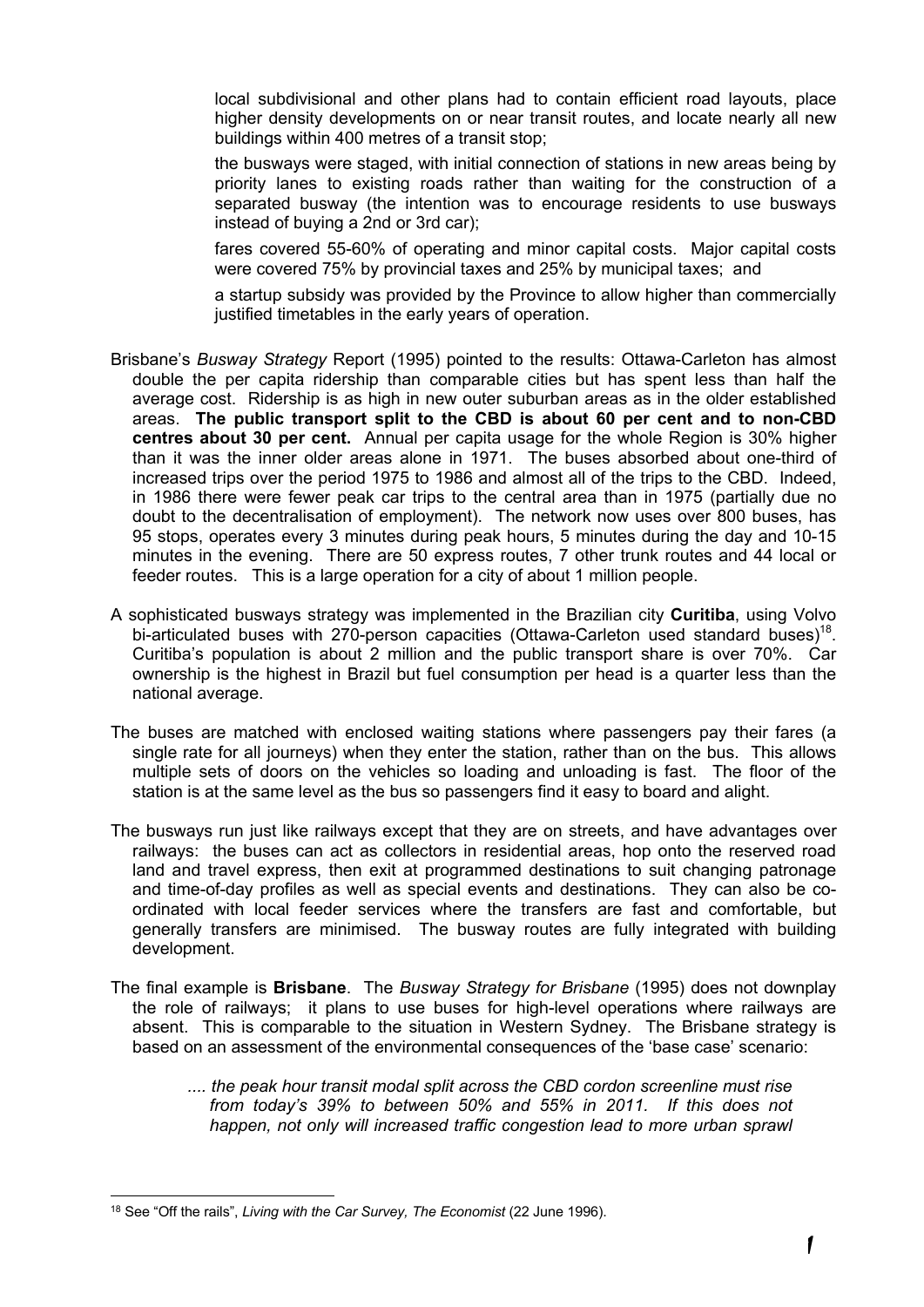*but the resulting environmental, energy, safety and social costs will reduce Brisbane's future economic development.19*

- The Strategy was estimated to cost some \$600 million to construct, over about 20 years. By 2011 it was estimated that annual savings to taxpayers would be \$60 million with a further \$50 million a year in 'avoided' costs associated with sprawl and pollution (emissions would be over 60% less than in the 'do nothing' case). Property acquisition will be significantly less than in a car-based strategy.
- As a bonus, in February 1996 the former Prime Minister announced that Brisbane would receive \$100 million in Federal grants for its Busways strategy.
- Sydney has had bus services for a long time but has *never* had a Curitiba-type service and introducing it would be a major undertaking as explained later in this report - but the benefits of tackling the issue may be quite fundamental to Sydney's urban future.
- However, the NSW Government has recognised the ability of public transport modes to service the **Olympics** site at Homebush Bay site by limiting car parking to 10,000 spaces, building a 36,000 passengers per hour rail loop and planning special bus routes. The bus routes are indicative of the potential for high-capacity bus operations elsewhere in Sydney. Taking one example, League Grand Final day in 2010, the 14 scheduled regional routes were estimated to entail:

|           | Manly:                 | 25 buses |           | Penrith:        | 33 buses |
|-----------|------------------------|----------|-----------|-----------------|----------|
| $\bullet$ | Warringah:             | 33 buses | $\bullet$ | Liverpool:      | 31 buses |
|           | • Ku-ring-gai:         | 23 buses |           | • Campbelltown: | 92 buses |
| $\bullet$ | Hornsby:               | 36 buses |           | Sutherland:     | 80 buses |
| $\bullet$ | <b>Baulkham Hills:</b> | 31 buses |           | Rockdale:       | 32 buses |
|           | Blacktown:             | 38 buses |           | Randwick:       | 27 buses |
|           | Windsor:               | 24 buses |           | Woollahra:      | 21 buses |

- The buses carry an average of 50 people and the services pick up extra demand when they meet common routes so the total number is greater than is shown. However on this basis a little under 30,000 people would go to the centre on fast buses, with potential for some of the routes to be full-time cross-regional services.
- If the bus culture changes in the way suggested by international precedent, bi-articulated vehicles would cut the number of buses dramatically, reducing congestion and improving comfort. Moreover, the theoretical capacity of a single road lane carrying such buses exceeds 30,000 passengers per hour.
- Sydneysiders 'remember' the service that trams gave the Sydney Cricket Ground and the Showground. The massive crowds that used to go the cricket and football in the 'golden age' of public transport created the legend that only trams have the capacity to handle such loads. This 'myth' was dispelled by the 1948 Sinclair expert group<sup>20</sup> which pointed out that tram capacity was restricted by the small number of routes available, while buses were more flexible. The bus transit time between Central Station and the Showground was about onethird that of the trams, and the differential was even greater during the biggest events.
- Light rail has real potential in the Olympics precincts as has been argued by Professor Lawrence Nield on various occasions, but that technology has substantial capital cost disadvantages compared with buses without passenger capacity advantages; and in the

 <sup>19</sup> *A Busway Strategy for Brisbane City* (June 1995), p 5.

<sup>20</sup> NRMA *Towards a Transport Vision for Sydney,* p. 58.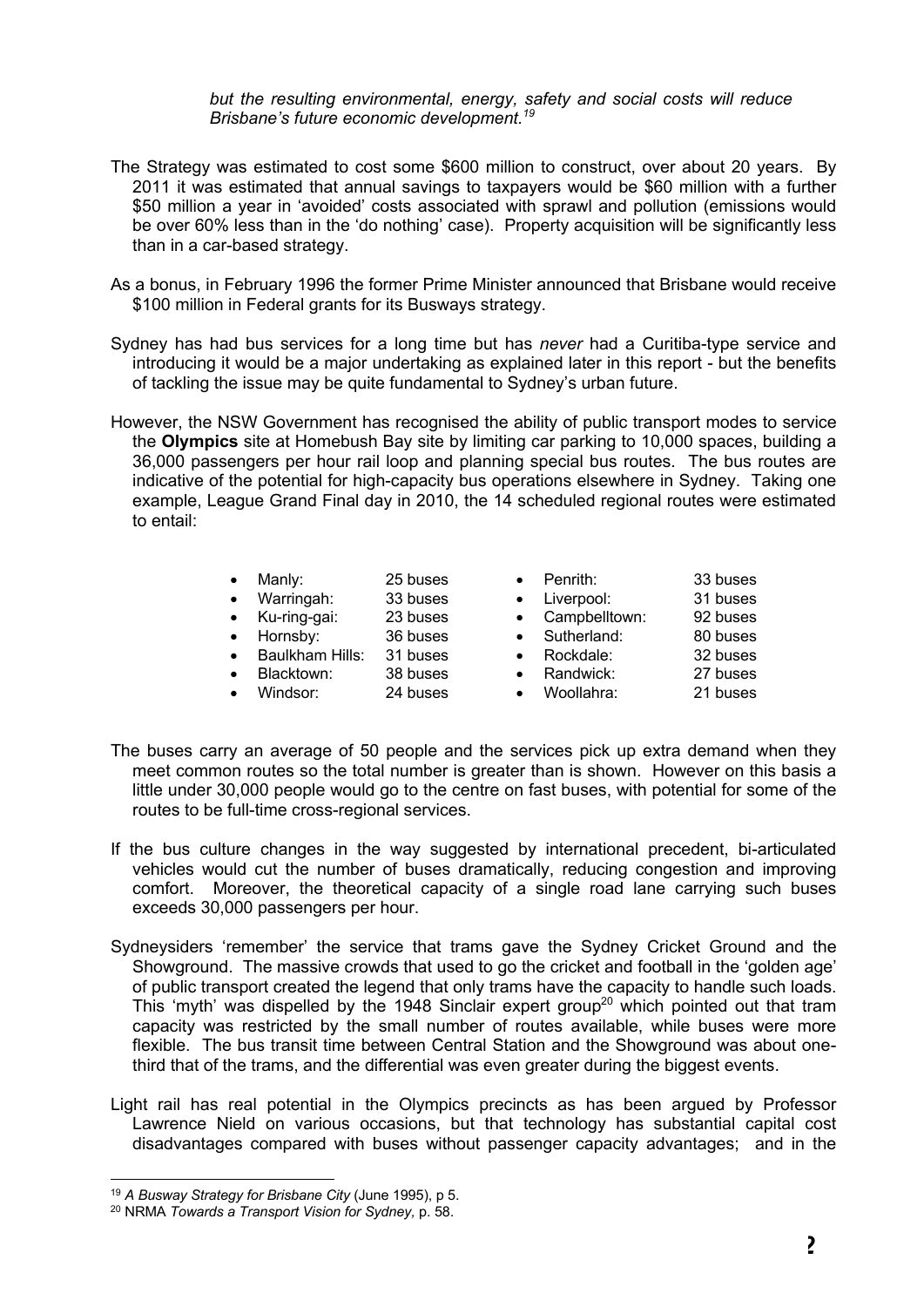case of mishaps and accidents, bus drivers can take advantage of traffic diversions whereas trams are tied to their fixed routes. Technologically and industrially, busways can be introduced more quickly than light railways can.

The Olympics is already based on restricting private cars to perimeter parking stations and then running the passengers into the Homebush Bay site by buses. A thorough busway strategy, based on a more determined societal attitude to using public transport than was assumed by the official planners<sup>21</sup>, developed between 1996 and 2000, would see the problems being experienced in Atlanta greatly reduced in Sydney.

#### *5.2 Integrated planning and funding: USA, UK and The Netherlands*

- The lack of integration between transport and land use planning, funding and programs was common in the world and certainly not unique to NSW. Solutions were identified elsewhere at the same time as in this State - see section 5.4 below - and some administrations took action which showed the sense of reform.
- In 1991 the Bush administration passed the Integrated Surface Transportation Efficiency Act  $(ISTEA)^{22}$ . Daniel Patrick Moynihan got the chance after 30 years of advocacy to redress the legislative balance that had seen Interstate highways given funding primacy. The Interstates had been completed, and Moynihan was chairman of the committee which was to prepare the first post-Interstate statute.
- ISTEA increased transport funding for six years by 25% over past trends but put in place conditions at implementation levels so that States and Metropolitan Planning Organisations would only be funded where:
	- a 20-year plan has been developed, revised every five years; and

 projects were included in a Transportation Improvement Plan (3-5 years' perspective) consistent with the 20-year plan.

In both cases, 'engineering' criteria have to be balanced against energy, environmental, land use, equity and other criteria. The Act insists on an holistic approach in order *"to develop a National Intermodal Transportation System that is economically efficient and environmentally*  sound, provides the foundation for the Nation to compete in the global economy, and will *move people and goods in an energy efficient manner".* The key directions were:

> emphasis on alternative solutions - modes, mobility and environmental protection, and full integration of the levels of government (federal, state and local);

> emphasis on flexibility - funding roads, public transport, pedestrians, bicycles and so on to achieve the best outcomes (holistically defined) regardless of the vested interests;

> emphasis on performance - preserving, maintaining and managing the existing and new systems;

emphasis on safety and aesthetics; and

emphasis on public involvement - "moving the nation towards a participatory model of decision-making, in which an informed citizenry plays a key role<sup>"23</sup>.

 <sup>21</sup> *Homebush Bay Bus Infrastructure and Management Study*, Gutteridge Haskins and Davey with TEC Consulting *et al*, August 1995. This found a strong preference for bus modes through community surveys and used fleet capacity estimates based on current bus policies. A paradigm shift is arguably possible, making use of existing and planned road capacity at a much higher level than is currently estimated.

<sup>22</sup> The major source for the ISTEA discussion is H. Dittmar, "A Broader Context for Transportation Planning", *Journal of the American Planning Association,* Winter 1995.

<sup>23</sup> Ibid, p 8.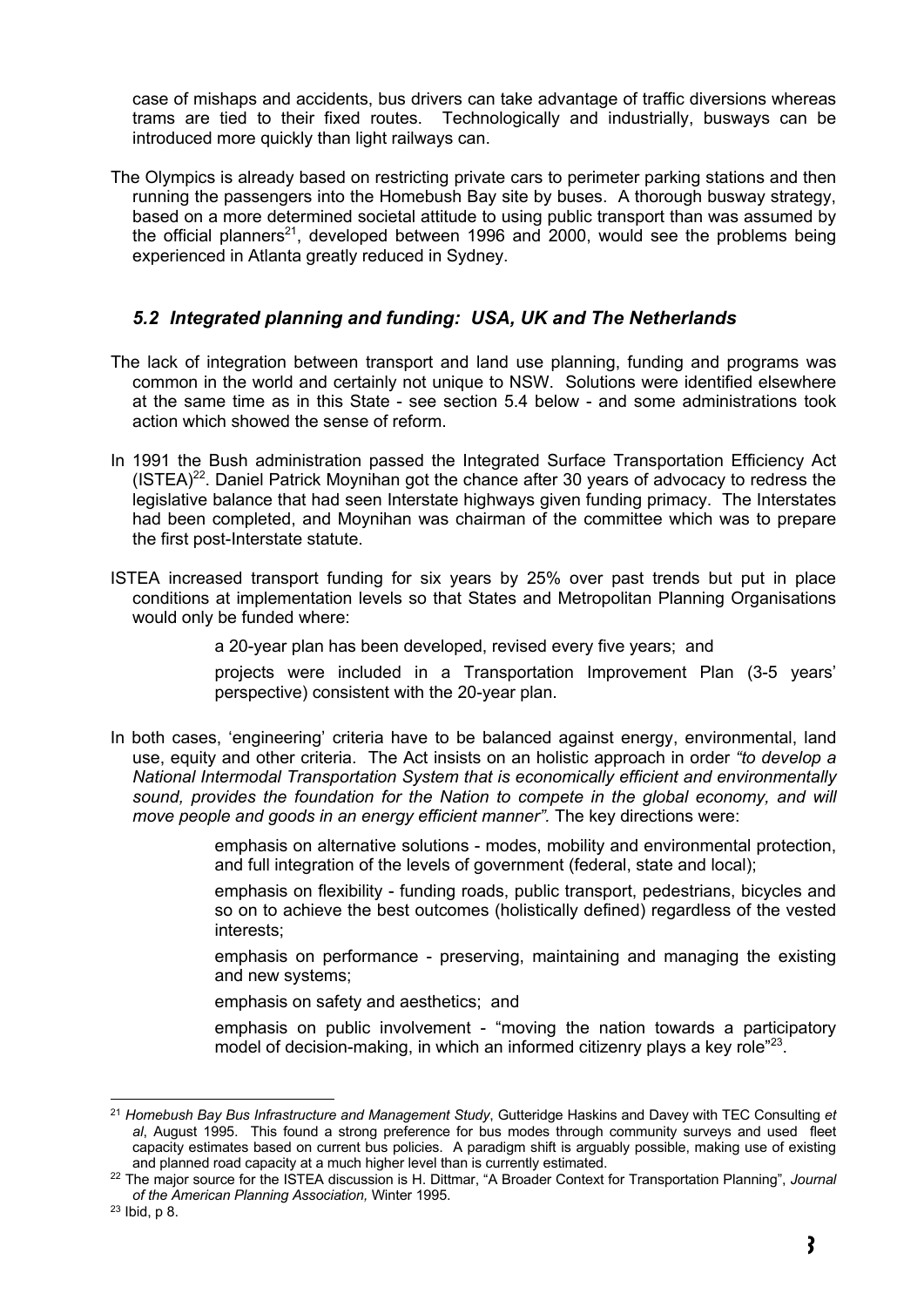- It must be emphasised that both national and state legislation is enforcing an emphasis on maintenance, in recognition of the fact that agencies have excessively favoured design and construction priorities.
- In the United Kingdom, the Departments of Transport and of the Environment have issued Local Authority Circulars to assist local, regional and specialised (like British Rail) authorities to prepare funding bids in line with annual statements of Policies and Programs<sup>24</sup>. The new 'package approach' is intended to achieve specified Objectives, through:

funds allocated to the authority and mode that will best achieve outcomes;

 authorities required to show how road and public transport expenditures (including a five-year forward estimate) fit with economic, environmental and road safety criteria;

emphasis on public transport, walking and cycling; and

 emphasis on public transport and road pricing type measures before a road construction option will be approved.

Planning Policy Guidance 13 (PPG 13) issued by the two departments in 1994 provided that:

- *local authorities will help to meet the commitments in the Government's Sustainable Development Strategy to reduce the need to travel; influence the rate of traffic growth; and reduce the environmental impacts of travel overall. These policies will also make a significant contribution to the goal of improving urban quality and vitality, and to achieving a health rural economy and viable rural communities.*
- The mood in Great Britain is certainly directed to effective action on a bi-partisan basis. To make London a sustainable city, the *UK Royal Commission on Environment Pollution* (1994) recommended the cessation of freeway construction and the abandonment of the traditional "predict and provide" self-fulfilling methodology used by the road builders. It set targets for public transport usage (66% increase by 2005 and a further 50% by 2020), air quality to WHO standards by 2005, quadruple bicycle use by the same year, and reduce car trips to 35% of journeys in London (currently 65%) and 50% in other urban areas in 2020.
- The UK Government has moved to implement these recommendations in important respects, especially the curtailment of road capacity and freeway expenditure.
- Integrated methodologies take time to establish and require a lot of commonsense and judgement because of the prevalence of sunk costs in transport and the inappropriateness of average costs in most circumstances. Many key parameters including the environmental and equity ones cannot be reliably valued in monetary terms. However, both ISTEA and PPG 13 devolve planning powers to local levels without relinquishing the central government's right to set overall policy and co-ordinating dispersed planning activities.
- The Netherlands' transport and environmental strategies have set the pace in the world. It is the world's largest exporter of agricultural products and relies on 'transport' to an inordinate extent (the sector employs about 350,000 workers). Its cities are under severe environmental strain, while its government bodies are conspicuously open and honest in their strategies and reports $^{25}$ .

Features of The Netherlands' arrangements are as follows:

<sup>&</sup>lt;sup>24</sup> Source for this discussion is material collected by Mr M Faber, an officer of the NSW Department of Transport, on a visit to the UK in 1993 and subsequently.

<sup>25</sup> This discussion relies on Second Chamber of the States-General, *Transport in a sustainable society - Second Transport Structure Plan - part d: Government decision* (n.d. but probably 1990); and discussions with John-Paul Horck, official visitor to NSW DOT in 1995.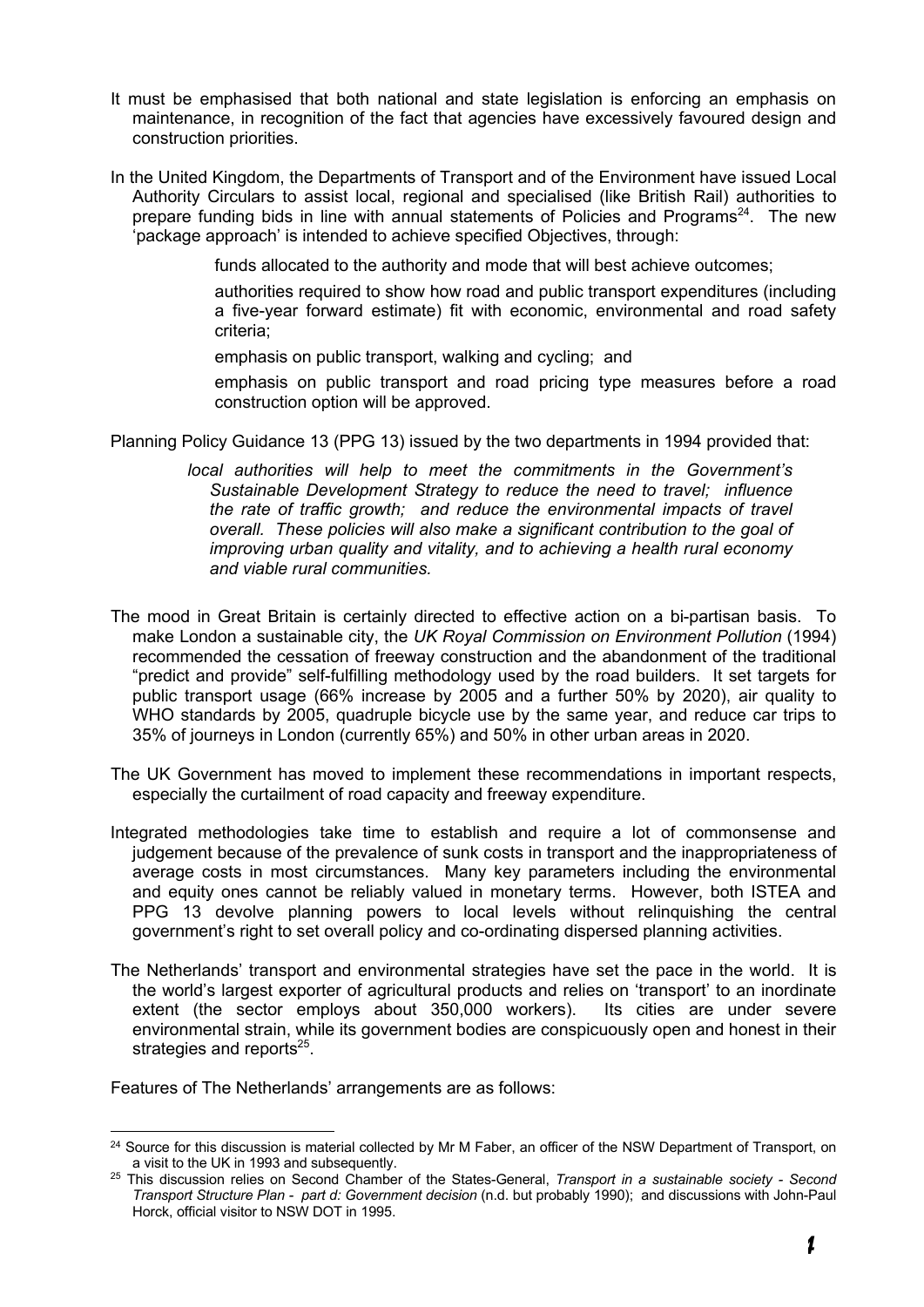comprehensive consideration of mobility, accessibility, pollution, road safety factors among others, with valuation of the 'policy areas' and setting Target Scenarios over 20 years whose achievement is measurable;

 explicit steps and strategies at each level of government (European, national, metropolitan regions and country areas):

- $\Rightarrow$  tackling problems at their source;
- $\Rightarrow$  managing and restraining mobility:
- $\Rightarrow$  improving the alternatives to the private car;
- $\Rightarrow$  selective accessibility on the roads, case-by-case with consideration of alternatives; and
- $\Rightarrow$  strengthening the foundations communications, inter-agency collaboration, finance, investment, enforcement and research;

flexibility over time.

The Government emphasised that it could not work alone<sup>26</sup>:

*As the Structure Plan is put into effect ways will be sought wherever possible of securing action outside the Ministry, challenging and enabling outside bodies and individuals to shoulder their own responsibilities; only then will the Ministry itself step in (page 114).*

#### *5.3 South East Queensland*

- South East Queensland is a very fast-growing region which is experienced environmental, equity and economic pressures. The South East Queensland Transit Authority (now called 'Transport Planning South East Queensland') was set up as an independent co-ordinating body within the state Department of Transport in 1995<sup>27</sup>.
- SEQTA co-ordinates funding submissions to the State and Commonwealth governments and prepares the Integrated Regional Transport Plan. It liaises with housing, local government and planning, family and community services and other community and infrastructure agencies to ensure consistency between the regional, land use and agency plans. It is pursuing integrated timetables and fares, road capacity planning and private sector operations.
- Brisbane is part of this region and the Brisbane City Council has done a lot more than the busways strategy that has already been summarised. Its **TravelSmart** strategy is a comprehensive urban reform package in terms of linking transport and land use policies. Its elements are:

putting public transport first;

reducing trips needed;

reducing trip lengths;

increasing walking and cycling; and

 <sup>26</sup> The NRMA has also pointed to the Dutch Ministry of Housing's *The Right Business in the Right Place: towards a location policy for businesses and services in the interests of accessibility and the environment* (1995). This pointed to major savings from all levels of government working together to match the 'accessibility profiles' of different businesses with transport and other infrastructural facilities. See Appendix A of *Shaping Sydney's Transport.* The *Second transport structure plan* provided under 'managing and restraining mobility' that "Municipal cooperation will ensure that industrial development is permitted only at locations with an appropriate accessibility profile" (p. 117).

<sup>27</sup> South East Queensland Transit Authority Implementation Task Force, *Discussion Paper on SEQTA Implementation* (undated).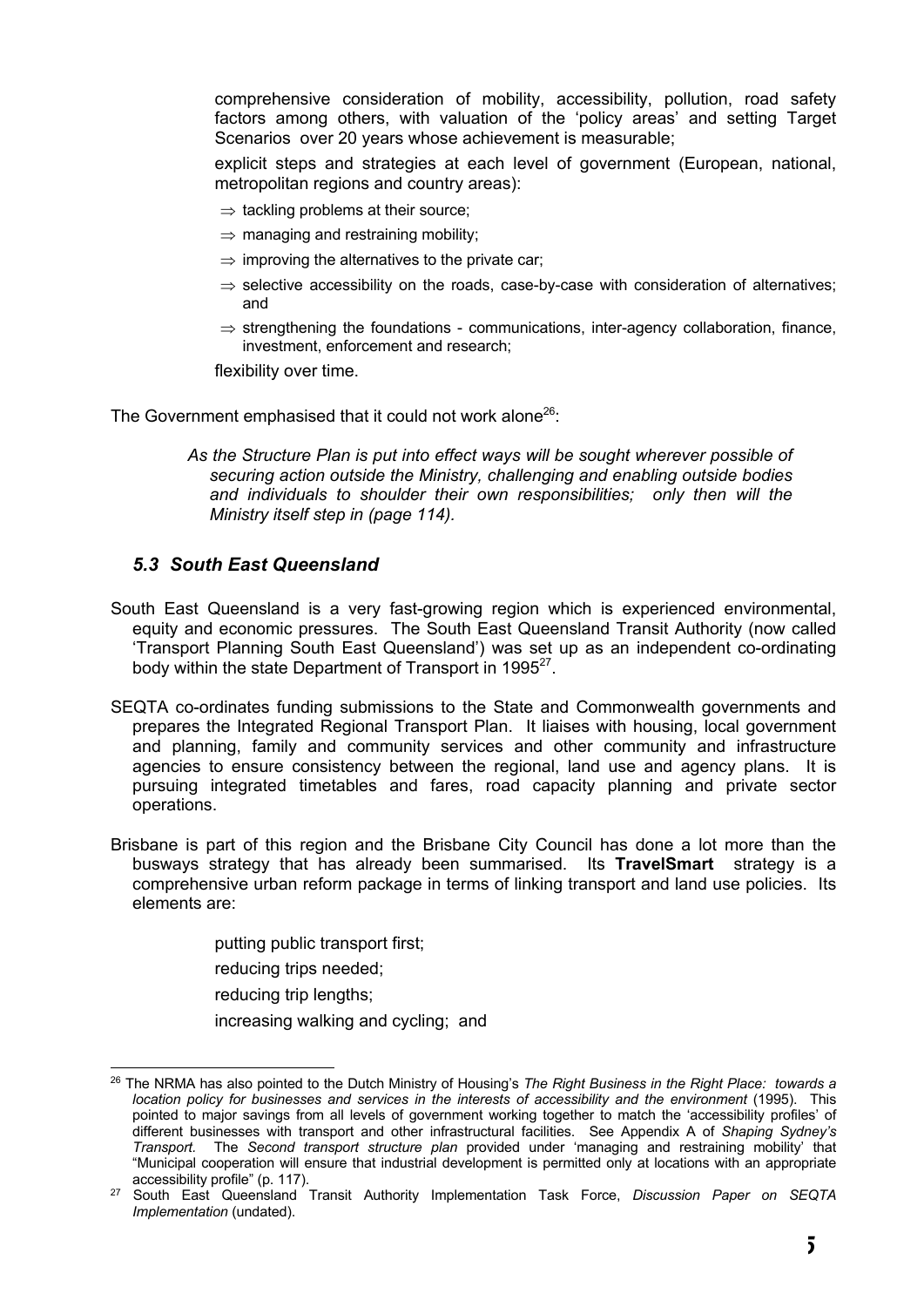building community awareness and support.

#### *5.4 NSW unimplemented reforms*

- Transport planning in postwar Sydney 'turned the corner' in the late 1970s under the pressure of Transport Minister Peter Cox and Environment Minister Paul Landa who were attempting to reform freeway-orientated policies in Sydney.
- The previous Government had started the process by releasing the **first Report** of the Urban Transport Advisory Committee (URTAC) in 1976. This had called for the dropping of 'grand plans' and an emphasis instead on cost-effective specific projects. It stated its long-term objectives as:

 the development of cross-regional routes where it is unrealistic to expect major public transport facilities other than buses to be provided, even in the long-term;

 the development of routes which redirect the growth of traffic away from the Central Business District to major regional centres; and

the development of arterial roads to by-pass the major regional centres.

- In May 1979 URTAC presented its **second Report.** This was the response of Transport, Planning, Maritime Services, Treasury, Police (Traffic) and Main Roads to the energetic reviews of policy being carried out by Ministers Cox and Landa and the decision to abandon 23 kms of inner-urban freeways with a re-orientation of others to minimise their impact.
- The Report had a horizon of 1991 when the Census was due to resolve real doubts about population growth and distribution. URTAC said it would not be bound by the tight terms of reference for its earlier Report but would take specific account of "energy conservation, environmental and social impacts, commercial vehicle movements, shopping and recreational travel and peak hour journey-to-work requirements". It proposed a definite short-term program and more flexible works schedule for 1983/84 to 1990/91 and a framework for the regular review of policies and programs. A statement of principle which was endorsed by Mr Norm Oakes, the Secretary of the Treasury, and which nominally reversed practice since 1932 was:

*urban transport policy objectives and social and environmental factors have been taken as paramount and these, therefore, have transcended simple economic criteria in assessing the urban programs.*

The most important practical features of that Report were:

 proposed review of the construction standards of new roads to bring them in line with local requirements rather than overseas standards;

re-directing road funds to cross-regional and circumferential routes;

 allocating additional road funds to allow a higher maintenance effort and safety standards;

increased flexibility in funds;

 proposed review of "the scope for rationalisation of both Government and private bus services, with priority being given to the Parramatta and Campbelltown areas", plus "low cost initiatives and improved co-ordination ... be actively pursued". Past "fragmented" approach unsatisfactory, "every effort should be made to form a cohesive regional policy for the private bus system as an integral part of Sydney's transport system"; and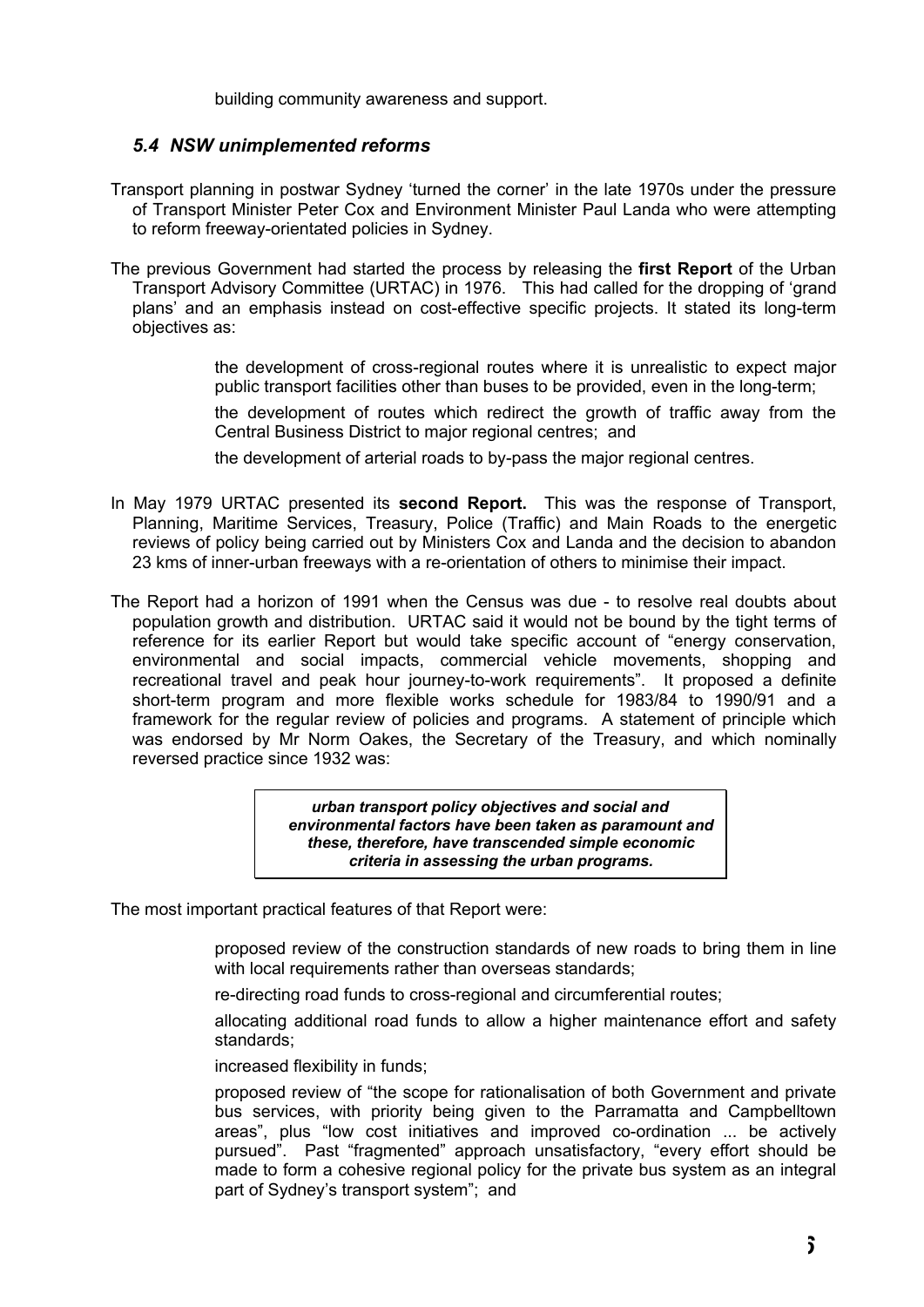initiation of a Western Sydney transport study - approaches to be (i) completion of rail upgradings and improvement of timetables, co-ordination and fare structures (ii) continued development of cross-regional road systems, by-passes and subregional centres, and (iii) a review of the entire bus system.

- The Ministry of Transport developed a proposal for a 'Transport Improvement Fund' at about the same time that Professor Peter Wilenski was suggesting a 'Transport Development Coordination Authority'28.
- The first concrete step towards a new strategy was a landmark report, *Road Problems and Priorities*, in 1980 by the Ministry of Transport's State Transport Study Group*.* This identified the fundamental failing of 1960's grand planning-type approaches as beginning "by assuming a particular solution (with an associated cost) rather than first considering the problem and then letting the problem determine what is an appropriate solution (with an appropriate cost".
- The Study Group suggested that a cycle of problem identification and solution priority be developed, using the Group's data sources and a wider policy process to identify the areas or roads that "generate the greatest amount of benefits in the shortest time or alternatively within a fixed budget". The best available population, employment and workforce data were used to produce pictures of *road improvement needs* (against technical criteria) and *cost effectiveness to the community* - "community benefits per amount of road expenditure". The criteria included social equity as well as operating costs, travel time, accident costs and fuel consumption.
- The results are shown in the table (only the first three ranks are shown, positions are equal within boxes; italics indicate demotion in priority, underscoring indicates promotion).

 <sup>28</sup> See NRMA *Towards a Transport Vision for Sydney* page 20.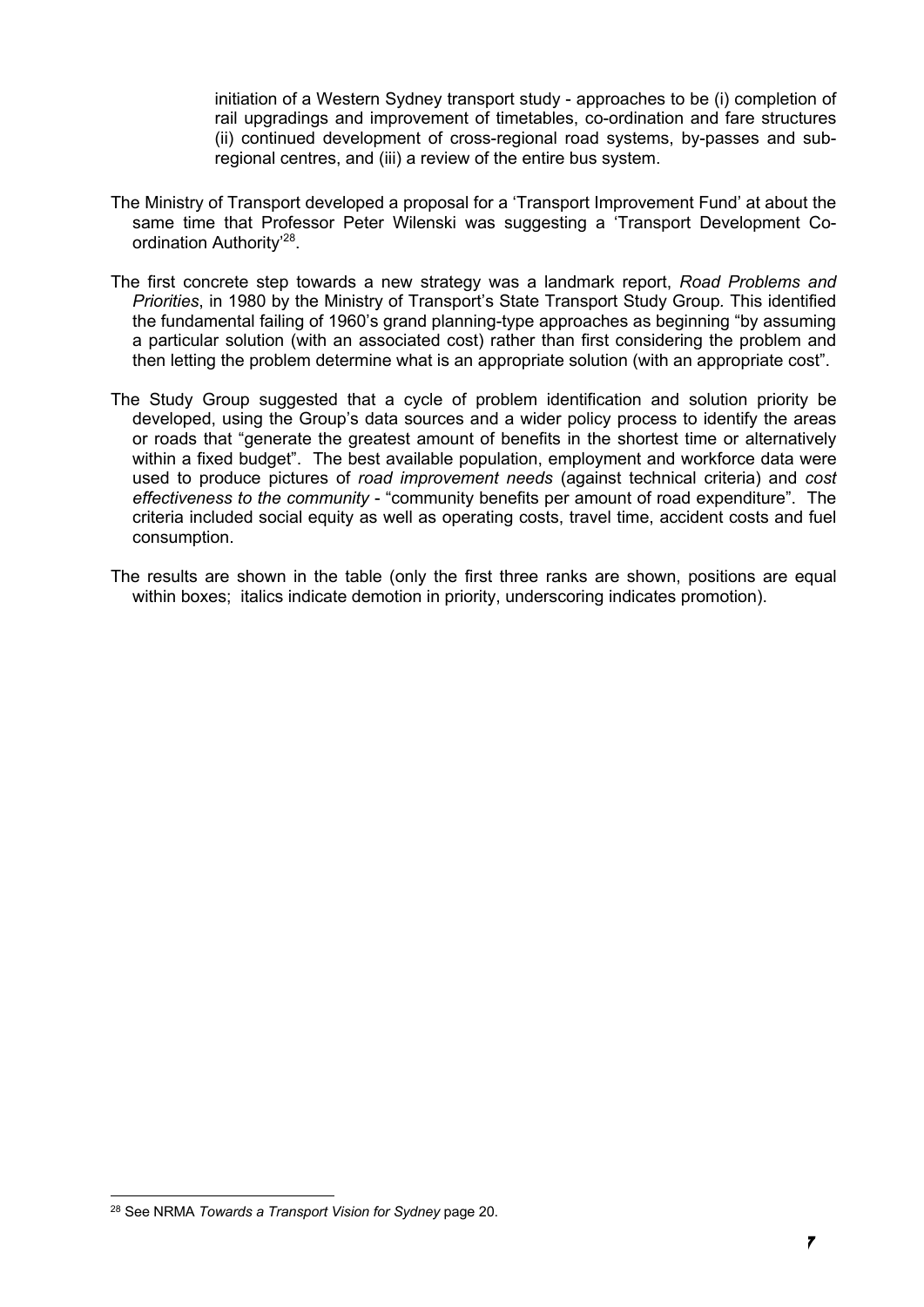| <b>ROAD NEEDS</b>     | <b>SOLUTION PRIORITY</b> |
|-----------------------|--------------------------|
| engineering           | benefit/cost             |
| Auburn                | Auburn                   |
| <b>Bankstown</b>      | <b>Blacktown</b>         |
| <b>Blacktown</b>      | Leichhardt               |
| City of Sydney        | Liverpool                |
| Leichhardt            | Marrickville             |
| Liverpool             | Penrith                  |
| Ryde                  | South Sydney             |
| Sutherland            | Strathfield              |
| Parramatta            | City of Sydney           |
| Marrickville          | Holroyd                  |
| Canterbury            | Fairfield                |
| Fairfield             | Parramatta               |
| Holroyd               | Ryde                     |
| Penrith               | Canterbury               |
| Rockdale              | Bankstown                |
| Strathfield           | Rockdale                 |
| Hornsby               | Ashfield                 |
| North Sydney          | Sutherland               |
| Campbelltown          | Concord                  |
| <b>Baulkham Hills</b> | Camden                   |
| <b>South Sydney</b>   | Campbelltown             |
| Willoughby            | Burwood                  |
| Ku-ring-gai           | Willoughby               |
| Camden                | Lane Cove                |

- About 65% of the road capacity 'needed' was on main and secondary roads, and 35% on local roads. The importance of Western and South Western Sydney is clear - and the benefits of a data-based approach to prioritising projects and achieving outcomes.
- Very few studies have addressed the full implications of a different approach to transport planning - the exceptions being Jacana Consulting's report for the Labor Council, *A Rail Strategy for the Sydney Region* (1990) and Greenpeace's *Strategy for a Sustainable Sydney* (1993). Both claimed large savings in urban programs and externalities if heavy rail and light rail strategies were followed, with supporting land use changes in the latter case.
- The reality is that the current official transport strategy, the *Integrated Transport Strategy* (1995), while recognising the need to balance economic, environmental and equity criteria:
	- defined none of them in meaningful terms;
	- gave no performance indicators for the projects it recommended and clearly favoured freeway projects;
	- suggested no planning cycle;
	- set no targets;
	- suggested no financial reform except for privatisation; and
	- suggested advisory structures dominated by bureaucrats<sup>29</sup>.
- Community expectations were described in section 3.4. The only mode that can deliver the key expectations, especially in cost-effective terms, is the bus. This does not mean that there is not an excellent case for specific road, rail, cycling and other facilities. The official plan for Sydney's transport, the *Integrated Transport Strategy*, omitted busways as well as meaningful criteria, so the challenge for effective planning lies ahead.
- The best ways of proceeding with transport reform to achieve economic, environmental and equity benefits in NSW's cities have been discussed not just over the last four decades but more intensively through the Infrastructure and Planning Working Party of the *Clean Air 2000*

 <sup>29</sup> See chapter 4 of NRMA *Towards a Transport Vision for Sydney.*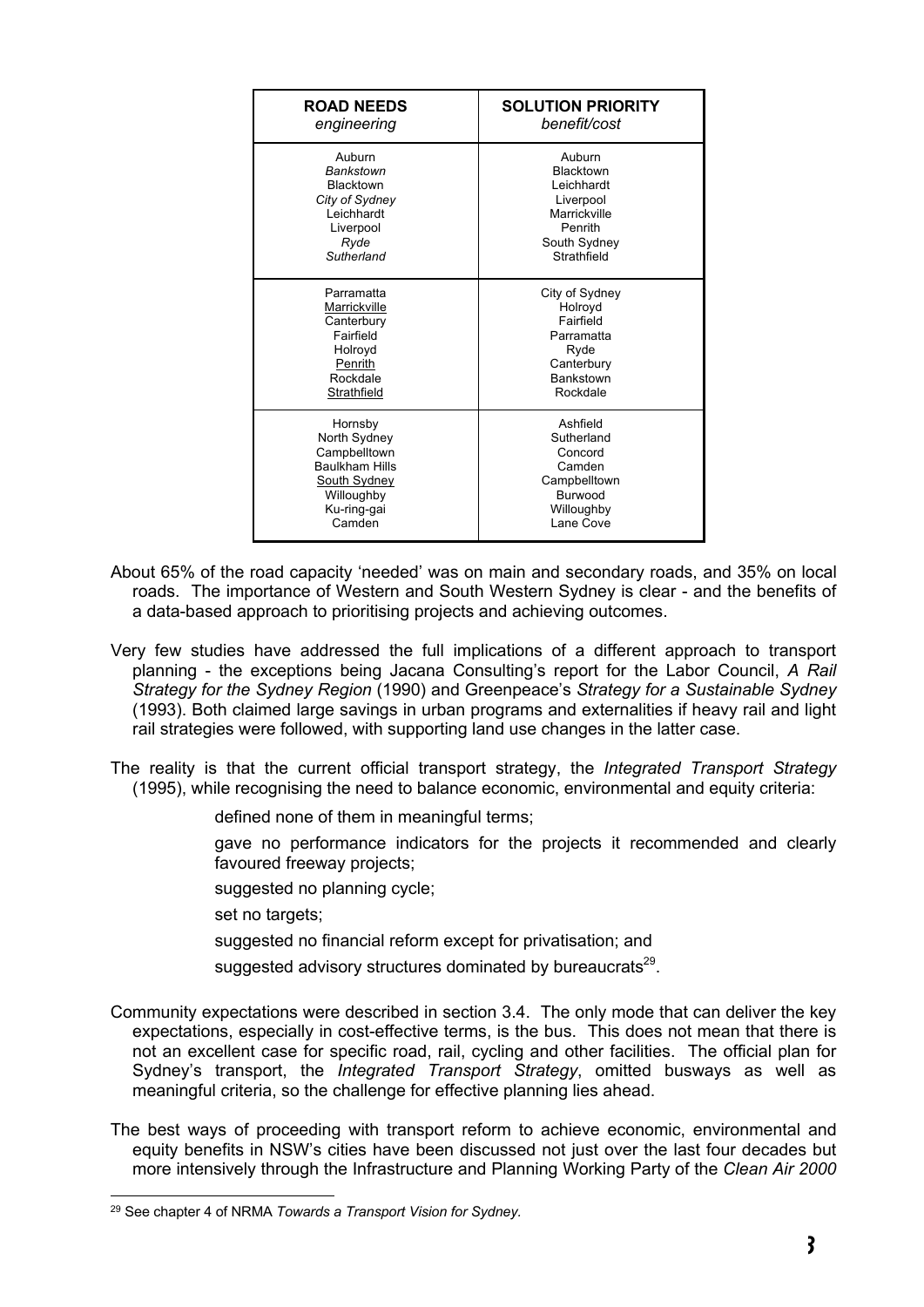*Task Force*. Its discussion paper, *Shaping Sydney's Transport - a framework for reform*  (March 1996), contained the following recommendations (summarised here):

> conduct of an immediate and urgent review of the directions and strategies for Sydney's transport, especially focusing on prioritised action plans for growing areas not served by public transport, including non-work and non-peak needs and the needs of women, aged and people with limited mobility;

> creation of a *champion* for public transport projects in the developing areas to partner the RTA but to seek early and effective public transport action as the first step towards a more integrated transport structure;

> increase in the role and involvement of local government and Regional Organisations of Councils;

development and publication of holistic performance indicators;

 preparation of an annual *state of the system* report by an independent organisation (consultant under the supervision of the Task Force) regarding progress;

improved community participation in policy and planning;

 commissioning of community service agreements between industry, community, environment and other groups and the providers of transport services - whether government or private, to improve accountability;

investigation of innovative approaches; and

 investigation of improved mechanisms for the total funding of transport including existing State sources, Section 94 contributions and parking levies.

- Many of these recommendations parallel the ideas discussed earlier in this report, but are not fully cognisant of the reforms proposed by the Council on the Cost of Government, Treasury and others. (They certainly inspired the announcements at the Business Summit on 31 May as the Ministers for Transport, Urban Affairs and Planning, and Environment are members of the Task Force.)
- On 30 August 1995 the Minister for Transport, Brian Langton MP, wrote to Ministers Knowles, Knight and Allan supporting a review of urban transport corridors:
	- *I am concerned that there are gaps in current knowledge about the potential of specific transport corridors to contribute to urban containment and environmental and community involvement strategies. The Integrated Transport Strategy identified a number of corridors, but these and the corridors omitted (especially in Western Sydney) were not "measured"*  The challenge is to gain the maximum *environmental and equity benefits from the available funds.*
	- *I have asked the Department of Transport to organise a short-term "scoping" review of all corridors and supporting opportunities, using the best information and expertise currently available.*
- While it is understood that this letter was not followed-up by the Department, the approach as documented in the following attachment to the Minister's letter is still a useful guide to what the Ministry for Urban Infrastructure Management could achieve in the near term: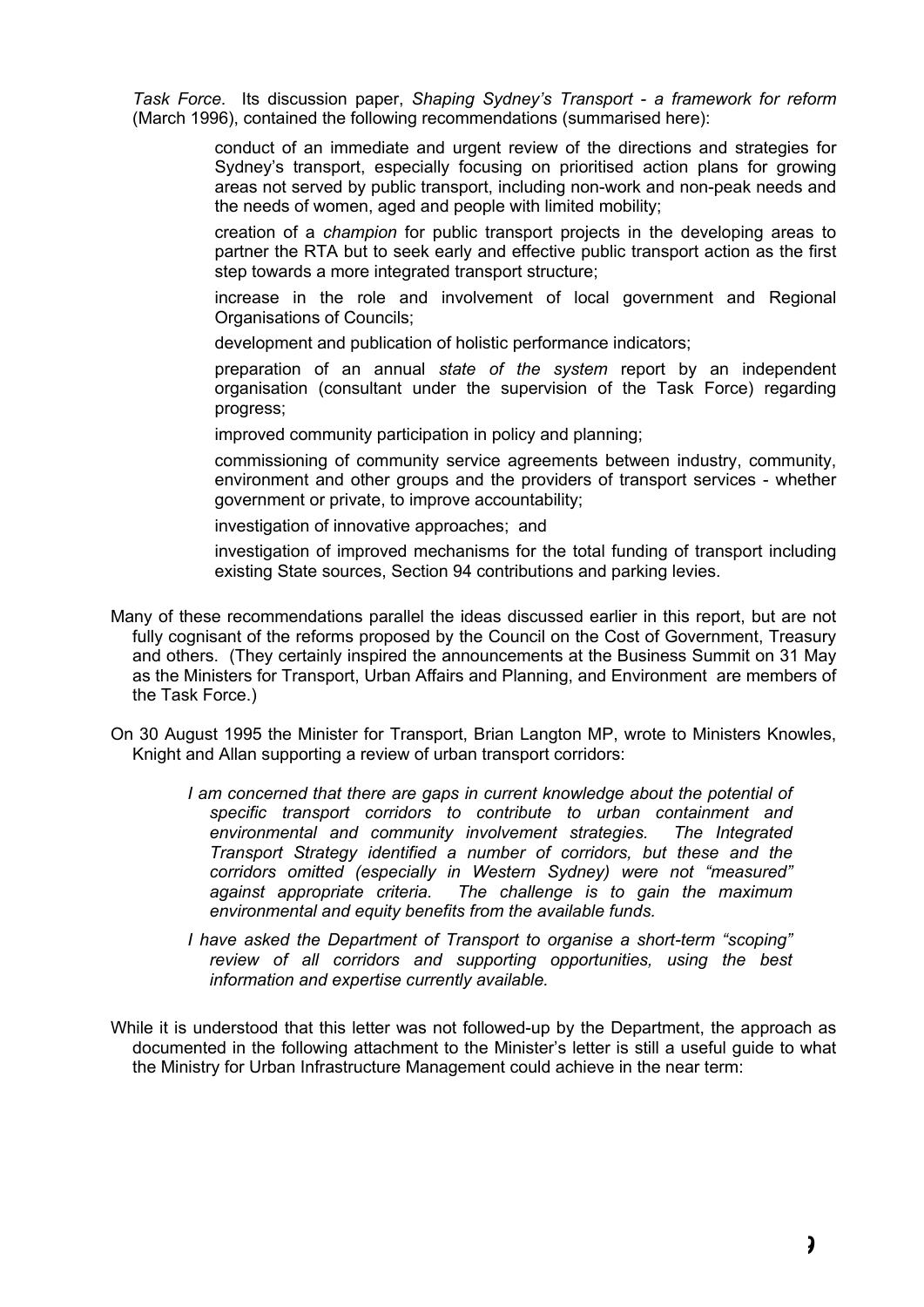#### **Review of Urban Corridors**

- The Integrated Transport Strategy contained suggested road and rail corridors for passenger and freight traffic. General criteria were stated (economy, environment and equity) but these were not expressed as quantifiable indicators, nor were the corridors "measured" (especially not alongside the ones that were omitted). WSROC, NRMA and Liverpool City Council among others have pointed to omissions and strategic gaps.
- The Government is currently assessing the best ways of implementing effective metropolitan strategies through the Urban Strategy Group, with the support of external processes such as the NRMA's *Clean Air 2000 Campaign*. Regardless of governmental structures and processes, transport is the one infrastructure function that is capable of significantly improving population and employment distributions, and economic and environmental outcomes, in support of urban planning controls. It is possible to plan transport intelligently so as to most effectively utilise investment in other support areas (health, education, water and sewerage, retail and like functions), improve general economic and environmental performance, and improve equity of access of various groups to essential facilities and activities. Transport budgets are limited, and it is **critical** that the Government have the best possible information about how to match available resources with outcomes and judge the merits of various strategies. ITS does not provide a basis for this.
- The proposal is to review the non-committed corridors in the greater metropolitan area against firm economic, environmental and equity indicators (see below). This would be done in a transparent and objective manner, with one output being an initial estimate of the investment required to support public transport strategies and freight; and another, the overall levels of transport investment needed to support different levels of urban containment and environmental improvement. The framework for regional transport strategies (especially Western Sydney) would be laid.
- The review would be done *quickly,* using a professional issue and dispute resolution methodology:
	- appointment of facilitator
	- preparation: interviews, research
	- initial DELPHI session: what issues, what information is available, what more is needed - thrash out the options
	- week's break participants collect more information, deliberate
	- second DELPHI session: finalise views
	- draft report and submit it to Ministers.
- All relevant means of addressing transport issues would be covered including integrated planning and budgeting, demand management, best-practice zoning and centres-based policies, and the introduction of competition policies in the regulated private transport areas (buses and taxis).
- The various projects and schemes submitted by government agencies, community groups, the private sector and academics (for time reasons, constrained to responses to the recent submissions to the ITS and road and rail drafts) would be evaluated in terms of
	- economic and financial profile
	- benefit-cost evaluation of non-monetary factors
	- social balance sheet approach to all factors
	- environmental benefits (including  $CO<sub>2</sub>$ , air and noise pollution, energy source and use of renewables)
	- feasibility in safety, community and engineering terms
	- accessibility indicators of catchment (income, car ownership, distance from public transport, single parent percentage, employment groups etc)
- These factors would be established on benchmarks where firm figures were not available. The exercise would be in the nature of "scoping", looking for value for money opportunities, rather than full evaluation. More precise measurement would be done at an area or subregional level.
- Emphasis would be given to integrating urban design and transport. Corridors would be regarded as flexible as far as possible, for example, bus priority and exclusive bus lanes might be made available on existing roads, with conversions to high capacity fixed-route services when justified, with the RTA investing in facilitative works and only providing compensating road capacity where justified.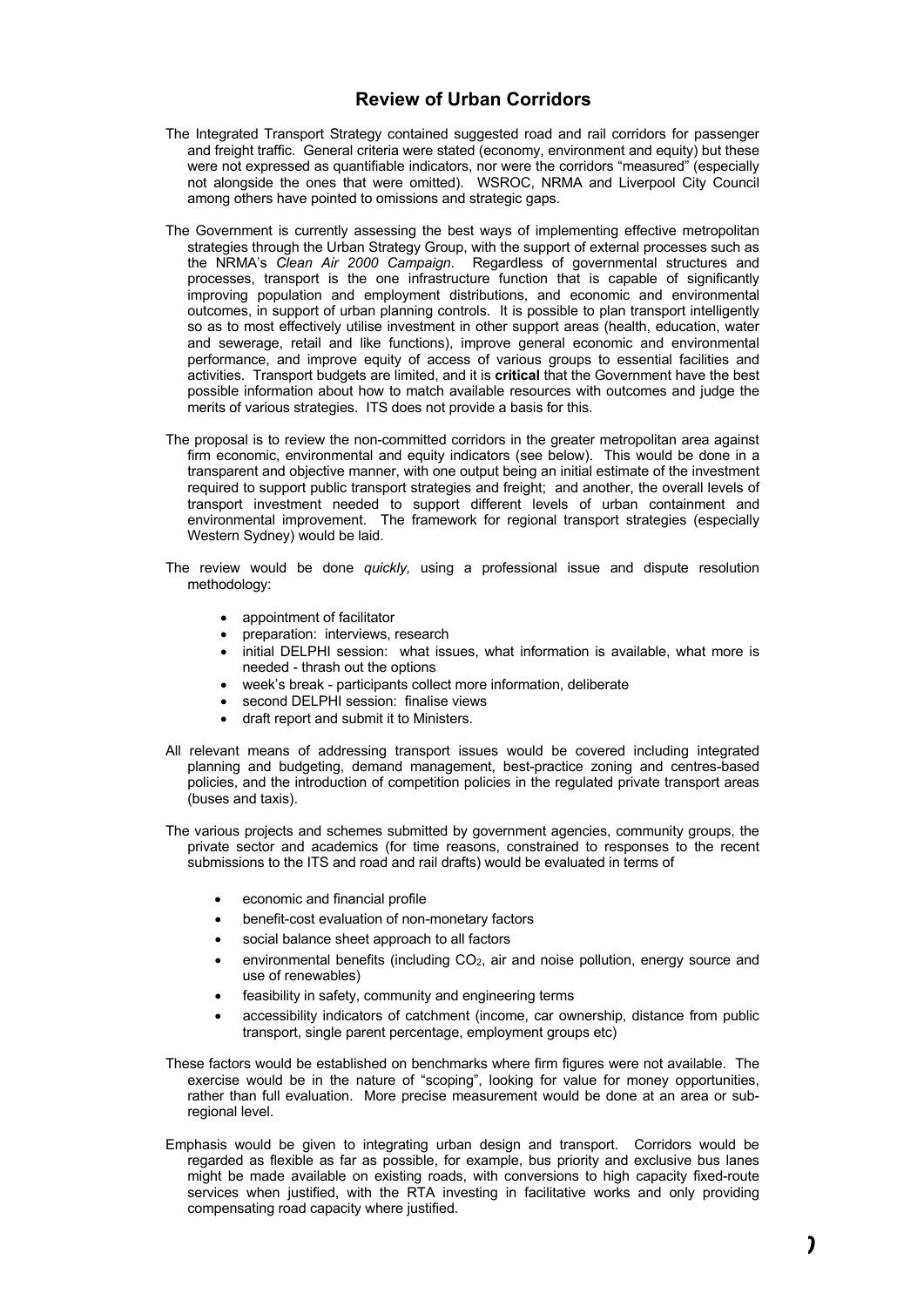Freight needs will be included, with an emphasis on railing where feasible, and spot works to reduce noise and exhaust impacts on the most cost-effective basis.

More detailed papers are available on the preceding aspects.

It is important to include stakeholders in this review, and to "de-bureaucratise" it along the lines of the *Clean Air 2000 Campaign*. The groups represented in the DELPHI process would be:

- Transport portfolio: Minister's nominee(s), DOT, SRA, STA, Bus & Coach Association, Taxi Council, unions
- Roads Administration
- Urban Affairs & Planning Administration
- Environment Administration
- **Treasury**
- Urban Strategy Group
- Regional Organisations of Councils
- NRMA
- Environment groups
- Consultants/engineers
- Economists/analysts
- Private sector (avoiding conflicts of interest)

More detailed consultant guidelines were also available.

# **6. Synergies and Linked Programs**

The broad question of bringing NSW cities' transport performance up to 'world class' levels is a complex matter. It involves many issues, for example:

- setting ambitious yet practicable goals in line with agreed outcomes, covering all relevant criteria and integrated with land use and other infrastructure plans;
- persuading 'funders' to find the resources required;
- allocating responsibilities to the appropriate agencies and interests, including setting competitive groundrules for operators;
- monitoring progress in a timely and reliable manner; and
- building momentum towards a transit-friendly culture.

Most of these matters have been treated at some length elsewhere<sup>30</sup>. In addition, it was seen in section 4 that various reforms are taking place within different central agencies. Here the key issues are what the State Government's roles should be and how they should be discharged in order to achieve agreed outcomes.

There is a deal of literature on "re-engineering" government to achieve outcomes and a number of pragmatic studies on how to do it, one of the most notable being the *Report of the National Performance Review: Creating a Government that Works Better and Costs Less (From Red Tape to Results).* This was produced by Vice-President Al Gore and others in 1993.

Some key elements of that Review relevant to this paper follow. There is a difference in context in some items, we should focus on the spirit:

 <sup>30</sup> NRMA *Towards a Transport Vision for Sydney,* and *Shaping Sydney's Transport.*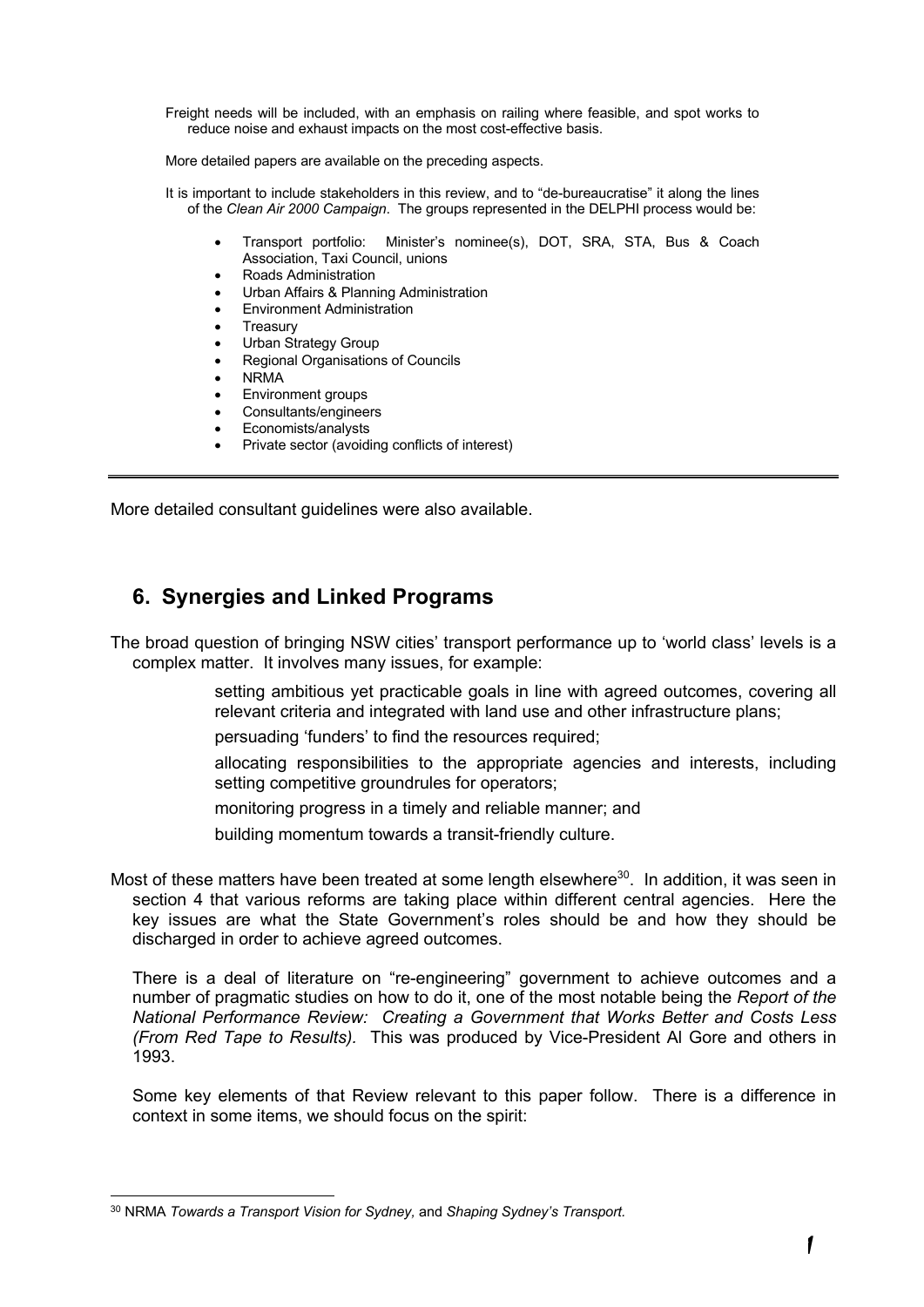*cross agency boundaries:* "In a rapidly changing world, the best solution is not to keep redesigning the organizational chart; it is to melt the rigid boundaries between organizations. The federal government should organize work according to customers' needs and anticipated outcomes, not bureaucratic turf. It should learn from America's best-run companies, in which employees no longer work in separate, isolated divisions, but in project- or product-oriented teams" (66). Among other things, develop cross-agency ecosystem, labour and other management projects across government, to break down the distortions caused by the multiplicity of agencies;

 *use market mechanisms to achieve results:* "Steer more, row less ... replace regulations with incentives" (xli). "Government cannot create a program for every problem facing the nation .... We need more than government programs to solve our problems. We need *governance.* Governance is about setting priorities, then using the federal government's immense power to steer what happens in the private sector. Governance can take many forms: setting regulations, providing financial incentives, or ensuring that consumers have the information they need to drive the market" (89-90);

 *target outcomes:* "Outcome-based management is new in the public sector. Some U.S. cities have developed it over the past two decades ... and foreign countries such as Great Britain, Australia and New Zealand are on their way ... (In) Sunnyvale, California ... in each policy area, the city defines sets of "goals", "community condition indicators", "objectives", and "performance indicators". 'In a normal political process, most decision-makers never spend much time talking about the results they want from the money they spend', says City Manager Tom Lewcock. 'With this system, for the first time they understand what the money is actually buying, and they can say yes or no'" (114). Gives further examples e.g. Oregon's Progress Board (*cf* SEAs);

 *measure results:* "Management isn't about guessing, it's about *knowing* ... Good managers have the right information at their fingertips. Poor managers don't (123). The Government Performance and Results Act of 1993 "requires each agency pilot (to) develop annual performance plans that specify measurable goals. They then must produce annual reports showing how they are doing on those measures ... those agencies that cannot easily measure their outcomes will use qualitative rather than quantitative goals and measurements. After all, any agency can, at the vest least, survey their customers and report the rating they are given" (109-110). The Federal Government should issue an annual Accountability Report to its citizens (127-8);

 *put the customer in the driver's seat:* "we will require that all federal agencies put customers first by regularly asking them how they view government services, what problems they encounter, and how they would like services improved. We will ensure that all customers have a voice, and that every voice is heard" (57);

 *control competition and introduce a market orientation:* "Competition between regulatory agencies is a terrible idea .... Nor should policy agencies compete. In the development of policy, cooperation between different units of government is essential. Competition creates turf wars, which get in the way of creating rational policies and programs. It is in *service delivery* that competition yields results because competition is the one force that gives public agencies *no choice* but to improve" (77); and

 *decentralise:* "Decentralizing the power to make decisions will energize government to do everything smarter, better, faster, and cheaper ... " (103): move the authority to spend and to decide down to the most effective level, eliminate wasteful checking and procedures, reduce regulatory interventions. Largely streamline the budget process; but also reform procurement etc.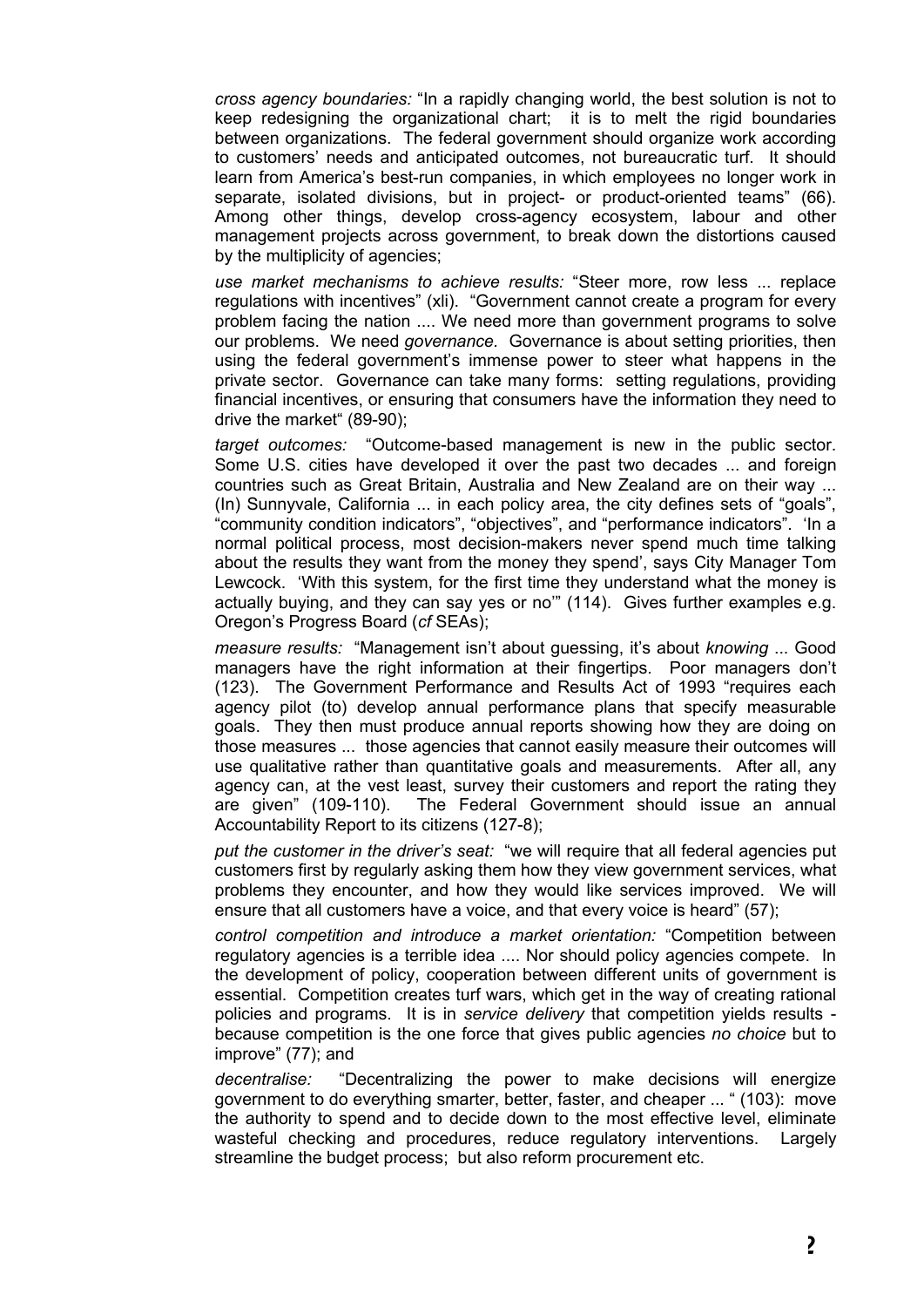These considerations can be wound up into a "performance, planning and budgeting cycle". There are various "models", for example several are given in the OECD's *Performance Measurement in Government: Issues and Illustrations* (Public Management Occasional Paper 1994 No. 5). The following draws on these two sources and the other references listed in the last section on References.

#### *6.1 Planning*

- The first consideration is a *planning cycle*. This is a series of stages which in theory starts with setting targets (or objectives) and ends with implementation, monitoring and reiteration.
- There are no official targets in NSW and no timetable for setting them (let alone all the other components). Minister Knowles' announcement of the creation of the Ministry of Urban Infrastructure Management with a five-year cycle will remedy this but as few details are available, the following suggestions are made:
	- the cycle be open and participatory, involving all stakeholders (especially 'funders', see below), with public officials supporting but not leading the process;
	- major planning and review sessions be held every five years with annual reviews (this will link with the Treasury's desire to adopt five-year Capital Strategic Plans), but with an overlay 20-year strategic plan to encompass culture change, infrastructure change and like long-term matters;
	- the cycle be legislated and allow no loopholes for projects not meeting prescribed standards;
	- the cycle be regionally based as well as centralised as the discrepancies between regions is so great<sup>31</sup> and the funding cycle must include regional operators, developers and ratepayers (as explained under 'funding');
	- the Government decide whether the regions should be defined by catchments (which are potential revenue catchments, have democratic controls and are defined on environmental grounds), or Regional Organisations of Councils. The latter have no statutory basis, no direct democratic mandate and some of their boundaries are eccentric;
	- the criteria used to define expectations and compare regional and project bids be set by the Cabinet Committee on Urban Management, on the advice of the planning stakeholders and the Ministry, and apply to agencies, catchments and councils; and
	- the Ministry let contracts for 'best data' collection and analysis so that government, university and TAFE, consultant and independent and other parties have the chance to compete on the basis of quality and value for money.
- 'Funders' include taxpayers, ratepayers and farepayers; State and local government; operators; sponsors and promoters (including the NRMA); environment groups; engineering and other professionals; investors; and regional organisations (including catchments).
- The legislation mentioned at the third bullet would include consequential changes to funding arrangements.
- An illustration of the suggested cycle is set out in section 6.4.
- The Ministry, with its small staff, must develop effective relationships with the operating agencies, private operators and other stakeholders. There is a real risk of the 'policy competition' referred to by Al Gore and Minister Knowles as previously quoted. History

 <sup>31</sup> See NRMA *Shaping Sydney's Transport* p. 12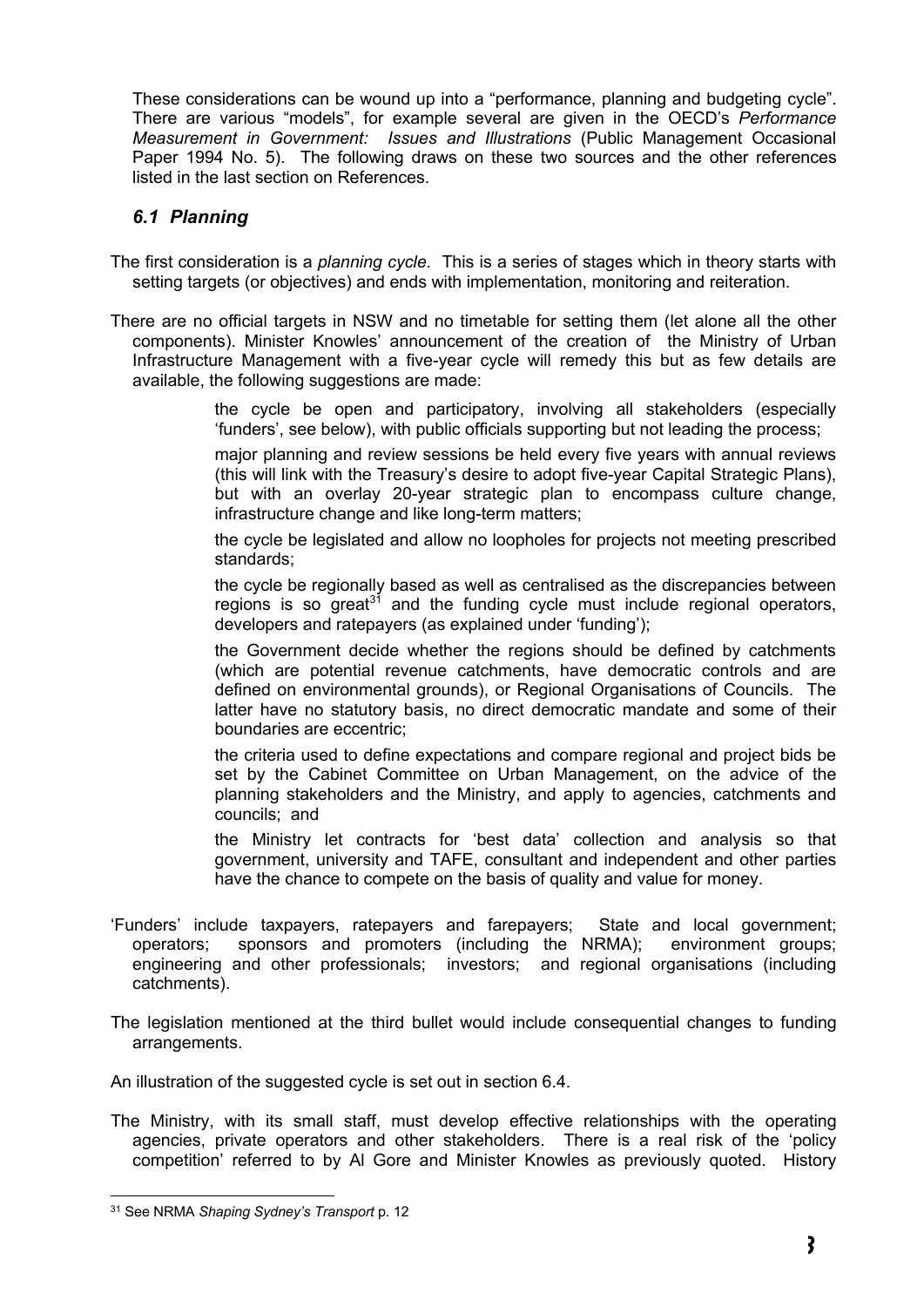decisively shows that 'co-operation' does not work and that if change is to be successful, the Ministry and the Cabinet Committee must control the purse strings. *The roles of Treasury and the central and line agencies must change, to support the Ministry, not direct it or compete with it.*

- An issue that requires specific attention is **criteria** for measuring the appropriateness and performance of plans, projects and policies. As already shown, this is regarded as a critical component of reforms in the USA and UK because appropriate criteria impose a discipline and direction for all levels of operations and planning. The Council's draft SEAs report on public transport contains a number of measures includes travel time to centres and distances from home to public transport routes, and accident rates, as well as outputs.
- In the planning cycle, milestones are set for specific years and even months. The areas for target-setting would include :

 public transport, High Occupancy Vehicles and non-motorised usage rates at State, regional and local levels (including car pooling schemes, new ride-sharers and sharers leaving pooling schemes, cyclists and walkers - numbers, share of trips etc;

 implementation indicators of accessibility (kilometres of bicycle lanes and pedestrian paths, number of information stations);

residential density in accessible areas (centres, targeted suburbs);

employment levels in designated centres;

 agreed congestion indicators (queuing hours in traffic hotspots, average trip times and average travel speeds);

 smoky truck exhausts and like offences. Indicators such as number of pre-1986 vehicles would come into play (public transport schemes would presumably allow the disposal of such vehicles); and

 the number and severity of bad pollution days for the Sydney Air Basin and at specific regional testing stations<sup>32</sup>.

It would not be appropriate to try to relate general indicators (such as  $NO<sub>x</sub>$  and particulate levels) to transport authorities because too many factors bear on this including weather conditions and economic activity. However these indicators should be monitored for planning purposes as well as for health alerts and the like. Long-term improvement should be expected if reform programs are implemented effectively.

### *6.2 Funding*

Since at least 1932 the State Government dominated funding processes but this impeded progress. Effective change, by the example of the only successful planning episode in Sydney - the 1909 Royal Commission - depends on the community committing and contributing to implementation. Take the following examples:

> there was a recent political suggestion that residents on the Warringah Peninsula  $pay<sup>33</sup>$  for a rail service, something they had been seeking for decades. This is how the Harbour Bridge was one-third funded in the 1930s:

> there are Catchment Management Trusts that have the ability to garner rate revenue for local environmental improvements, for example the Upper Parramatta River catchment;

 <sup>32</sup> Based on *Ibid* p. 20.

 $33$  Made in the media by Mr A. Humpherson, a local MP, in the context of a levy on developments. There are equity and efficiency problems with that specific suggestion.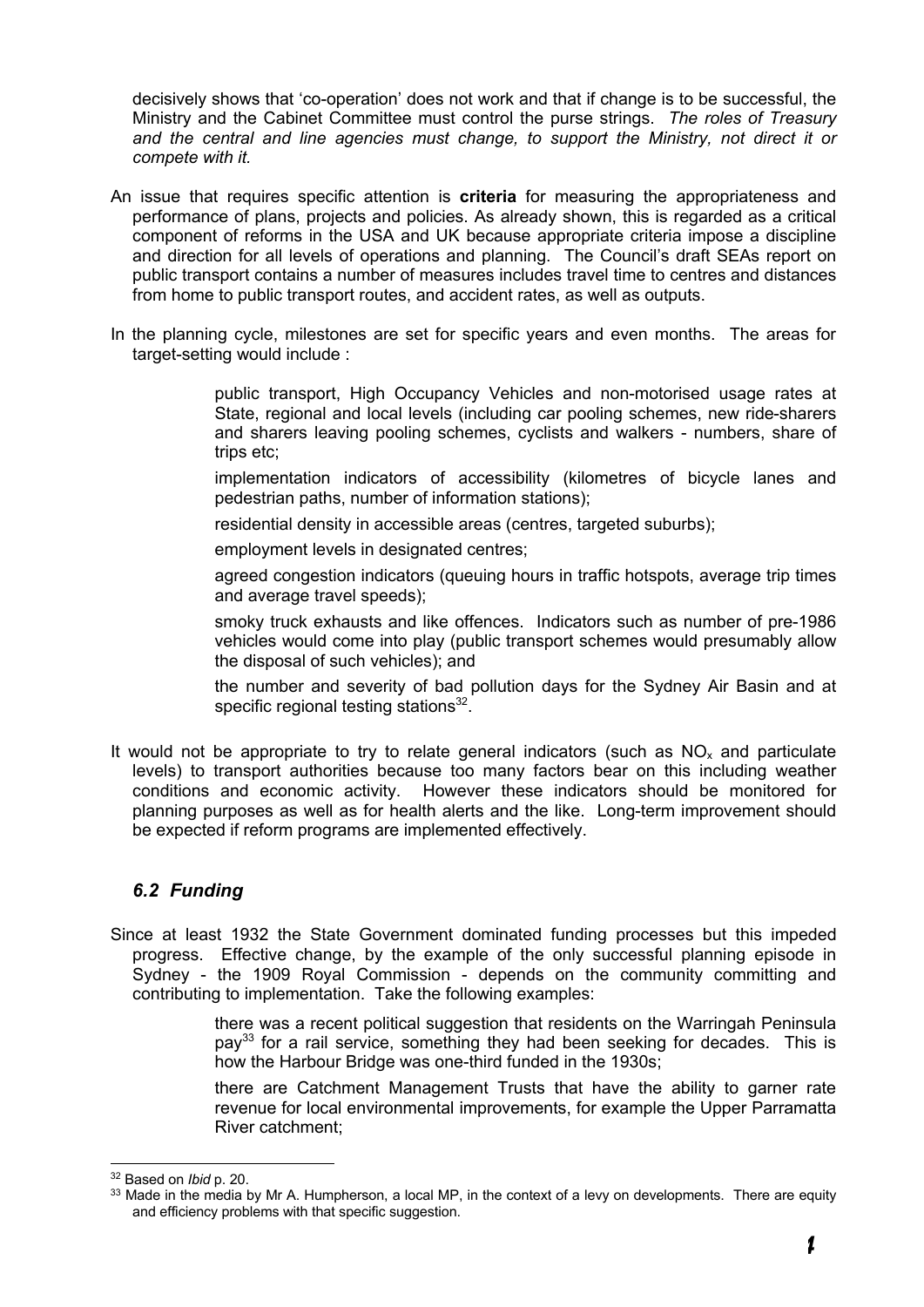private infrastructure investors are looking for opportunities to develop public transport services without the controversy that dogged previous instances<sup>34</sup>;

developers make Section 94 payments to councils; and

 North Sydney Council announced an access charge for cars using inner city streets.

This subject is becoming more relevant as it is realised that:

 government funding of infrastructure at a national level has fallen significantly over the last few decades, probably below sustainable levels, and this has not been compensated by private investment $35$ ;

 important parts of the taxation system have not been designed to change behaviours or achieve outcomes, such as payroll tax;

 road pricing is a prime example of where taxes could be restructured to affect behaviours without a loss of revenue; and

 technology is making both **road usage** and, more importantly in functional terms, **area access** charges more feasible.

Without prejudging the result of political decisions, how can such diverse sources be 'brought together' and used to best effect, while broadening the funding base? The options include:

> an integrated 'Transport Improvement Fund' as proposed in the 1970s by the Ministry of Transport on the basis of a scheme then operating in Victoria;

> regional funds as proposed by the Clean Air 2000 Task Force which suggested the "regional accumulation of developer contributions and parking levies to promote targeted spending on a small number of strategic transport improvements rather than a large number of small projects"<sup>36</sup>;

> restructuring local rates and certain State taxes and charges to shift infrastructure funding onto a betterment basis, by region, by extending the rate base of Catchment Management Trusts, with an equalisation formula to ensure equity;

> enabling regional trusts to issue 'infrastructure bonds' or the like so that private investors can contribute to infrastructure funds with a government guarantee and without the political risks of BOOT and similar schemes;

> facilitating the private sector's incentive to contribute to infrastructure within regions by allowing developers some form of tradeable rights over, say, yield limits on land (so long as other key conditions are met); and

> elimination of constraints on funding movements between areas, modes and agencies (breaking hypothecation) in line with cost-effective planning strategies, with enabling legislation if required.

- It was seen in section 4 that there are at least four agencies (including IPART) looking at such issues. Direction, co-ordination and impartiality are needed. The logical agency to advise the Government on resolving these issues is the **Council on the Cost of Government**, given its comprehensive statutory role, independence and short-term nature (setting the right directions but then handing over to implementation bodies).
- It is suggested that the Council convene a **special seminar on reform in urban finances** with the co-operation of the Treasury, the Ministry of Urban Infrastructure Management and other central and line agencies. Community leaders would be included, with an emphasis on

 <sup>34</sup> *Shaping Sydney's Transport* p. 30.

<sup>35</sup> See for example Vince Fitzgerald, "Sustainable growth and infrastructure investment" in AURDR, *Investing in Infrastructure*.

<sup>36</sup> *Shaping Sydney's Transport, loc cit*.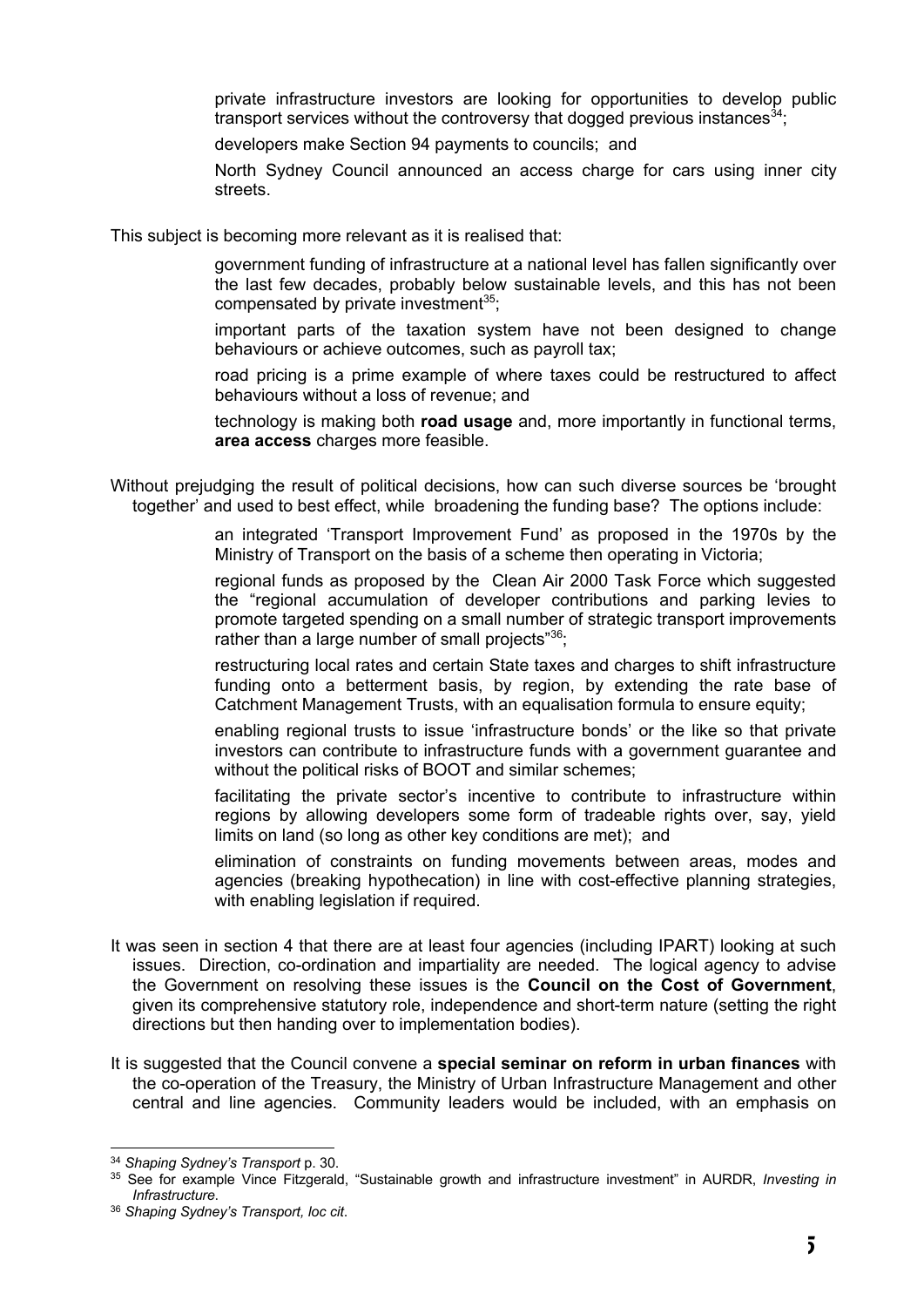finding ways of raising funds that will achieve real results. The roles of the Ministry and Treasury as well as other bodies in planning, budgeting and monitoring would be defined.

#### *6.3 Competition reform and organisational adjustments*

The Department of Transport and other official agencies must have important roles to play, but the outcomes of planning since 1945 and especially since 1990 imply that a different style of decision-making is required, one that overcomes turf wars, generates genuine community support, garners adequate funding, and actually delivers what the community expects - in economic, environmental and equity terms.

At present, the following implementation agencies are in place:

 Department of Transport: regulation of transport operators, implementation of safety standards, implementation of competition principles, development of transport strategies, management of certain projects including contracting of infrastructure works, dissemination of funds for Community Service Obligations;

Department of Urban Affairs and Planning:

 Roads and Traffic Authority: construction and maintenance of main roads, freeways and motorways (with contracting of BOOT schemes), licensing and registration of vehicles and drivers, road safety and other attitudinal campaigns;

 State Rail and associated bodies: provision of track network, provision of passenger and freight rail services, contracting of rural coach services; and

State Transit: operation of Government-owned passenger bus and ferry services.

- In addition, if an holistic approach is taken (and the Department of Transport has been pushing integrated local schemes), local councils can be seen as partners in co-ordinating transport and land use developments. In July 1996 the Government released a local government program called 'Let's clear the air' which is designed to raise this sector's contribution.
- Major aspects of the implementation of the reform process would include improvements in disbursing available funds for 'transport development' projects consequent to planning decisions; and monitoring implementation. These tasks clearly fall to the Ministry and to the Cabinet Committee on Urban Management; and a reduction in the Department of Transport's policy, planning and CSO roles would be expected if policy competition is to be avoided.
- DOT has a critical role in contracting 'routes' for urban passenger services. The initial franchising under the 1990 Passenger Transport Act is due to expire (see section 3.2) and it is understood that the Government will soon be asked to consider revised rules, primarily improved monitoring of compliance with licence conditions.
- The style of DOT's licensing is arguably inconsistent with the principles in the Government's Green Paper on *Regulatory Innovation* and with the principles implemented in Canada, Brazil and Queensland (see section 5.1) - and of course recommended repeatedly in Sydney's history, including in then Minister Bob Carr's *Sydney into its Third Century* (see page 10 above). The Department's regulation has tended to protect the interests of operators rather than increase public transport patronage.
- The Green Paper specifically pointed to the US Comprehensive Regulatory Reform Bill which requires agencies to grant an exemption or waiver to an arrangement that meets the purpose of a regulation while departing from the prescriptions of the regulation. The Green Paper discussed such arrangements under the heading of 'regulatory flexibility'. (There are other possibilities in the Green Paper, all of which should be addressed by DOT.) In bus regulation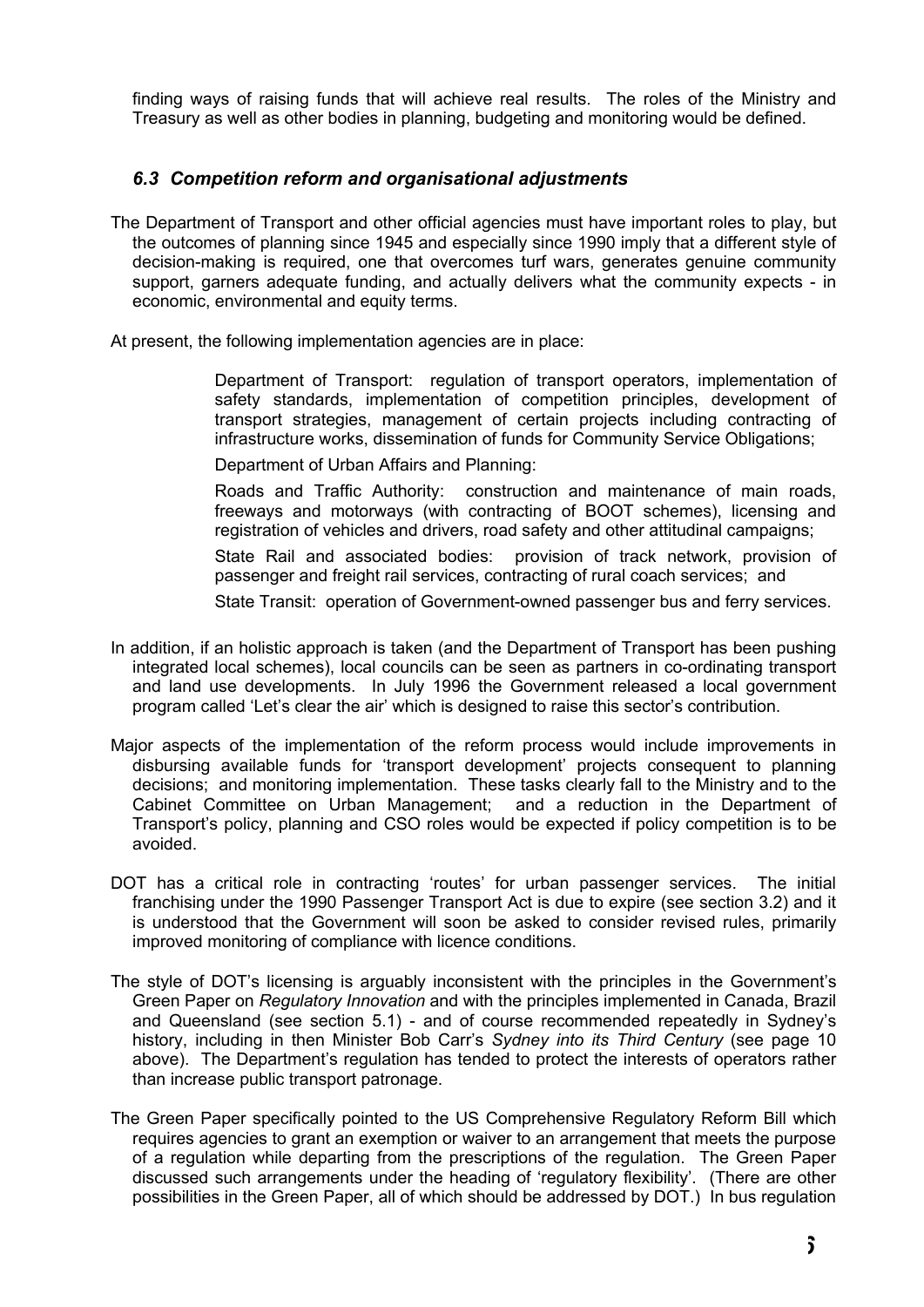this would mean that operators could be able to tailor their services to community needs as defined locally.

- Future regulation should be based on *best meeting the needs of the community in terms of access to centres, institutions and facilities, and other destinations*. The style of regulation should support the increased flexibility and level of service of bus services and the development of a transit culture in the outer areas of the State's cities.
- The Government should consider calling tenders for **a revised structure of feeder, trunk and cross-regional services**, progressively if not in the next year. Interim extensions of the existing franchises should be issued, if necessary, until the right basis is set.
- This is an important component in realising the benefit of national competition principles. There are many issues to be considered and indeed the determination of routes should be an important part of the planning cycle discussed in section  $6.1<sup>37</sup>$  In addition, extremely strong linkages will need to be developed between busway route improvements and the road programs of local councils and the RTA.
- There is a mixing of planning, operational and regulatory roles in DOT, the RTA and elsewhere, a duplication of policy and related staff, and scope for continuing policy competition. It could be anticipated that a review of policy and related functions in conjunction with the initiatives that Minister Knowles announced<sup>38</sup> will produce economies as well as performance improvements.
- One model that has been discussed to separate 'funding' and 'providing' responsibilities is illustrated in the following chart:



#### **SEPARATION OF 'FUNDER' & 'PROVIDERS'**

Under such a model, accountabilities would be clarified: regulatory matters would be focused in DOT, the other authorities would manage infrastructure, and the matters that the Ministry would manage include:

transport planning and reporting

- $\Rightarrow$  road services
- $\Rightarrow$  public transport services
- $\Rightarrow$  performance systems

 <sup>37</sup> Route opportunities were reviewed in NRMA, *Towards a Transport Vision for Sydney*, chapters 4 to 7.

<sup>38</sup> The Government's announcement related to 'urban' matters. The same logic would apply to State-wide matters.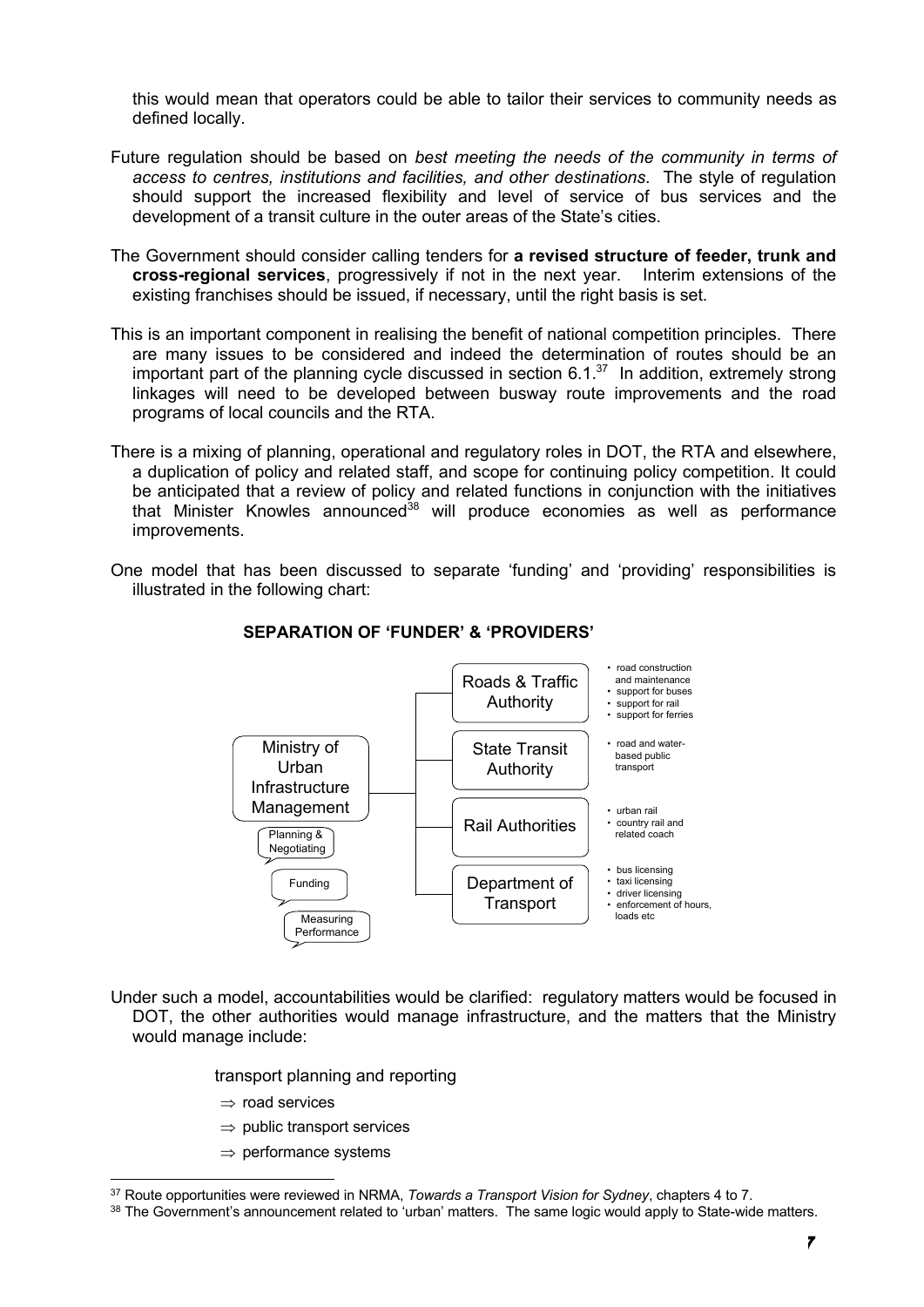$\Rightarrow$  reporting

negotiation and licensing

- $\Rightarrow$  licensing policies
- $\Rightarrow$  commercial negotiations with 'contractors' as defined below
- $\Rightarrow$  regional liaison
- urban strategies

infrastructure development.

The changed roles of DUAP, the RTA and the transport authorities have to be determined as part of the planning cycle discussed elsewhere. The commercial interests of the public transport agencies can be accommodated: competition principles, and particularly contestability for the 'planned' routes with outcome-based regulation, would mesh the commercial aims of the 'contractors' and the outcomes expected by the Government and community.

#### *6.4 Linkages between the Council and the Ministry*

The Council has established a process for the implementation of its 'performance, planning and budgeting' project. With some modification, this could also applicable to the establishment of the Ministry of Urban Infrastructure Development's and the five-year Urban Infrastructure Management Plan. There is an opportunity for the Council and the Ministry to work together in the process, including advising the Government on appropriate roles for other central and line agencies.

The specific elements of the process are, in short:

 form the nucleus of a change team to carry the critical establishment stages of the Ministry and link with the Council. A targeted recruitment campaign is suggested rather than reliance on secondments, as specialist skills and experience are required and the reform process will be challenging to 'home' agencies. This is one occasion where recruitment off a redeployment list would be inappropriate;

 prepare case studies on the linkages in practice *from* infrastructure outcomes determined initially by government *to* agency-level corporate plans *to* budget allocations *to* program and activity business plans *to* flows of funding to service delivery manager *to* community perceptions of program outcomes;

 establish an initial infrastructure planning summit, using DELPHI methodology and 'best data', to give stakeholders, providers and funders the opportunity to test scenarios, set targets, develop output and outcome performance criteria, identify program linkages between agencies, identify the most cost-effective means of achieving outcomes, and develop efficient and professional processes; and to reconcile differences (see section 5.4);

 organise a special seminar on urban finance reform to see how outcome-related programs can be funded, through conventional and less conventional methods;

 reviewing DOT's bus licensing review proposals to ensure that the potential of competition reform is achieved;

advise Government on legislative changes needed to effect the agreed processes;

 progressive use of contractual budgeting where funds are provided to agencies on the basis of the quantity and quality of outputs to be delivered - the funder/provider model applied carefully, with the Ministry and the Cabinet Committee as 'funder' for government sources but other private and public agencies for non-government sources;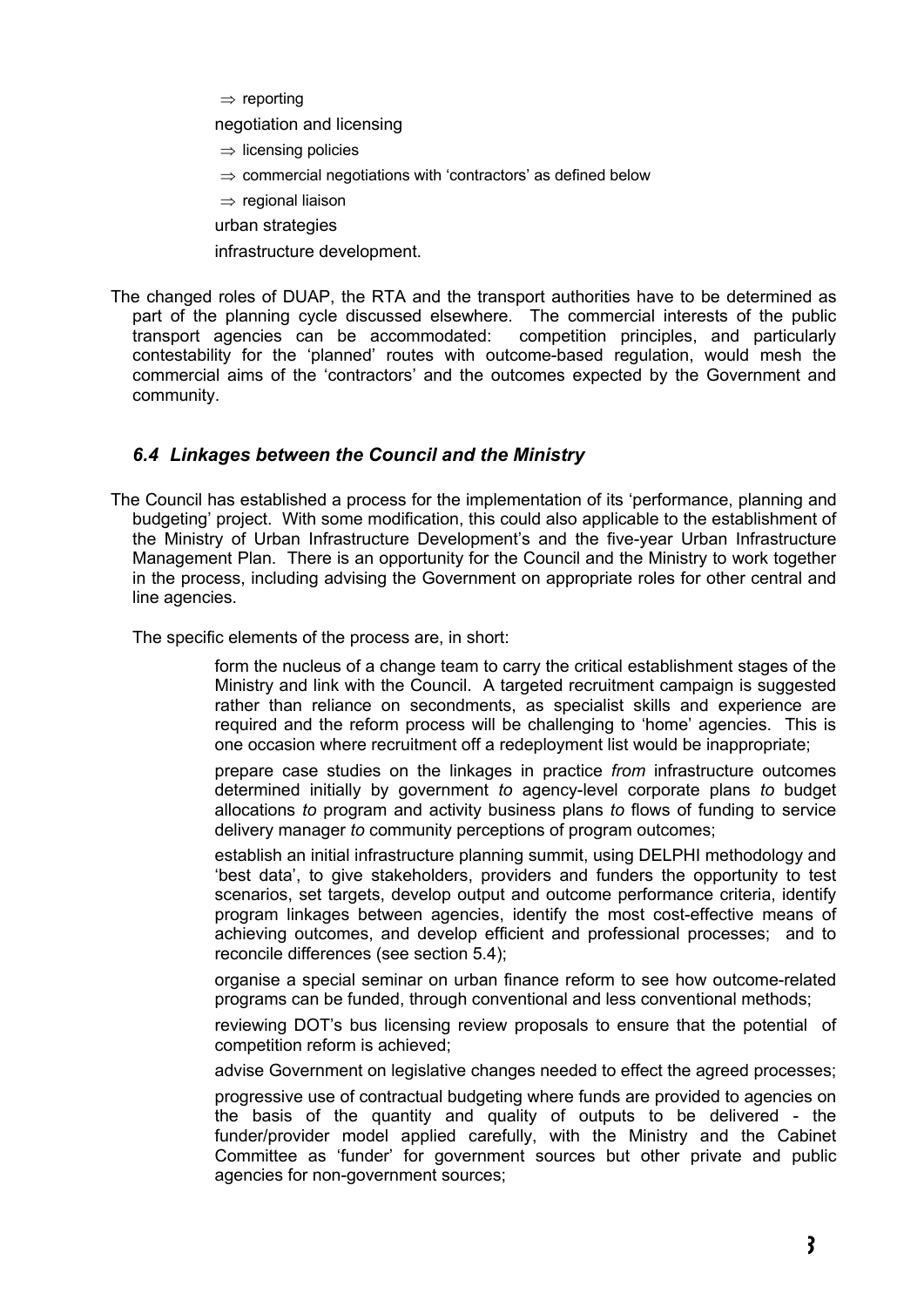progressive elevation of organisational and business plans to become the main bidding documents on which resource allocation is based - allowing proper comparisons between alternative and complementary programs, together with the application of "best data" (from government agencies, academic centres and independent sources) and scenario-testing to improve the quality of the bidding documents and planning cycles;

 improved planning reviews, through better skills and knowledge within agencies, business process re-engineering and the like; and

 commencement of "strategic planning cycles" within outcome areas with annual reviews and adjustments.

The following chart summarises this section and the points about 'government re-engineering' made in section 6.1. Key features are:

> activities in the first two columns will be conducted for each 'region' with a format that will facilitate comparison;

> the Ministry will manage all data collection, analysis, seminar, reporting and monitoring phases, with the aid of 'contractors' (that is, its small staff will manage secondments, contracts and partnerships with research institutes and others, rather than develop a large bureaucracy);

> decision-making will be based on common economic, environmental and equity criteria, so that regions and contractors will be compared objectively, scenarios will be professionally developed, and targets and monitoring will be on explicit, effective and fair grounds;

> all stakeholders will be included in issue identification, scenario analysis, prioritisation through the DELPHI methodology and the like;

> government agencies and private companies will be required to compete for resources on the basis of the most cost-effective solutions to agreed issues;

> State-wide considerations will be included (for railways, freeways and the like) so that distortions will be avoided;

> all solutions will be considered, not just vested interests: construction options, community programs, alternative modes and technologies (including an emphasis on cycling and walking), low-cost solutions to bottlenecks etc, in line with their potential contributions to the achievement of objectives;

> incentives and disincentives covering specific modes, access to congested areas that have public transport alternatives, good urban design, research into practical technological advances and the like will be given priority. Regulatory impacts will be reviewed and adjusted to help achieve outcomes;

> implementation will be an integral component: communities will be confronted with resource scarcity and asked to balance their fair allocation from State funds with their capacities to contribute, in behavioural as well as financial terms; and

> the planning cycle will integrate with the reform processes proposed by the Government, the Council and the Treasury, among others.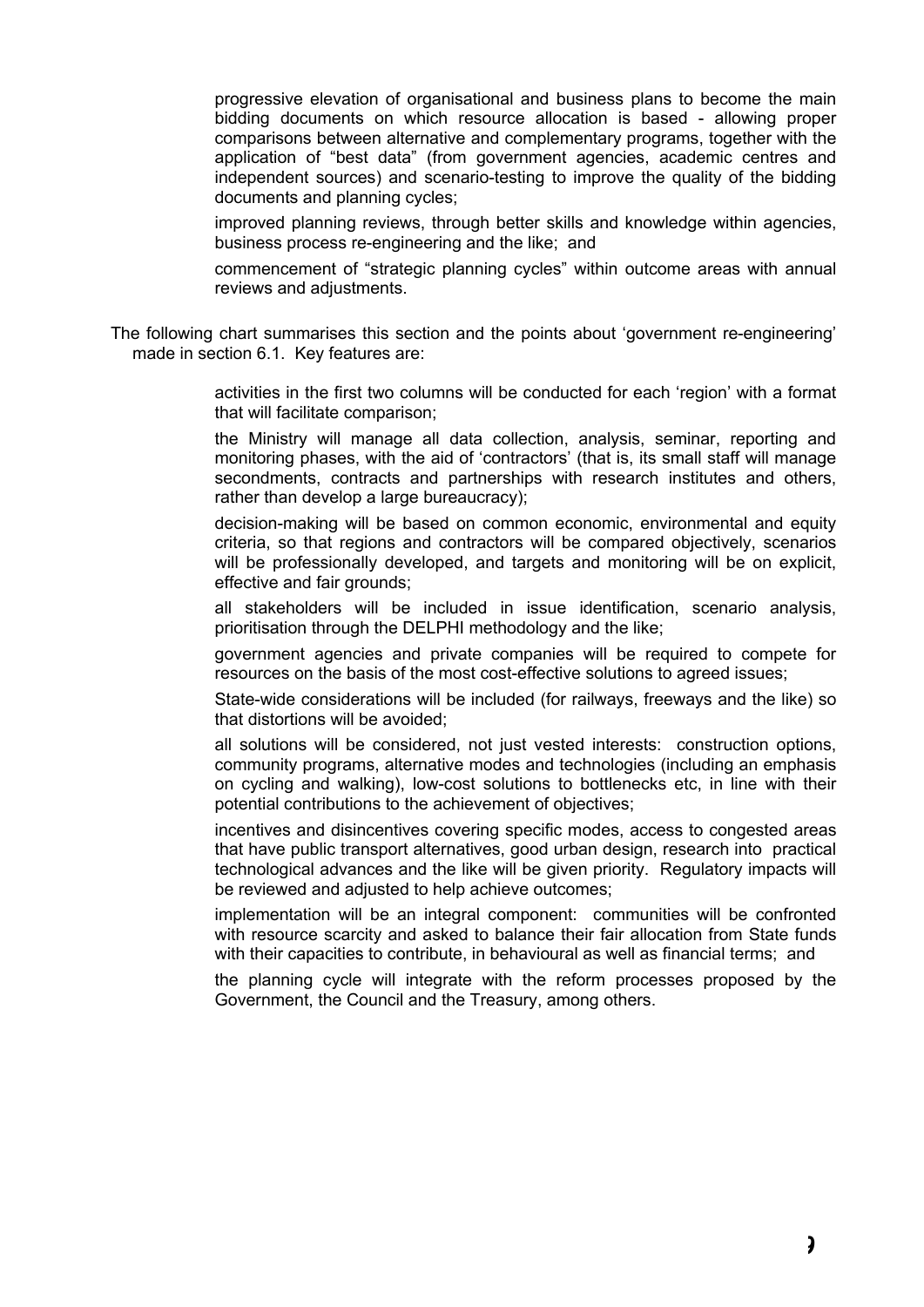#### 5-YEAR PLANNING CYCLE: REGIONS, MINISTRY, CABINET, CONTRACTORS



'Contractors' include government agencies, companies and consortia, councils and ROCs, community groups etc

In pragmatic terms, any planning cycle in NSW's cities must start with a 'critical issues' planning episode as outlined in section 5.4 due to the current situation of transport planning.

# **SELECT REFERENCES**

| <b>ACIL Economics</b>                                               | Road Pricing: Finding the Problem (for IPART, 1995)                                                                     |
|---------------------------------------------------------------------|-------------------------------------------------------------------------------------------------------------------------|
| Paul Ashton                                                         | The Accidental City (1993)                                                                                              |
| AURDR (Australian Urban &<br><b>Regional Development</b><br>Review) | New Homes for Old (1994)                                                                                                |
| <b>AURDR</b>                                                        | Timetabling for Tomorrow (1995)                                                                                         |
| <b>AURDR</b>                                                        | Green Cities (1995)                                                                                                     |
| <b>AURDR</b>                                                        | Metropolitan Planning in Australia (1994)                                                                               |
| <b>AURDR</b>                                                        | Urban Public Transport Futures (1994)                                                                                   |
| <b>AURDR</b>                                                        | Investing in Infrastructure (1995)                                                                                      |
| <b>AURDR</b>                                                        | <b>Smart Planning Not Sprawl (1995)</b>                                                                                 |
| John Bonsall                                                        | Planning for a transit-oriented city: lessons from Ottawa-Carleton and<br>other papers for Brisbane City Council (1995) |
| Chris Bonnor                                                        | Australia in Focus (1992)                                                                                               |
| Department of Environment<br>and Planning                           | Sydney into its Third Century (1988)                                                                                    |